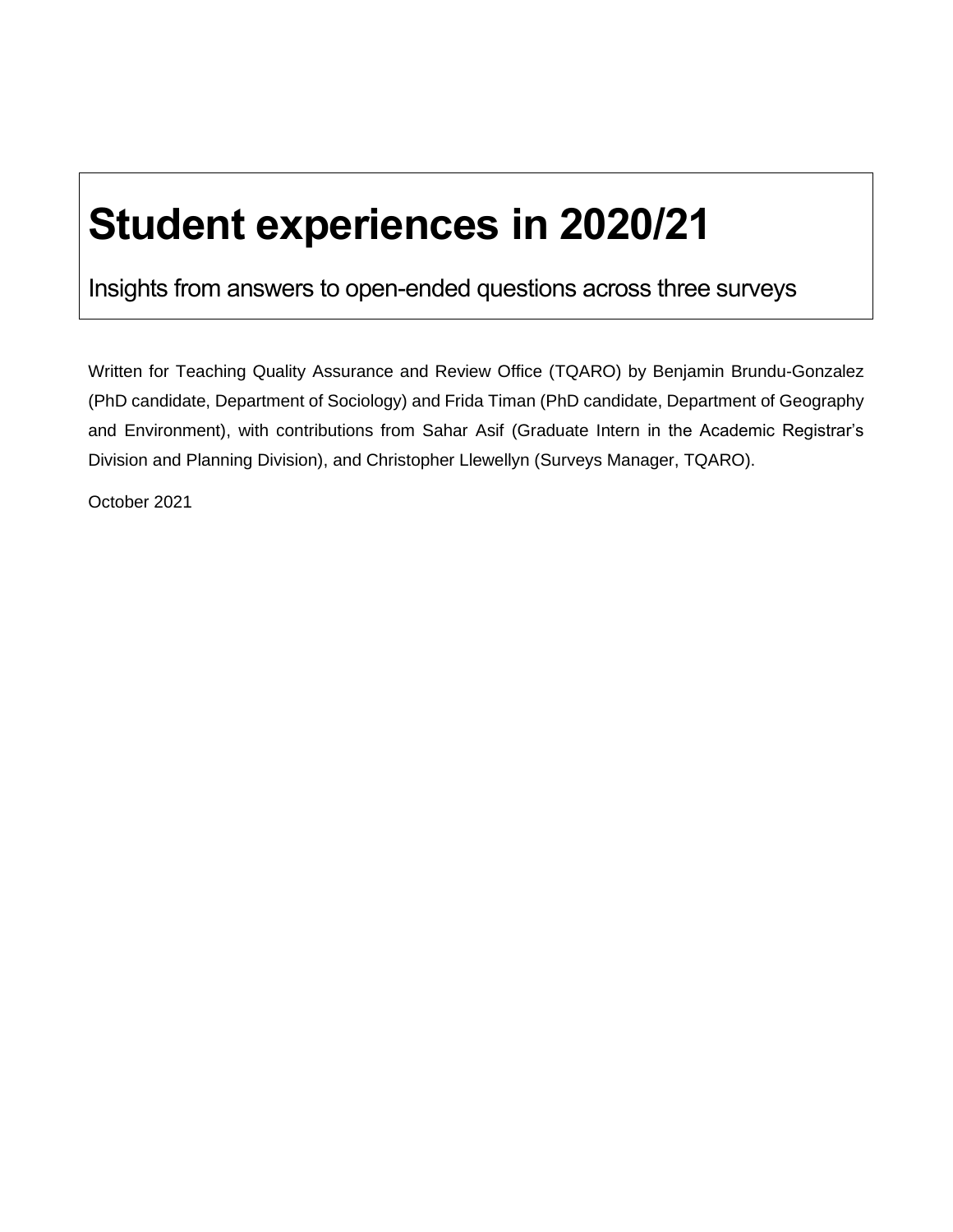## **TABLE OF CONTENTS**

| 1.1 |  |
|-----|--|
| 1.2 |  |
| 1.3 |  |
| 1.4 |  |
| 1.5 |  |
| 1.6 |  |
| 1.7 |  |
|     |  |
| 2.1 |  |
| 2.2 |  |
| 2.3 |  |
| 2.4 |  |
| 2.5 |  |
| 2.6 |  |
| 2.7 |  |
| 2.8 |  |
| 3   |  |
| 3.1 |  |
| 3.2 |  |
| 3.3 |  |
| 4   |  |
| 4.1 |  |
| 4.2 |  |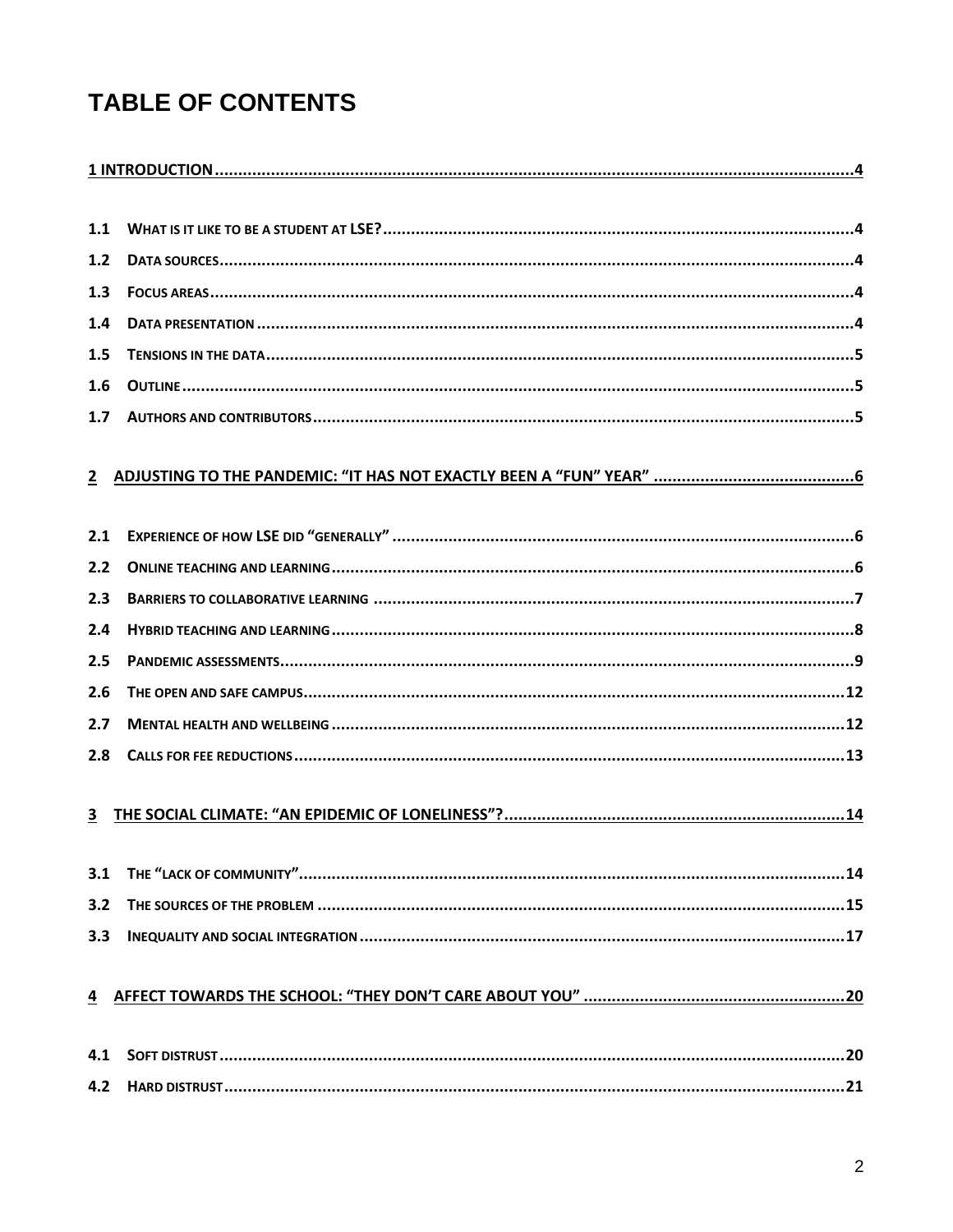| 5.1 |  |
|-----|--|
| 5.2 |  |
|     |  |
| 6.1 |  |
| 6.2 |  |
| 6.3 |  |
|     |  |
| 7.1 |  |
| 7.2 |  |
|     |  |
| 8.1 |  |
| 8.2 |  |
| 8.3 |  |
|     |  |
|     |  |
|     |  |
|     |  |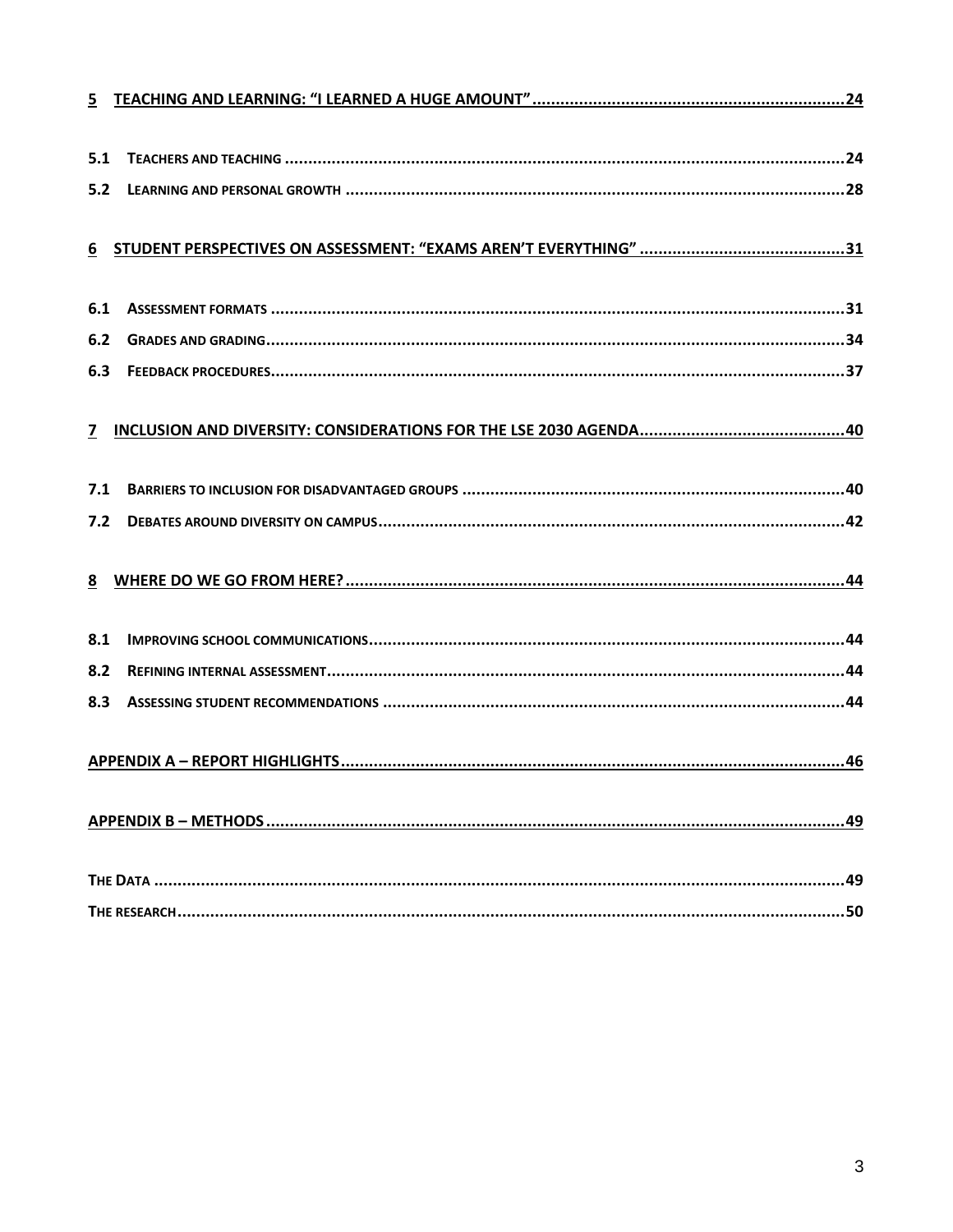## <span id="page-3-0"></span>**1 INTRODUCTION**

## <span id="page-3-1"></span>**1.1 What is it like to be a student at LSE?**

What is it like to be a student at LSE? This report describes in great detail how students feel about and narrate their educational experiences. This look into their perspectives is more relevant now than ever as university students have been deeply affected by the pandemic.

## <span id="page-3-2"></span>**1.2 Data sources**

This report analyses student responses to three open-questions (table 1) across three programme-level surveys administered in 2021. These are: the Undergraduate Survey (n=1381), the National Student Survey (n=1161), and the Taught Postgraduate Survey (n=2660). Taken together, these three surveys contain 8598 open comments written by 5202 students. From these written accounts, we can learn about the stories, perceptions and experiences that lie behind the statistics derived from the same surveys.

| <b>NOTIONS</b>        | <b>SURVEY ITEMS</b>                                                                                                 |
|-----------------------|---------------------------------------------------------------------------------------------------------------------|
| Positive experiences  | Looking back on the experience, are there any particularly positive aspects you<br>would like to highlight?         |
| Negative experiences  | Looking back on the experience, are there any particularly negative aspects<br>you would like to highlight?         |
| Areas of improvements | What single aspect of LSE would you most want to improve, in order to<br>enhance the experience of future students? |

*Table 1 Themes and wording of open-ended questions*

## <span id="page-3-3"></span>**1.3 Focus areas**

In this report, we present findings on 6 thematic areas. While students address all sides of their experiences in the comments, we focus on the themes that appeared more frequently, elicited stronger emotions, or are identified as important in the LSE 2030 agenda.

## <span id="page-3-4"></span>**1.4 Data presentation**

One primary objective of the report is to render student stories, experiences, and truths. We therefore quote their words when these illustrate key patterns. Unless specified otherwise, quotation marks always signal original material retrieved from the database. These quotes can involve strong language and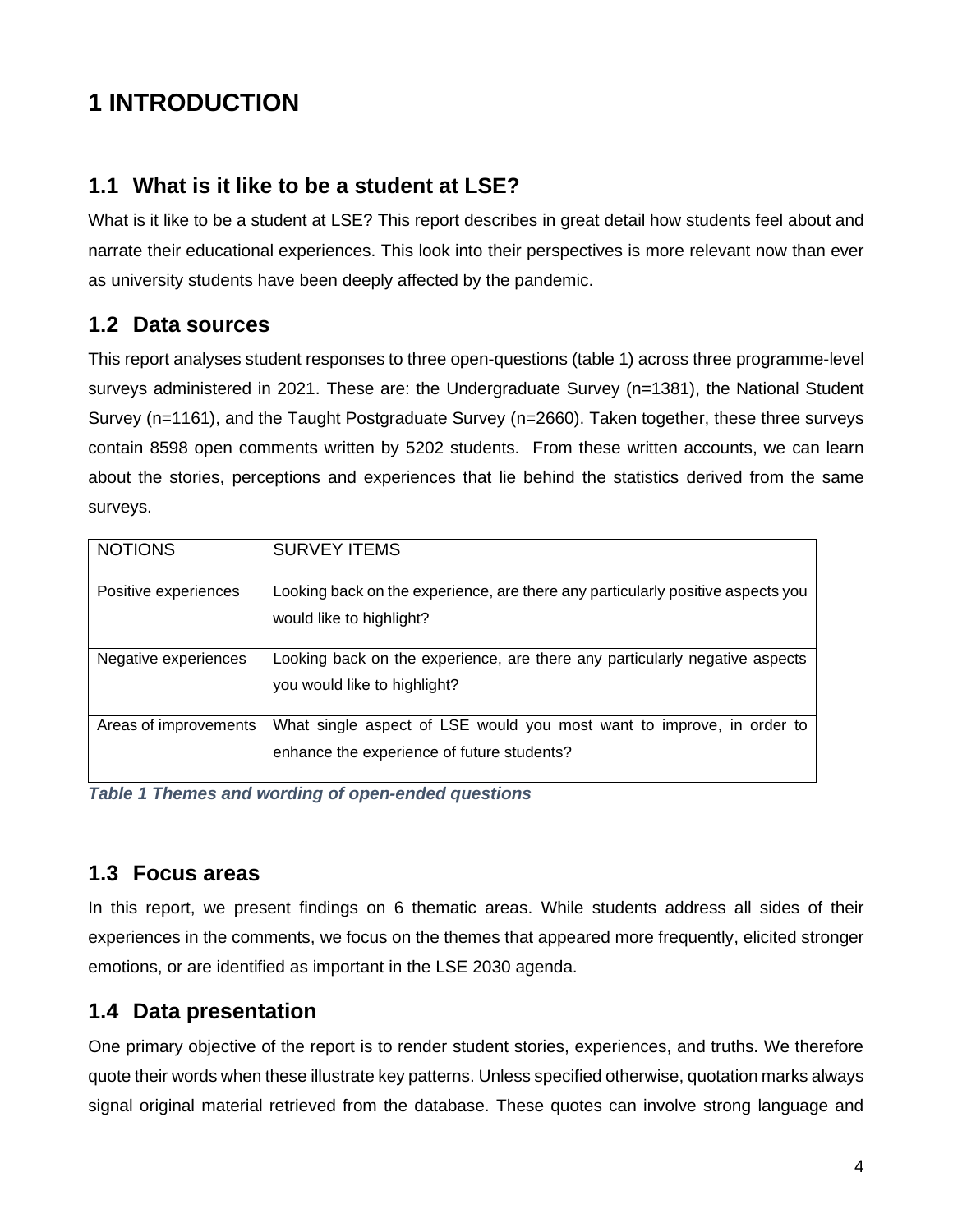disparaging views. While we chose to make these negative accounts visible in the report, readers should keep in mind that these are student views, not our own.

## <span id="page-4-0"></span>**1.5 Tensions in the data**

We advise readers to pay attention to the tensions that appear in the data. First, disagreements *between* student accounts are common. While some views are fairly widespread, others are debated, sometimes in virulent terms. For instance, students hold diverging views regarding what diversity and inclusion mean and why it matters. Second, there are dissonances *within* individual accounts. For example, students can (and often do) hold together gratitude towards their teachers, disappointment with their social life, and distrust towards unidentified School stakeholders. Simply put, their feelings may not be unequivocally negative or positive. Keeping this in mind is important to interpret the findings reported here.

## <span id="page-4-1"></span>**1.6 Outline**

**Chapter 2** explores how the pandemic affected the student experience. **Chapter 3** moves to the analysis of the area of school climate, personal relations, feelings of inclusion and comfort around peers. **Chapter 4** addresses the affect expressed towards the School. Here, we unpack how students describe the quality of the bond between the School and its students. **Chapter 5** surveys how students experience teaching and learning at the School. **Chapter 6** focuses on what students write about assessment activities, grading practices and feedback procedures. **Chapter 7** brings together student comments that relate to key themes and objectives of the LSE 2030 agenda. **Chapter 8** closes the report with recommendations of what we think are valuable projects and avenues for further investigation based on the report's findings. Appendixes involve highlights of the report and further details on the research process.

## <span id="page-4-2"></span>**1.7 Authors and contributors**

This report is written for the Teaching Quality Assurance and Review Office (TQARO). The data analysis has been managed and conducted by Frida Timan and Benjamin Brundu-Gonzalez. Sahar Asif (Graduate Intern in the Academic Registrar's Division and Planning Division) has also contributed to data analysis in NVivo. The report is written by Frida Timan and Benjamin Brundu-Gonzalez, with contributions from Sahar Asif and Christopher Llewelyn where indicated. The report has benefitted from regular discussions among the authors, and from feedback from Thomas Hewlett in TQARO and Ellen Austin in the Planning Division.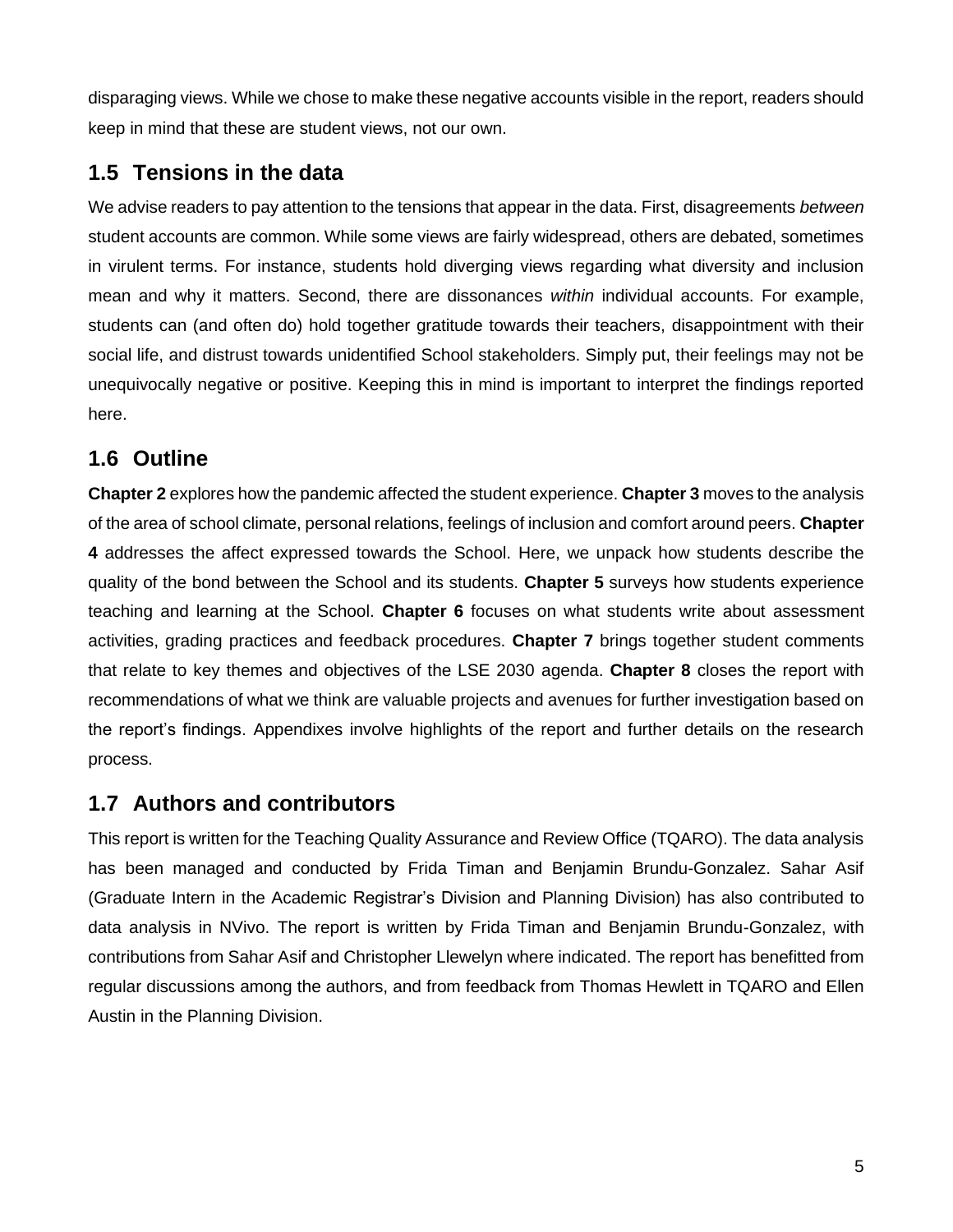## <span id="page-5-0"></span>**2 ADJUSTING TO THE PANDEMIC: "It has not exactly been a "fun" year"**

A prominent theme in student responses was the experience of the pandemic. This does perhaps not come as a surprise, as the pandemic has impacted everything from how students learn, their social lives, to their actual physical location during their studies. In this section, we draw out and summarize the main themes, experiences and opinions in the data. We do so through outlining students' narratives of how LSE handled the pandemic generally. We then move on to describe the particulars of learning remotely, paying particular attention to online teaching and learning, hybrid teaching and learning, and being assessed online. We further analyse narratives regarding the LSE campus and students' mental health during the pandemic. We close with describing the calls made for reduced fees in light of the pandemic, their motivations and rationales.

## <span id="page-5-1"></span>**2.1 Experience of how LSE did "generally"**

"I think the university responded to the pandemic situation very well, and the transition to online learning and assessment was smooth."

"While I appreciate that the coronavirus pandemic has been highly disruptive; LSE's handling has been abysmal both in absolute terms and in relation to other universities."

"I think corona is a huge negative on education as a whole, it's not the uni's fault just the situation."

Whether the School handled the pandemic well is debated in the data. Many are confident that LSE did the best it could to navigate an uncertain time, while others find that the School's response was insufficient or lacking in quality. The one thing that stands out in positive comments is that the move to online teaching in Lent term 2021 worked well. The communication surrounding this shift, and the general infrastructure to support it (Moodle, Zoom accounts, etc.) appear to have been in place for students from the start, which made the transition straightforward. The statements that express that LSE handled the pandemic poorly often point out the many changes LSE's COVID-19 policy went through over the year, and a lack of consistent information. There is also significant disappointment with online assessment, and some online teaching.

## <span id="page-5-2"></span>**2.2 Online teaching and learning**

"...online teaching was not as efficient as in person teaching which definitely affected the quality of education."

"I don't see why a virtual learning experience could compare to a physical one."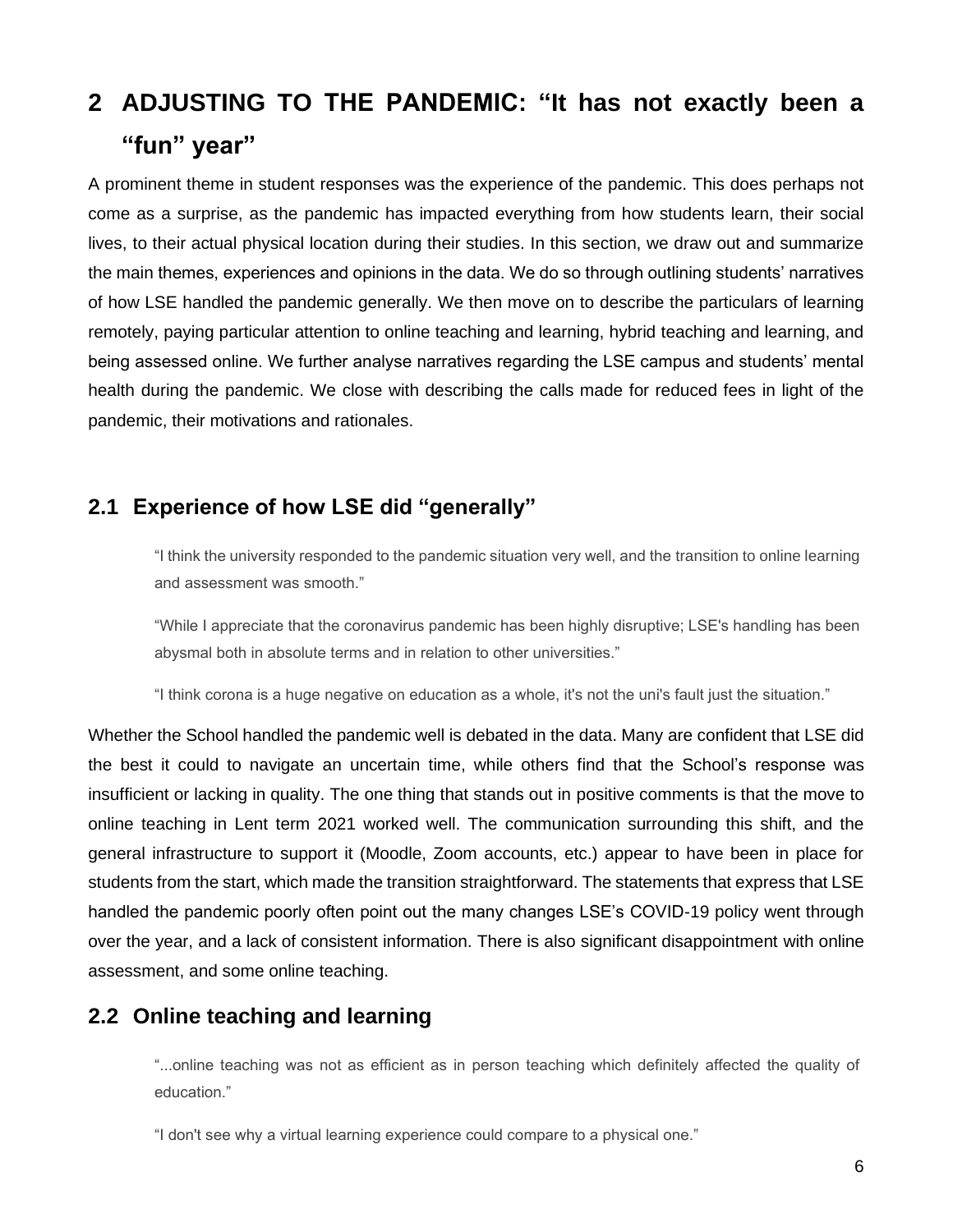"Everything being on Zoom was difficult, but I understand the necessity for it."

"Some teachers went above and beyond to make the experience more engaging despite the weirdness of the situation."

Unsurprisingly, many students point to the limitations of remote learning, even when they also praise the efforts administrators and teachers made to facilitate the transition. In response to survey questions about their negative experiences at LSE, and what could be improved, many students simply referenced online teaching and a move back to in-person teaching. Zoom classes and online lectures (both live and recorded) are seen as more challenging than their in-person counterparts. Some of the reasons for this include the difficulty of maintaining focus while studying online, remotely and/or solitarily, and the presumed lack of knowledge among lecturers and teachers on how to teach and engage students in an online environment. Further, students have experienced lecturers "checking out" and using their prerecorded lectures from last year. This has frustrated some students, making them feel like their teachers did not care about them.

It is indisputable that online learning is seen as a lower-quality substitute for in-person learning, but there are aspects of it that students appreciate. This includes being allowed to work at one's own pace, and having lectures recorded, so for example key terms can be revisited during the course, and in preparation for the exams. A handful of students further express that online learning has worked better than in-person alternatives, often because the bar to participation is lower as there is a chat function and other online tools. More generally, students say that they understand why LSE had to conduct hybrid sessions and eventually move education completely online. Students further acknowledge that the lecturers and teachers "went above and beyond" to make the online experience as good as possible.

### <span id="page-6-0"></span>**2.3 Barriers to collaborative learning**

"I easily lost motivation to study most of the time because I felt left out (not being able to study on campus with my peers). It was difficult sometimes reaching out to my peers to ask them questions concerning the courses we were taking because there was minimum contact (only email addresses), even with which people were unresponsive."

"Furthermore, during LT Zoom completely removed the possibility of causal exchange of ideas with our teachers, instead placing it in strict and inflexible office hour format. This format cannot replicate the in person environment, as it is quite unlikely that someone books office hours if they do not already have a topic of conversation in mind. In a classroom environment, these conversations happen organically."

Across the board, both undergraduate and postgraduate students feel that online learning has inhibited both connection and collaboration with peers and professors. For students, what has been lost is the opportunity to learn from informal discussions about the course, the readings, and the assignments.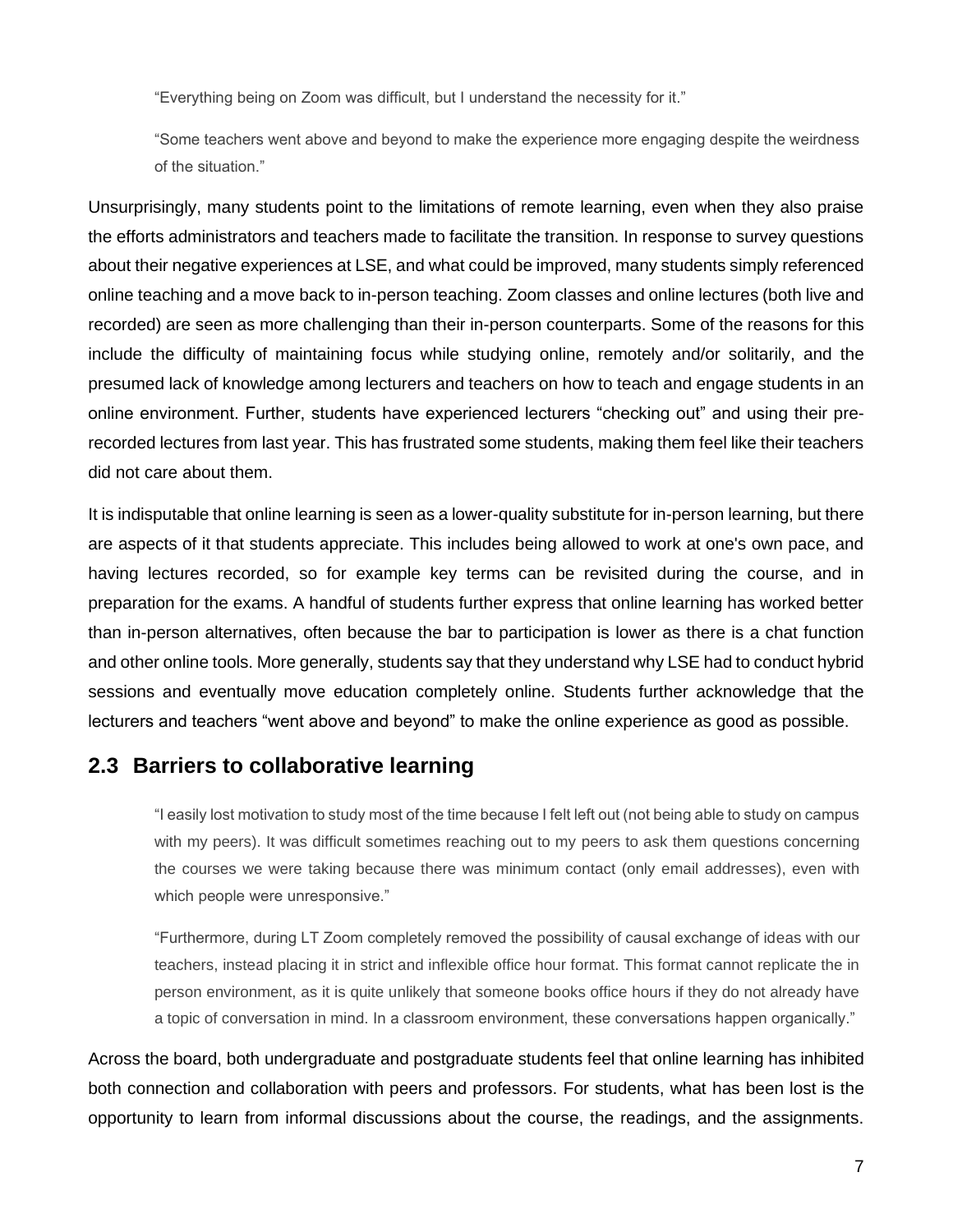Moreover, students also say they felt isolated and lonely due to online learning. Some postgraduate students even explain that they do not know anyone in their programme. Overall, students contend that they have had to navigate their education on their own to a larger extent than under normal circumstances.

Furthermore, postgraduates also worry that this lack of in-person meetings will be detrimental to their career development. Postgraduates mention this far more often than undergraduates. Students who make these statements argue that they find it hard to ask academics for recommendations as they did not get a chance to connect with them fully, and often doubt lecturers would even know who they are. The lack of opportunities to network with peers on the programme and students across the School is also prominent among postgraduate students, and a source of stress as it causes concerns about future employment and education opportunities.

## <span id="page-7-0"></span>**2.4 Hybrid teaching and learning**

"I would have to say the ability to have in person seminars during Michaelmas term was probably the most positive aspect of the program in these COVID times."

"I think the hybrid classes sounded like a good idea in theory but the execution was not great primarily due to technical difficulties. Most professors either found ways around it or were unable to find solutions resulting in students on zoom unable to experience the class proper."

"... failed hybrid sessions did little to help those online. If anything they missed out on a whole term of learning and were not considered at all."

In this section, we draw on the student narratives that describe being in classes that were conducted simultaneously in-person and on Zoom. Here, there is a clear distinction between the perspectives of students who joined these sessions in person and those who joined them online. The main benefit of the hybrid model is identified as providing the opportunity to be on campus during the pandemic, which gave some students the opportunity to connect, build social networks and learn collaboratively, which they were grateful for when their studies went completely remote in Lent term 2021.

On the flip side, several statements from students joining these sessions remotely portray another image of hybrid classes. These students sometimes felt overlooked and forgotten about in the hybrid setting. For them, technical challenges (often having to do with microphones and sound), or teachers' inability to convene a conversation between those online and those in the room inhibited their ability to participate in, and sometimes even hear, what was going on in classes. As such, hybrid sessions have been a mixed bag for students in practice. Overall, however, the School's effort to ensure in-person teaching where possible is, celebrated by students.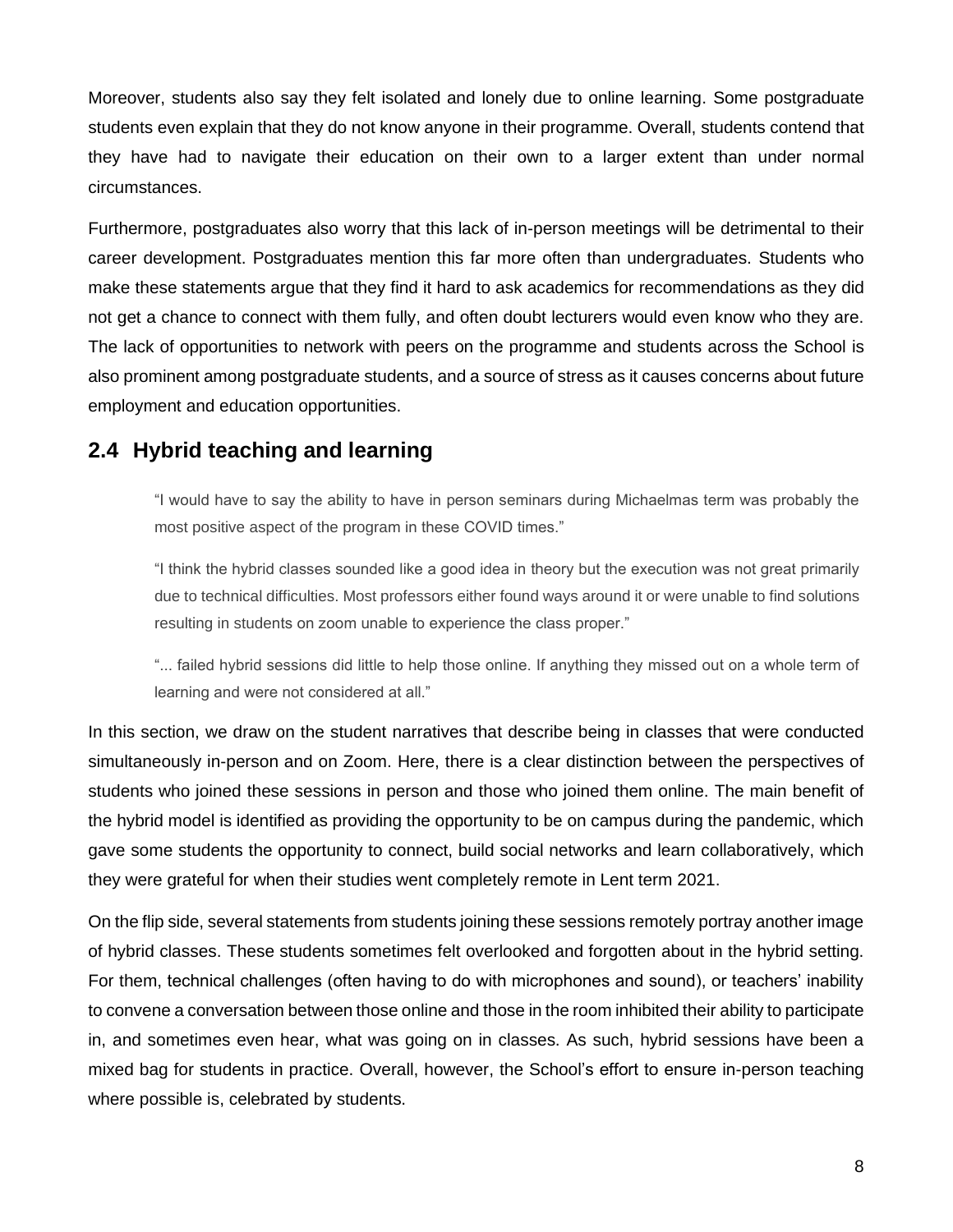## <span id="page-8-0"></span>**2.5 Pandemic assessments**

Students make many spirited comments about assessment during the pandemic. In this sub-section, we explore prominent experiences of such.

#### *2.5.1 Lack of no-detriment policy*

"It feels as though our input is shot down at every hurdle especially when it comes to exams. LSE has refused to introduce a no detriment policy in light of COVID which has added to the overall stress of the situation and shows its utter disregard for the students of the school."

Students are very disappointed that LSE did not implement a *no-detriment* policy. Undergraduate students especially are prone to mention this as a major issue. They claim that this is particularly troubling as they believe other universities in the Russell Group adopted no-detriment policies. Students often express that LSE was the only UK university, or only university within the Russell Group, that did not adopt a no-detriment policy. Students argue that this has generated mental health difficulties such as stress and anxiety, an unfair disadvantage compared to graduates from other universities, and a sensation that the university does not care about them.

#### *2.5.2 The School's no-disadvantage policy*

\*This sub-section was written in collaboration with Christopher Llewellyn.

While students often complain about the lack of *no-detriment* policy, there is only a handful of mentions of the *no-disadvantage* policy (2020) and/or the *assessment support package* (2021). One student expresses appreciation for such, and writes:

"I truly felt like they catered to the needs of students by adopting flexible regulations like 7-day examinations, extensions, and generously implementing the 'no disadvantage' policy to ensure no students felt too overwhelmed by assessments compounded with the pandemic."

LSE's no-disadvantage policy differed from no-detriment policies used in other higher education institutions. Where no-detriment policies ensured that students could not achieve below their previously attained grades, the no-disadvantage policy ensured that cohorts as a group could not achieve lower grades than in past years. As such, the no-detriment policy is centred around the individual, while the no-disadvantage policy centres around the achievements of the cohort when considering grades. The no-disadvantage policy did however also include individualised adjustments for extensions, self-certified deferrals, Exceptional Circumstances and revised borderline regulations for classification.

Still, many students do not reference LSE's no-disadvantage policy. This suggests that students were either unaware of this effort or that this effort was seen as insufficient (especially when compared to nodetriment policies), but there is no way for us to make such inferences from the data available. What is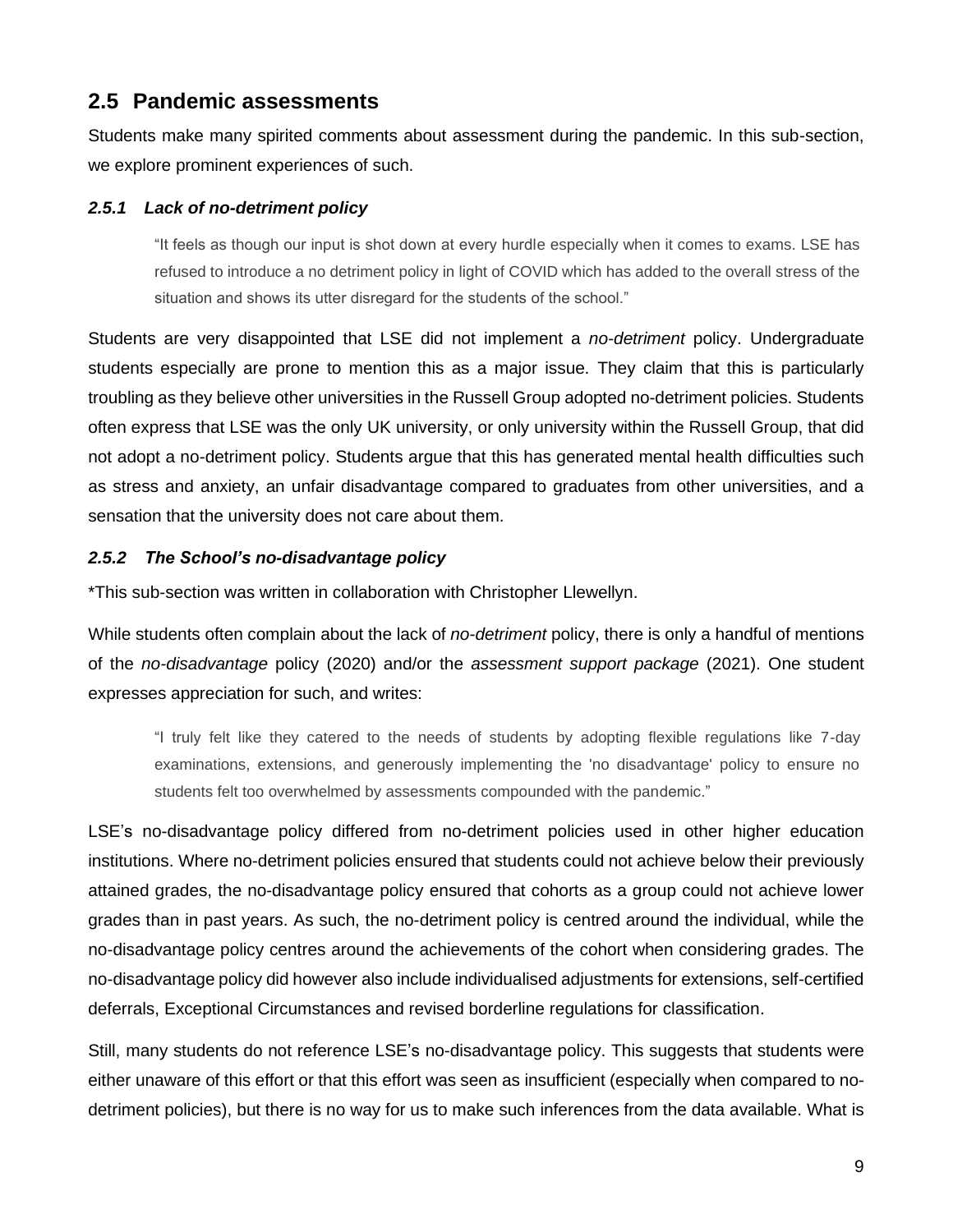clear is that if students found the policy that LSE implemented insufficient compared to a no-detriment policy, they do not articulate that in their comments. Rather, they simply state that the absence of nodetriment policy is problematic, or even proof that the School disregards students.

Other steps taken to adapt the assessment system during the pandemic involved: (1) redesigned assessments, (2) increased signposting of pastoral services, (3) newly relaxed mitigating policies, such as relaxed evidential requirements when requesting an extension. The impact and experience of these measures are also debated in the data. Some students find that asking for extensions had ramifications (such as on when one would graduate) that made them unappealing. One student writes:

"The ability to apply for an extension if you have COVID-19. I was told I wouldn't be able to get an extension in January yet, a classmate had COVID AS WELL, and they were offered the option to take the exam in the summer. All I needed was a small extension and I was advised by staff that I was eligible and that I would only be allowed to take the test next year and not graduate by December."

## Simultaneously, some students describe that they appreciated the new, more lenient processes around acquiring extensions:

"Placable management board for Extension Request - highly appreciated fact that the tough situation with a pandemic is taken into consideration."

#### *2.5.3 Exam format*

"I feel that the 24hr-window approach to examinations is too lenient and should be restricted despite the time zone differences."

"Also, ensure that all exams are at minimum, 24 hours, due to time zone concerns."

"Additionally, the 24-hour exam format takes a substantial toll on student health. Although the exams are theoretically only a few hours, people want to take the fully 24 hours and you become exhausted from 3 or 4 in a row."

Timed exams are debated among students in the data. In particular, the 24-hour exams that were instated in some departments have resulted in different experiences for different students. Many students have appreciated the approach and praised the fact that it accommodated students in different time zones and those with, for example, family duties.

Others have, however, found that such exams increased stress for several reasons. These include (1) not knowing whether your classmates will use the full 24 hours rather than the few hours that instructors said the exam should take, (2) the possibility of doing better if more time than instructed is spent on the task, and (3) not sleeping for a long period of time, especially if students had several 24-hour exams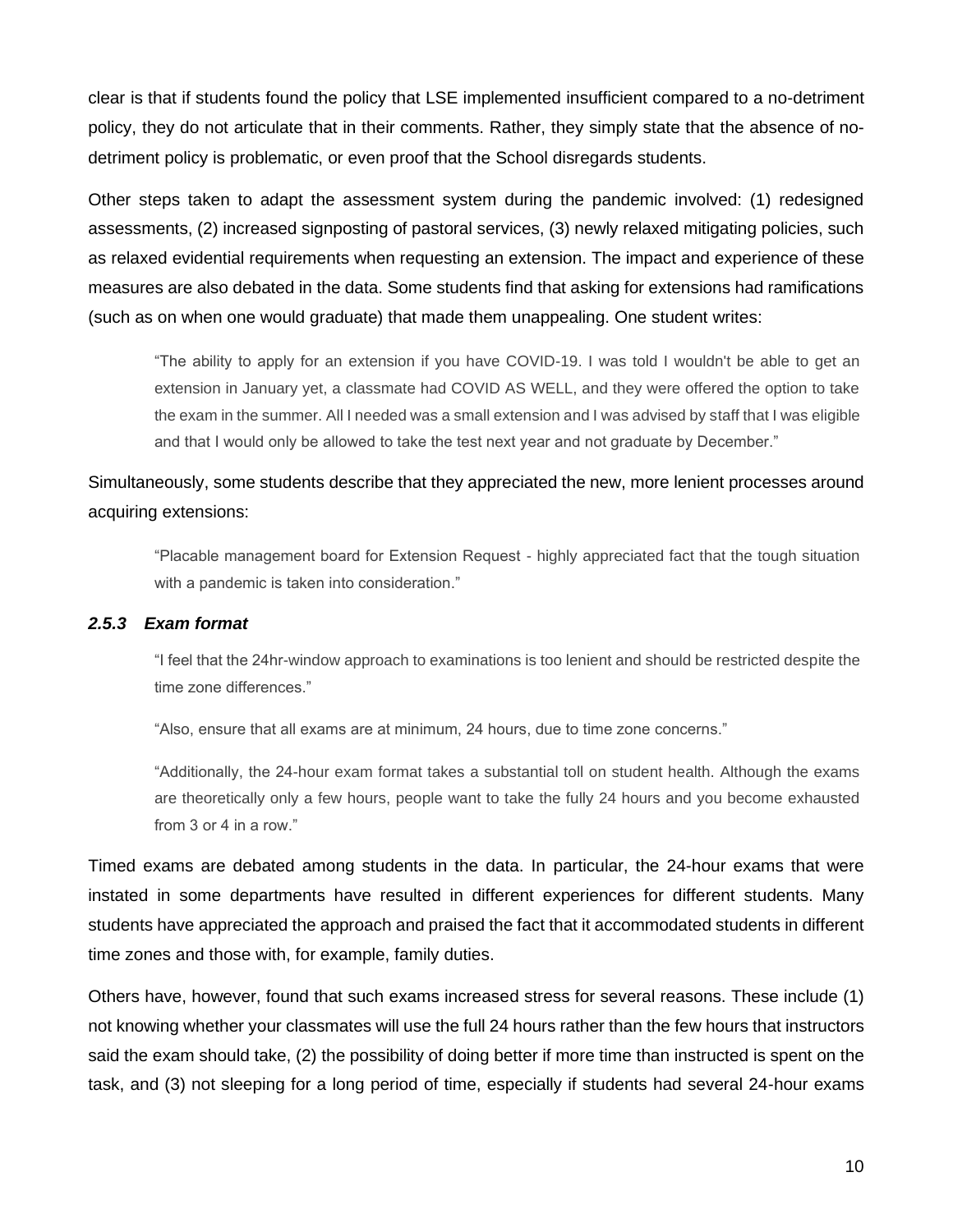back-to-back. As such, 24-hour exams both enabled fair assessment when seeing the situations of international students studying remotely, but also had some unintended negative consequences.

#### *2.5.4 Level of difficulty*

"One of the exam was also unjustifiably more difficult than what was presented in past papers, while I understand that this is to compensate for the online nature of the exam, I still thought that when compared to exams from the other courses that I took, this particular exam is still unfair given the difficult circumstances we are currently in. The teacher stated that they did not try to make the exam more difficult in previous years which I and other student I've talked to all disagreed with."

"Exams are far too difficult for those who are struggling in the pandemic than those who are not. This is pretty self-explanatory when the university is the only one of the Russel Group not to have put in a safety net in place."

Another prevalent theme regarding pandemic assessment is the experienced increased difficulty of the exams during the pandemic as the format changed to open book, or a longer time was allocated for writing. Several students express that the practice exam questions were much easier than the actual exam questions, and thereby feel that they were not given a fair chance to prepare for and do well. Relatedly yet different, several students express that the assessments were too hard given the pandemic, and that it was unsympathetic of the university to run such difficult assessments during a national health crisis and lockdown. This seems to be especially articulated in relation to the first onset of the pandemic, in the spring of 2020.

Despite the above grievances, it is worth noting that mark distributions from both 2020 and 2021 show an increase in the proportion of 'good' degrees at both undergraduate (First and 2:1) and taught masters (Distinction and Merit) level. Whether or not some assessments were more difficult compared to previous years cannot be easily determined, but if we consider the final degree classifications awarded, students do not appear to have been unduly disadvantaged by the assessment regime during the pandemic.

#### *2.5.5 Guidance and communication*

"The workload was also not communicated so you could have all these assignments, expectations and meetings suddenly announced without time to adjust. This was especially hard during COVID."

Perhaps unsurprisingly given the circumstances, students often complain about a lack of guidance, clear information and sense of planning surrounding the online assessments. They express that instructions were announced or modified at the last minute, that there was a lack of support for IT problems that arose during timed online assessments, and that this, ultimately, made it hard to perform well.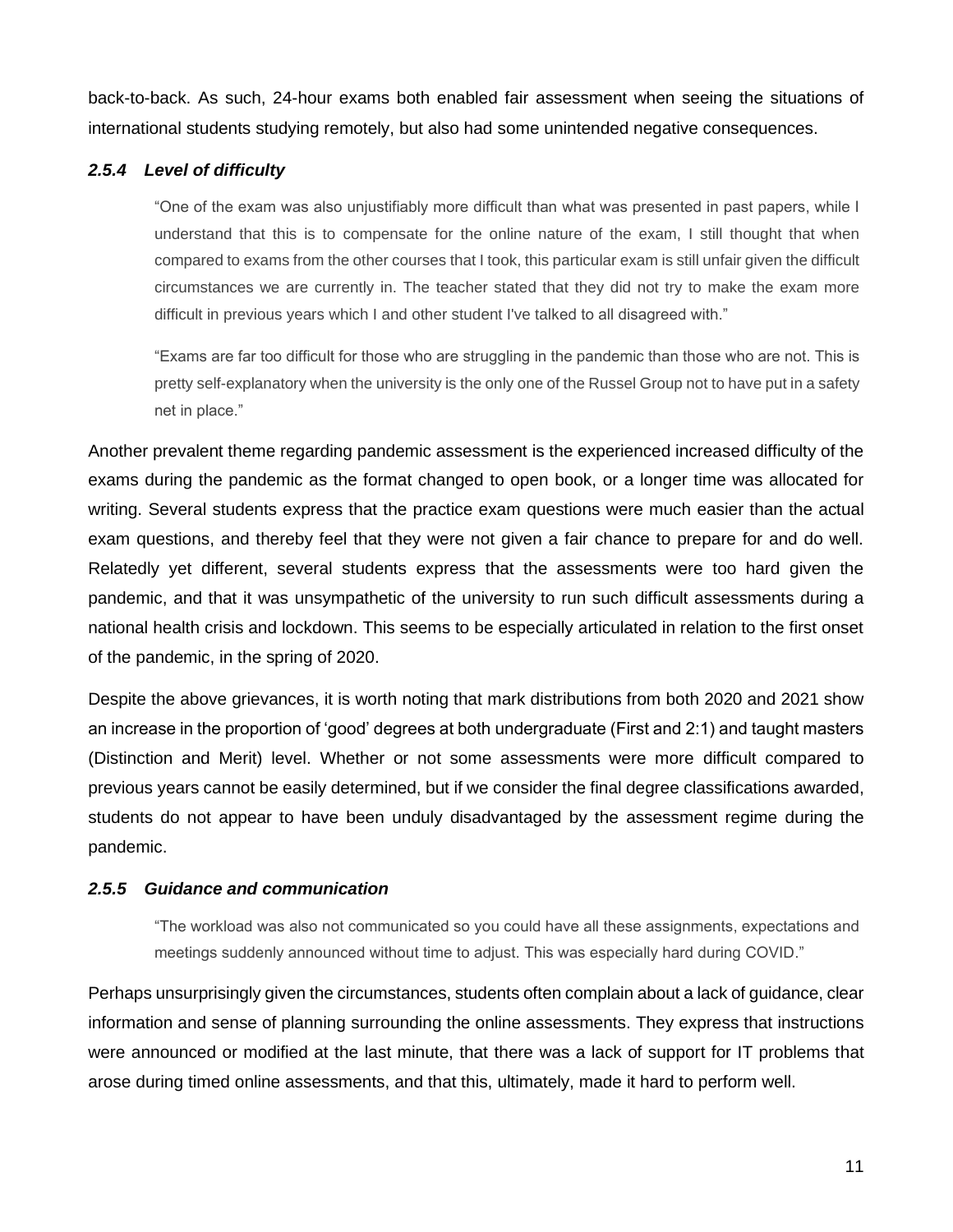#### *2.5.6 Distrust*

"The university as a whole does not care about us. They do not make decisions taking our opinions into account, and ignore us wherever they possibly can. I do not feel a part of the university: I feel overlooked, ignored and that all they care about is our fees. Nothing the university has done as positively benefitted me. They take the easiest route possible always, no matter the effect on us and refuse to backtrack or reconsider. I feel they have taken away what should have been an incredible 3 years from me. Specific points are many but here a few. The completely outrageous lack of any kind of no-detriment policy to help us with our exams in 2020..."

Among undergraduate students, and especially those in their third year completing the NSS, the experienced lack of empathy regarding assessments during the pandemic is seen as proof that the School does not care about them. In other words, pandemic assessments accentuated feelings of distrust (a theme we develop in a subsequent section) among LSE students.

### <span id="page-11-0"></span>**2.6 The open and safe campus**

"I am immensely thankful to LSE about how they have handled the pandemic - keeping campus open and providing face-to-face teaching up until the third lockdown, and even in the third lockdown (now) are keeping campus facilities open subject to testing twice a week."

"Access to the Library and CBG during the darkest days of Covid really saved my academic year."

Despite the challenges of the pandemic, students are at large very appreciative of the efforts LSE made to ensure an open and safe campus during the pandemic. In particular, the fact that campus was open during Michaelmas term of 2020, and again towards the end of Lent term 2021 is praised by many students. Students argue that this was fundamental to their mental health and academic success during this academic year. Likewise, the appreciation for LSE's testing service is highly present in the data. Students claim that this service is running smoothly and provides a sense of safety to campus interactions.

## <span id="page-11-1"></span>**2.7 Mental health and wellbeing**

"Mental health issues are a very real concern especially during pandemic. LSE team of mental health specialists is not enough."

"I received much support from friendly, patient and kind-hearted staff, including academic staff and school counsellors."

"Poor mental health programmes."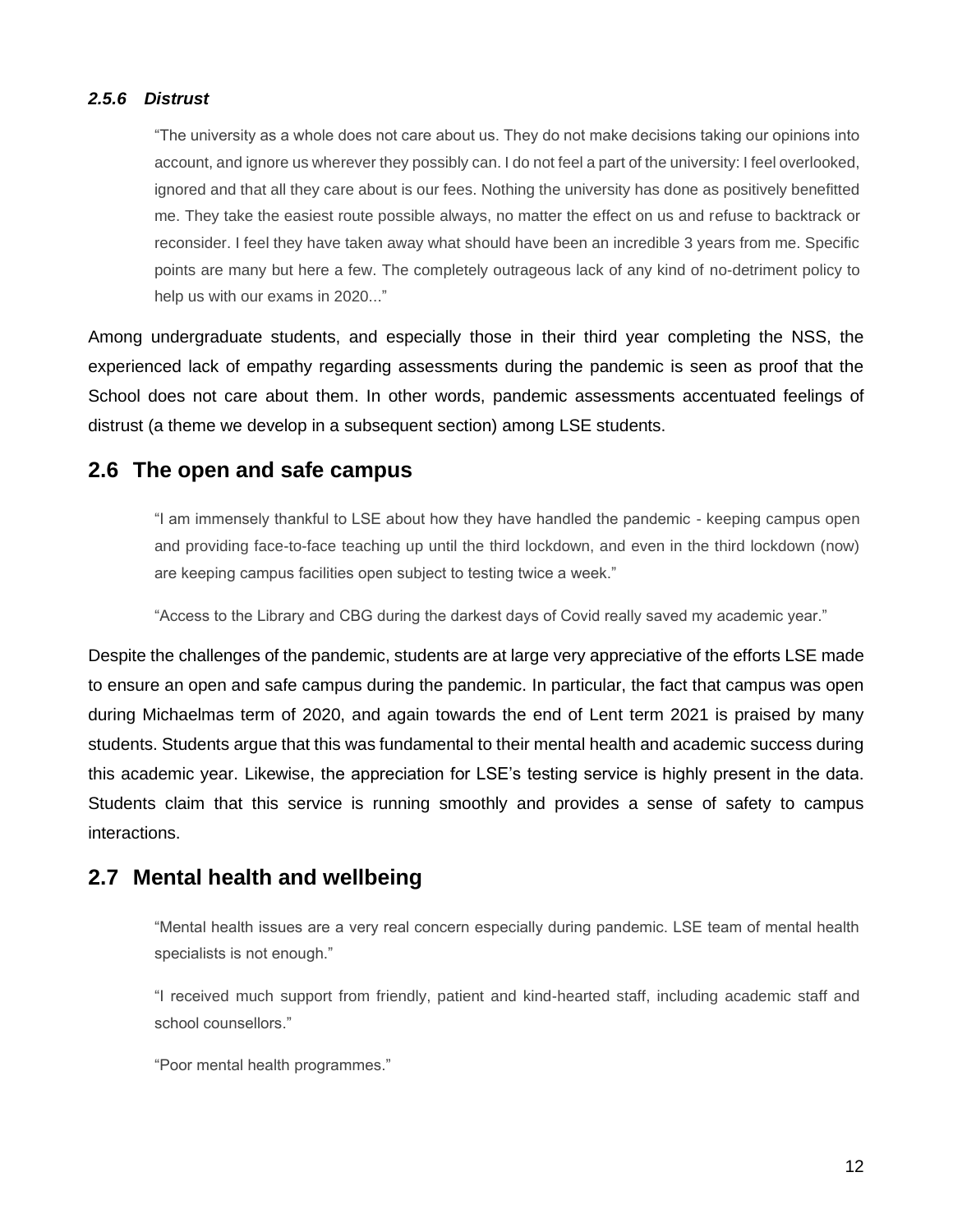Many students report that their mental health deteriorated through the pandemic. The reasons described include being isolated at home, dealing with uncertainty, having loved ones falling ill or passing away from COVID-19, personally struggling with COVID-19, or living through increased social tensions, for example in halls. It has not been an easy time for many students to navigate, and it is therefore of high importance to understand how LSE support available reached and was experienced by the students that needed it at this time.

The availability and quality of mental health and well-being services at LSE are debated in the data. Students that communicate appreciation for mental health and well-being services argue that these are easily accessible, and that relevant staff are kind and supportive. Further, the ability to defer exams due to a mental health diagnosis has also been appreciated by students.

Nevertheless, students also point to several flaws in the provision of mental health and wellbeing support. One such identified flaw is the limited number of therapy sessions students have access to. Six sessions are seen as too few to counter any mental health struggle. Another shortcoming is the lack of pastoral support and recognition of the struggles that students have had during the pandemic.

Further, some students feel that the mental health support available cannot replace policy changes that could have decreased stress during the pandemic. A student writes:

"We don't want a wellness week to do yoga, we don't need an article on mindfulness, and we don't want to talk to LSE Life about our struggles. We need practical things that reduce anxiety and stress; we need a grade net which was given by most universities that actually care about their students; we would like there to be discussions at the very least of lowering the criteria for a 1st which our academic counterparts in renowned universities such as UCL received."

In this statement and others like it, students say that the mental health and wellbeing support available is missing the target and treats the symptoms rather than the root causes of, for example, stress and anxiety.

## <span id="page-12-0"></span>**2.8 Calls for fee reductions**

"It is absolutely ridiculous that we are still being charged full school fees for an entire academic year online."

Finally, a great number of students call for the fees to be reduced because of the pandemic. When students make this claim, they generally invoke four arguments. First, delivering courses online reduces costs. Second, online classes are by definition of lower value and quality. Third, the quality of remote learning at LSE was particularly low. Fourth, students could not benefit from campus facilities.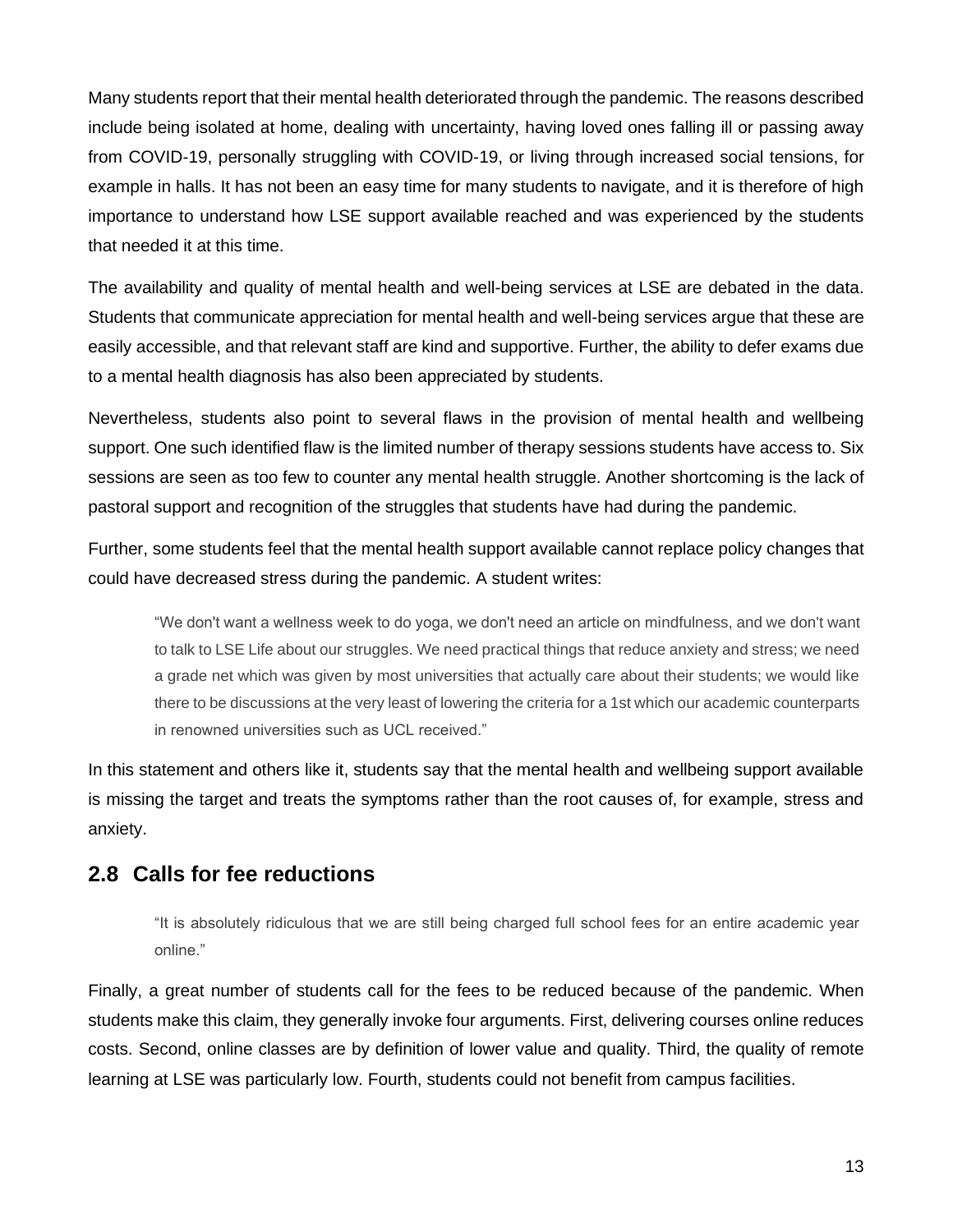## <span id="page-13-0"></span>**3 THE SOCIAL CLIMATE: "an epidemic of loneliness"?**

While this theme is not extensively covered in the NSS, survey participants have a lot to say about the quantity and quality of their interactions with other students at the School. In what follows, we explore this through three major themes. We start with one of the central findings of this research, namely what students call the "lack of community" or "community feel" at the School. Again and again, students bring up their frustration with the social side of their university experience. Second, we draw on student narratives to explain this generalised feeling of lack of community and belonging. How do students themselves make sense of their disappointing social experiences? Finally, we turn to students belonging to disadvantaged groups to show challenges that limit their opportunity for social integration, belonging, and community building at the School.

## <span id="page-13-1"></span>**3.1 The "lack of community"**

All surveys involve two close-ended questions measuring whether students feel part of a *learning communit*y. These statistics reveal low scores across all years of study (table 2). In addition, NSS data from 2017, 2018 and 2019 indicate that these low scores antedated the pandemic.

|                                                                                                 | <b>NSS21</b> | <b>UG21</b> | PGT <sub>21</sub> |
|-------------------------------------------------------------------------------------------------|--------------|-------------|-------------------|
| I feel part of a community of staff and students.                                               | 46           | 36          | 50                |
| I have had the right opportunities to work with other students as   60<br>part of my programme. |              | 48          | 59                |

#### *Table 2 Satisfaction with learning community (% Agree)*

Given this, it is perhaps not surprising that one of the most mentioned challenges of being an LSE student is the lack of community, belonging, or social interaction among students, or just that "making friends on campus is very difficult", as one student phrased it:

"There wasn't much a community within the LSE"

"I think a lot of people at LSE are lonely."

"No sense of belonging, there is an epidemic of loneliness at LSE generally."

This sentiment is particularly strong among undergraduate students. This lack of community is understood as a long-standing issue that has been brought to the School's attention many times but is yet to be resolved. Students argue that this lack of cohesion has deteriorated their mental health as it left them without a much needed support network to face the challenges of a demanding education.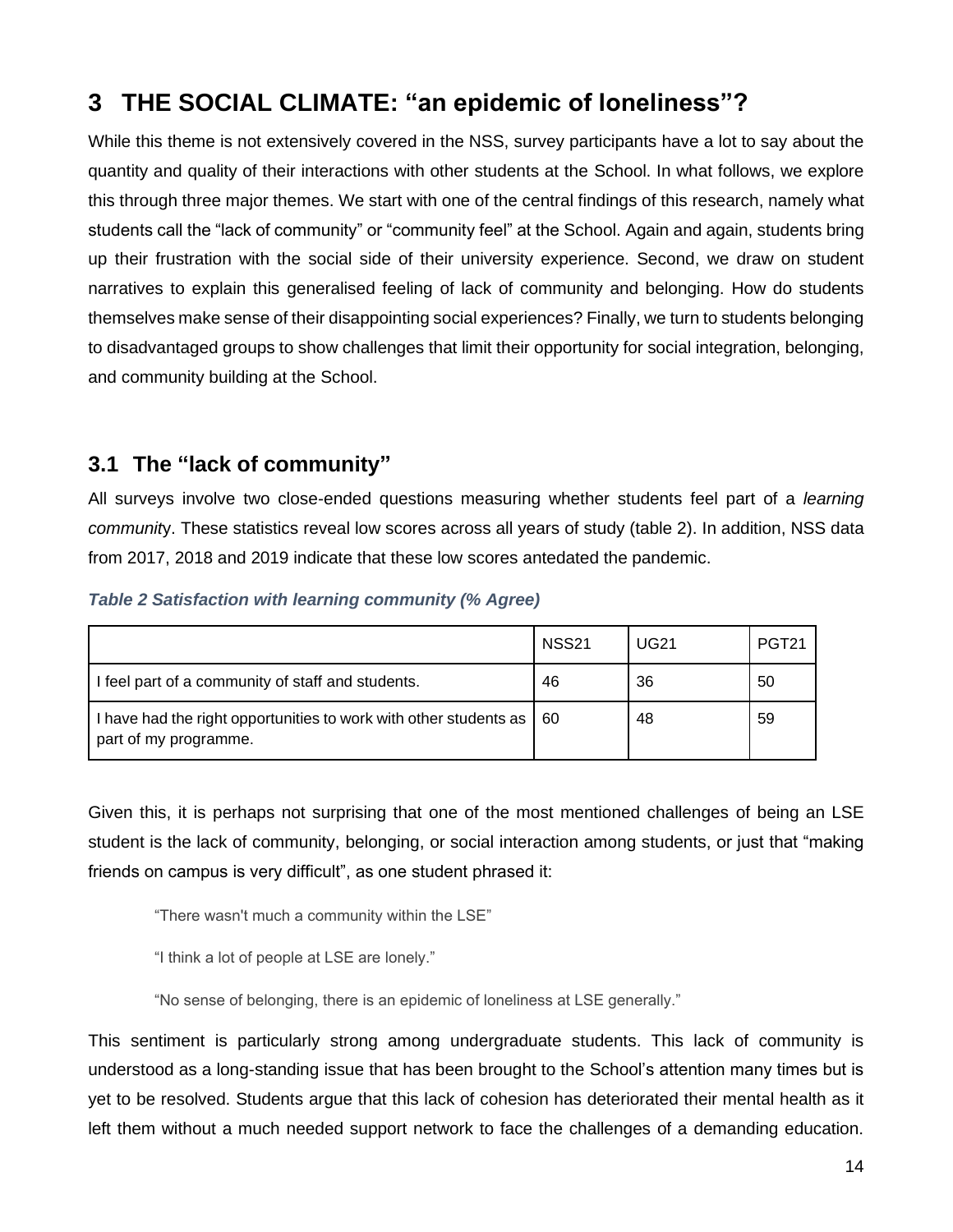Overall, many students express disappointment regarding the social side of their student life. While they had hoped to broaden their social circles and to feel part of a community, this has not been realised at the LSE.

## <span id="page-14-0"></span>**3.2 The sources of the problem**

What explains this "lack of community"? Students often grapple with this question and offer five tentative responses in their narratives.

#### *3.2.1 The "competitive culture"*

A central characteristic of the social interactions among students is what is described as "toxic" competitiveness. This should not be confused with academic challenge, which many students openly value. Rather, several students describe a social environment in which students compete over, among other things: (a) teacher's attention in class time, (b) internships and jobs, (c) being the smartest, most well-informed and knowledgeable. In these statements, success at LSE is measured in excellence as compared to your peers, rather than to your own goals and past performance.

"The environment gets extremely toxic due to the competitiveness."

"Provide a better community feel to LSE. Often it feels like the academic rigour of the university and its competitive environment is prioritised over the wellbeing of the students, preventing some from reaching their full potential."

"The culture at LSE (high pressure, competitive and focus on internships) sometimes undermines ability to create lasting relationships with peers."

Students point to several negative consequences of this atmosphere. Firstly, it creates class interactions in which students feel inhibited to ask for clarifications, as they feel ashamed for needing such. This drastically impacts the learning environment of many students, who may already be struggling with their education. One student writes:

"classes and seminars can be so competitive that you are more worried about saying something just to get a mark or the teachers attention rather than actually learning and absorbing what is being said. This has caused great anxiety in me; I had a really bad imposter syndrome coming to LSE. Everyone just seemed really smart without really trying, whereas I had to put in so much effort just to get a decent grade."

Secondly, students express that this competitiveness creates a climate in which they compete instead of helping each other out. This hinders opportunities for collaborative learning between peers. Thirdly, students call our attention to how this competitiveness has stood in the way of forming personal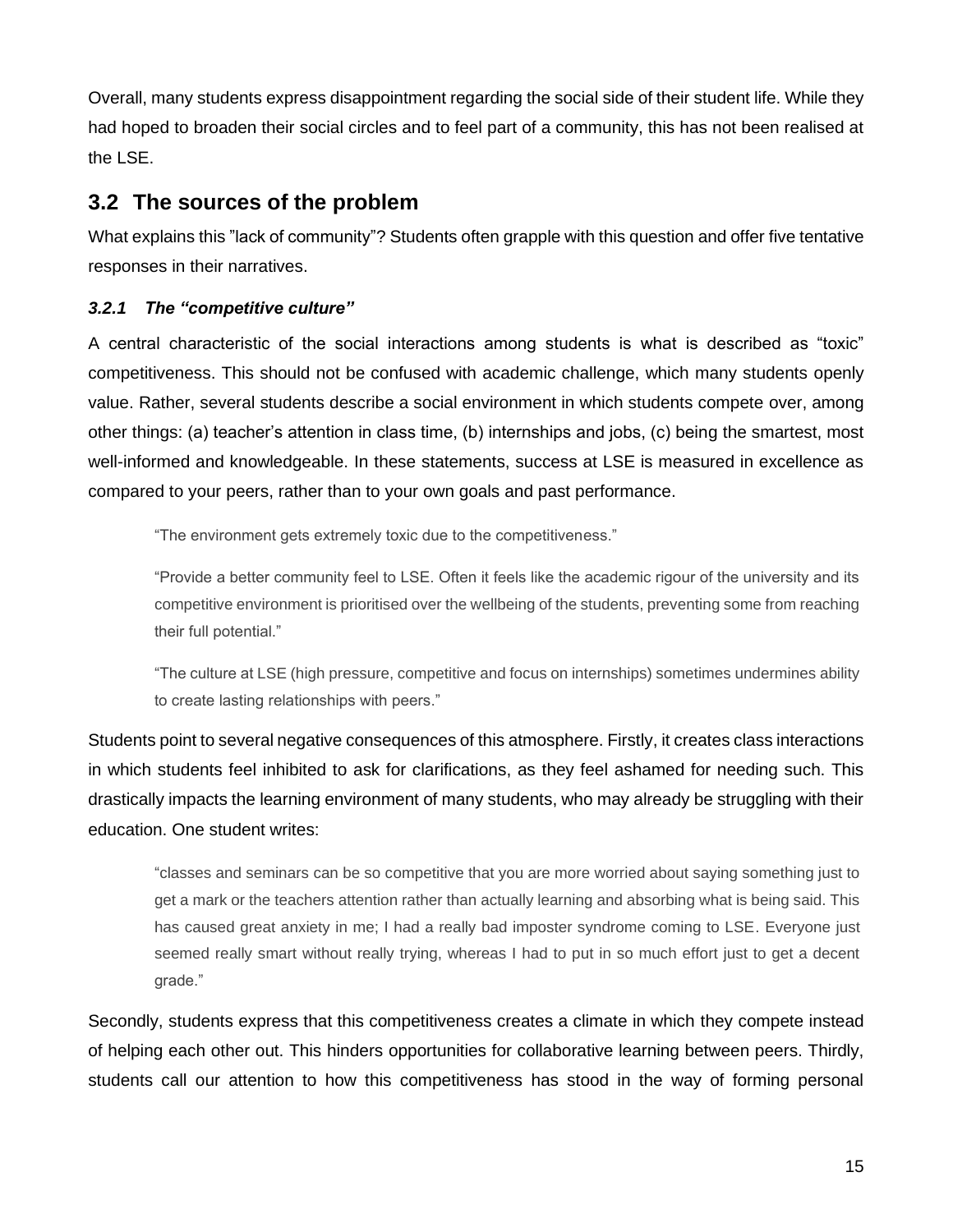relationships between peers. One student describes: "*it is this idea that in order to be successful or the 'best* [discipline redacted for anonymization] *student', you need to drag other people down.*"

#### *3.2.2 The "corporate" and "career-oriented" environment*

Students often describe a disproportionate pressure to secure internships and improve their career prospects. Whether this originates in students themselves or in curricular features is hard to deduce from the data. In any case, this "corporate" or "career-focused" environment reinforces competition and comparison between students. This has repercussions on both academic and social sides of student life as students channel much time and energy into career goals and compete for internships and job offers:

"The obsession LSE students have with their careers is hard to conceal and directly or indirectly manifests itself in many of their social interactions on campus. It's hard to relax when you're on campus and detach yourself from the career pressure that the LSE student body creates."

"Community feel and personal relationships with peers is lacking. People seem to only want to come here for a job rather than a lifelong experience and LSE doesn't help increase engagement."

Likewise, the School and various departments are reported to focus their event-organizing efforts on career fairs and networking opportunities. While appreciated, the lack of balance between these types of events and what is described as a more "holistic" university experience creates a large amount of stress and pressure in students. This emphasis on careers is further seen as diverting attention from other possible gains from a university education such as building long-lasting relationships and shifting one's perspective on the world. As one student puts it:

"The university lacks almost any feel of community but rather one big ladder in which you're a rung for people to step on top of. It prides itself on its competitive spirit and is renowned for its employer reputation; however, this is its greatest downfall and it [redacted] the soul of it".

#### *3.2.3 The lack of social events*

"Have more social events to get to know peers better, particularly from other courses."

Students state that there is currently a lack of events at the School, and that that the School administration should put on more events that are (a) purely social (b) interactive and (c) bring together students from different programmes, departments or years of study. In other words, such events are seen as capable of solving issues of isolation, loneliness, and lack of community that students experience at the School.

"The only other time in which I got to meet new people was at the Treasure Hunt, which I really liked. I would suggest LSE to organise more events of this type, and not necessarily only for first years!"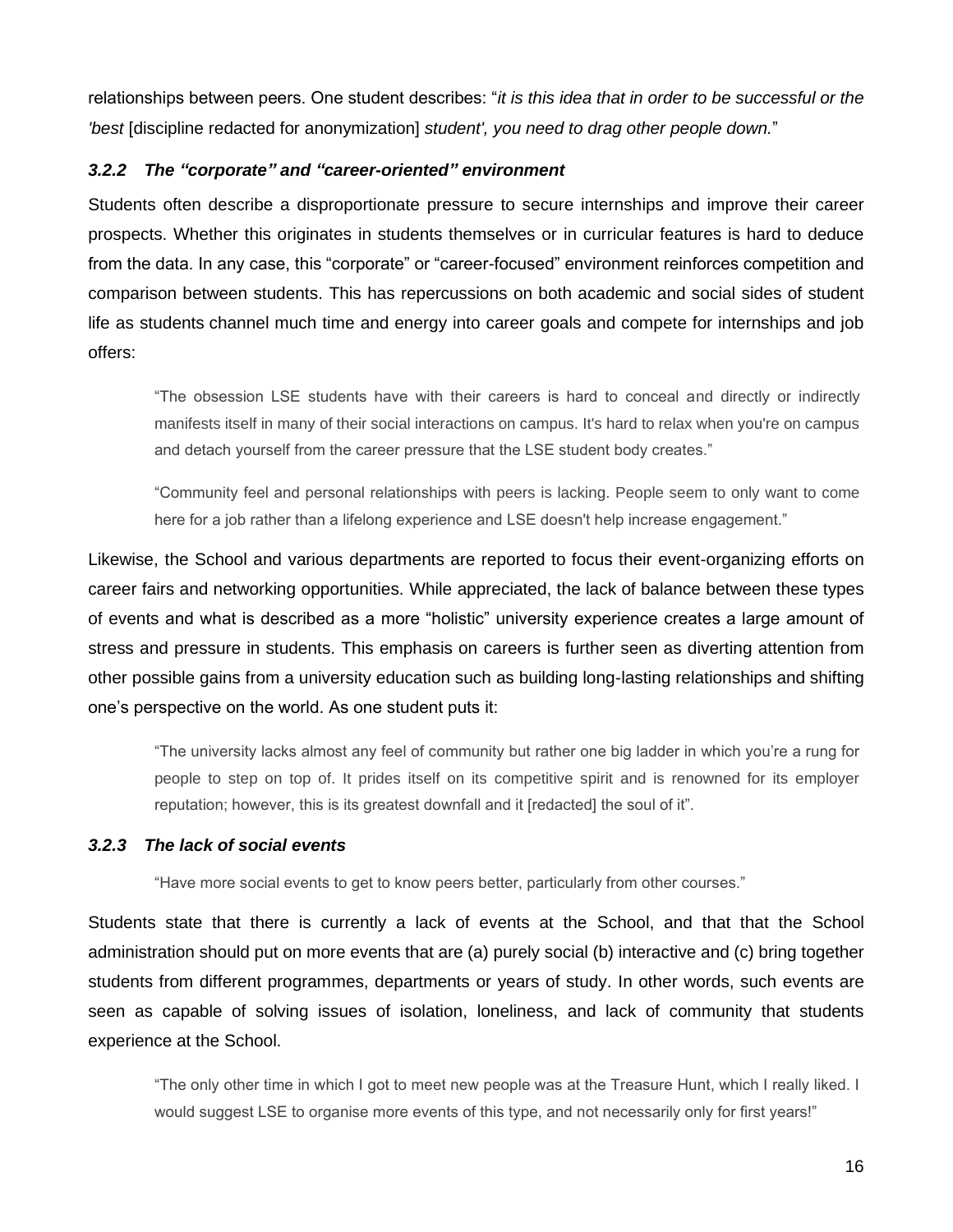#### *3.2.4 The lack of social spaces on campus*

Students also point to physical obstacles limiting their ability to meet other students and form social bonds.

"The social aspect of the university has been weaker than other universities. I feel there need to be more social spaces on campus, cheap coffee, bars, and places to get good food at cost, so students are inclined to hang around campus rather than disperse to other parts of London."

"LSE lacked a hub for students - unfortunately, it can feel like moving between an open plan offices."

"It's depressing that the library basement is the hub of student social life on campus."

Several students argue that there is a lack of physical campus space to congregate in and that this may be one of the root causes for the lack of social belonging at the School. Some statements further identify exactly what spaces they would appreciate. These include (but are not limited to) (a) space to rest and relax between classes on campus, as campus seats often are full, (b) "cheap" bars, cafés, and food places on campus (where "cheap" is the central characteristic), (c) a place that is purely for social interaction, such as an LSE common room, and (d) sports and music facilities. Students thereby try to come up with solutions to the issue of the "epidemic of loneliness" that they observe at the School.

#### *3.2.5 The "impossibly intense" workload*

In my cases, students write about their struggle to find a balance between developing a rewarding social life and keeping up with an "overwhelming", "very high", "heavy", "huge", "inhumane", "unreasonably demanding" or "impossibly intense" workload:

"If I want to engage in a hobby, I should be able to do so without being anxious that I am not doing enough work (when I was working all day)"

"Very high workload that infringes on ability to engage in student life."

Some students explain that after "chasing endless reading lists" or addressing deadlines "piling up on each other", they find themselves with "little time of enjoy life outside of work". Some reach the conclusion that the only way to address this double bind is to make a choice between being academically or socially successful:

"the frequency of essays alongside the workload of readings pretty much necessitates a choice between falling behind on work or having a social life"

## <span id="page-16-0"></span>**3.3 Inequality and social integration**

"Try to actually make it a friendly, nice environment rather than a breeding ground for the global rich community and their elitism."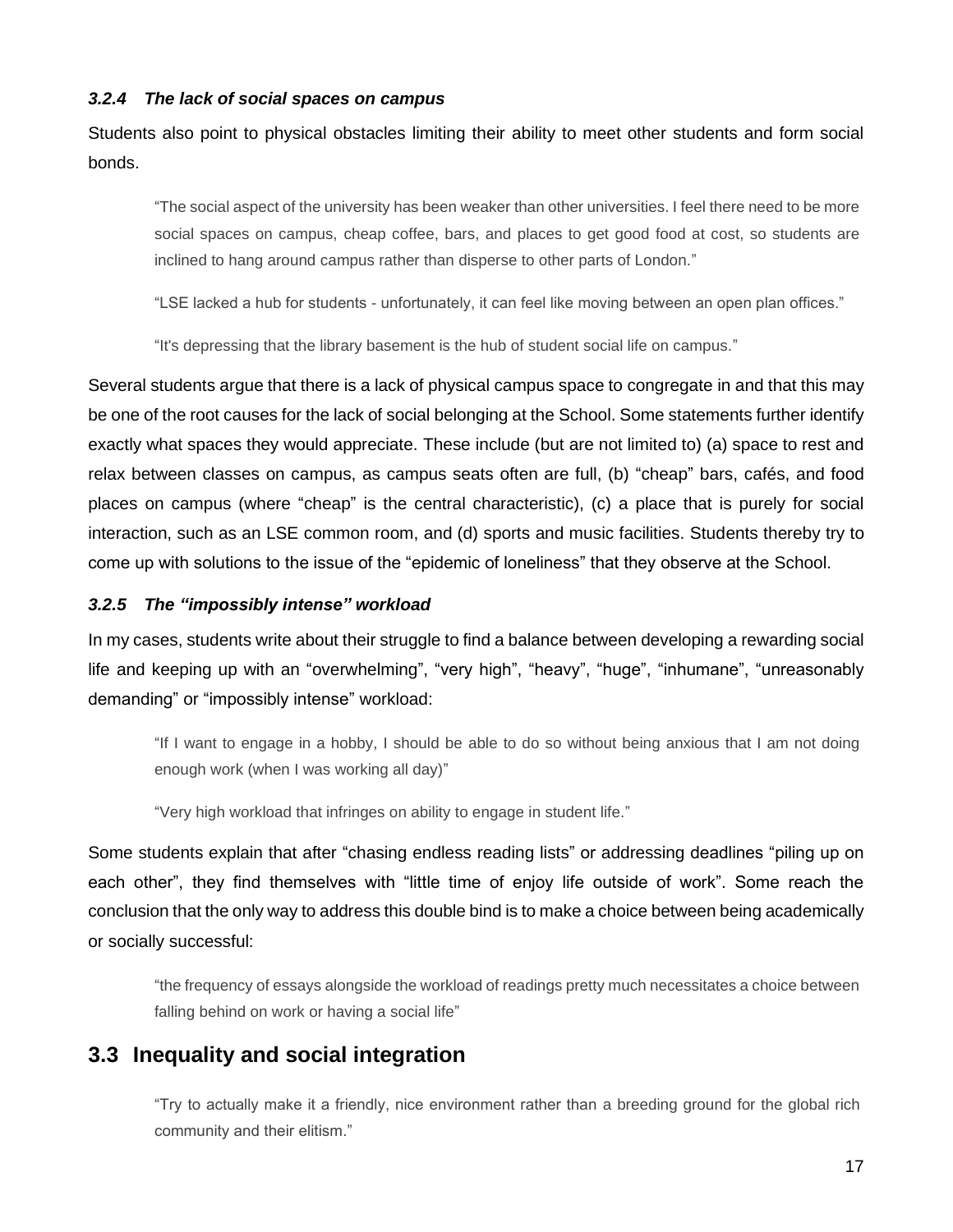Previous sections identified general mechanisms behind the experience of lacking community, social interaction and belonging at the School. However, this general sketch only tells part of the story. Even a cursory exploration of student accounts reveals the weight of background and identity characteristics on belonging and social interaction. This section therefore concentrates on the social experiences of students who fall into a numerical or symbolic minority group at the School. These statements are limited in number but illustrate important aspects of school life. We bring them to the fore here to illustrate areas in which the School can work to increase its social inclusivity.

#### *3.3.1 Socioeconomic class*

Students who define themselves as working-class often elaborate on how their background is negatively impacting their sense of belonging and their social interactions with other students. Three main marginalisation mechanisms emerge from their accounts. First, they express that they do not have much in common with their privileged peers. One student forcefully describes this cultural gulf:

"The LSE is elitist. As a working class student, it has been nigh on impossible for me to integrate within the school community due to the skewed perspective of staff and students alike. Fresher's activities included a champagne reception. Class discussions are held in what I have deduced must be a secret language they teach at private schools."

Second, their narratives describe specific interactions or incidents during which students or members of staff expressed or manifested class prejudice: *"A member of staff was classist and referred to LSE as a place where 'rich kids unite' and this is a good thing."* Third, financial barriers limit their opportunity for social interaction Reported examples of economic costs to social activities involve society membership fees, the high cost of food and drinks on campus, and lack of affordable housing. Moreover, students that work part-time to pay for their education state that they may have gotten through their studies but missed the ability to socialize due to their financial situation. Because of this, these students generally call for enhanced financial support schemes.

#### *3.3.2 Race and ethnicity*

"[...] makes racist and sexist comments that sound 'politically correct' but are deep down still racist and sexist. Stop this. Please. It's not funny and they are not jokes."

There are also statements contending that students experience interpersonal racism during their time at LSE. Some students of colour state that teachers see and interact with them as stereotypes of their respective nations of origin or skin colour, and that peers and other students "are racist".

#### *3.3.3 Disability*

"All of the social aspects of uni have been lacking for me at LSE. There isn't much on offer for disabled students as accessibility is not a priority for most societies."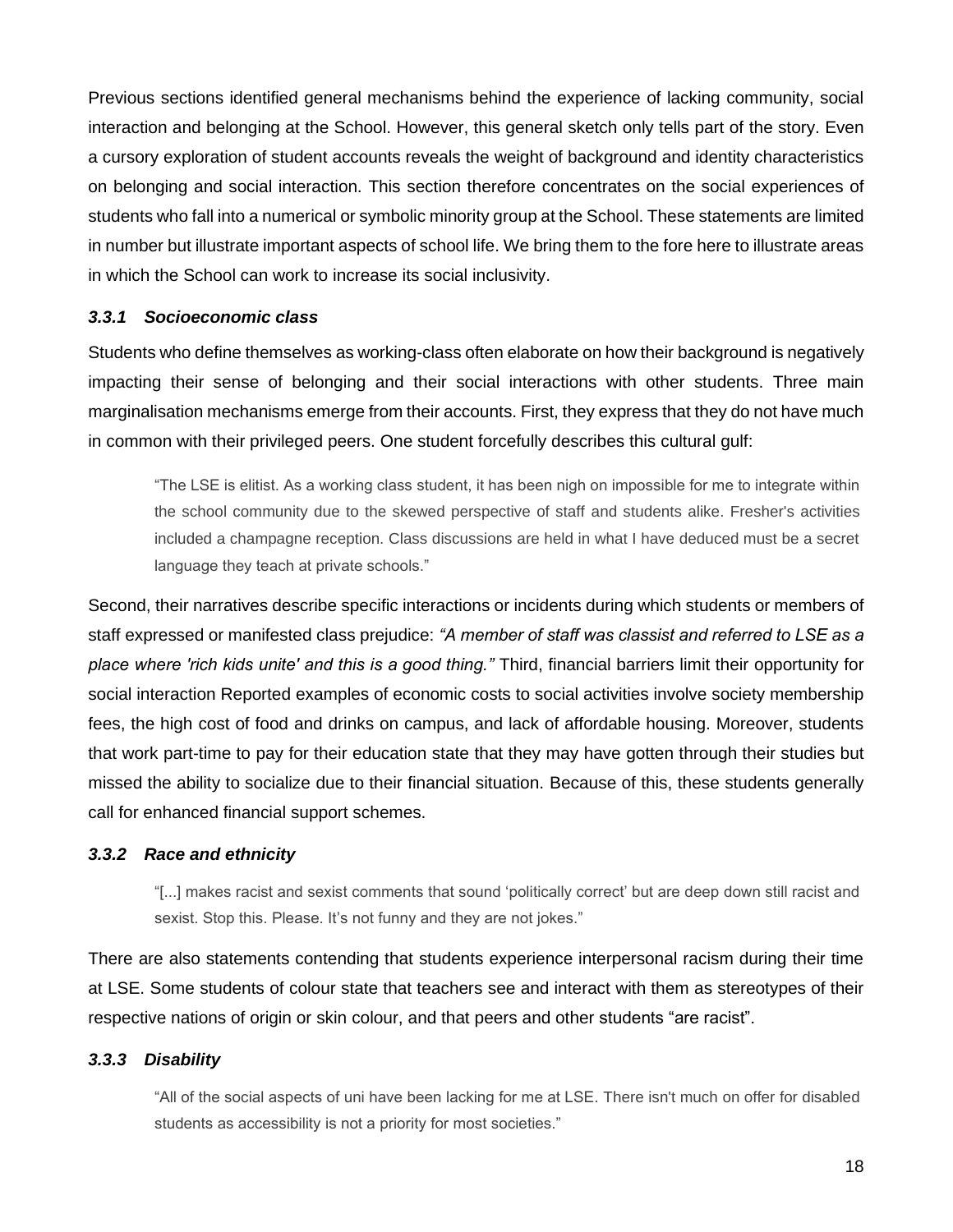Statements by disabled students often state that that having a disability decreases one's opportunity to part take in the social life at the School for three major reasons. Firstly, students note that societies do not always ensure accessibility, which makes participation in specific events physically impossible. Secondly, students claim that their peers have sometimes been insensitive. Lastly and relatedly, there is a shortage of experienced staff to turn to in order to address these issues.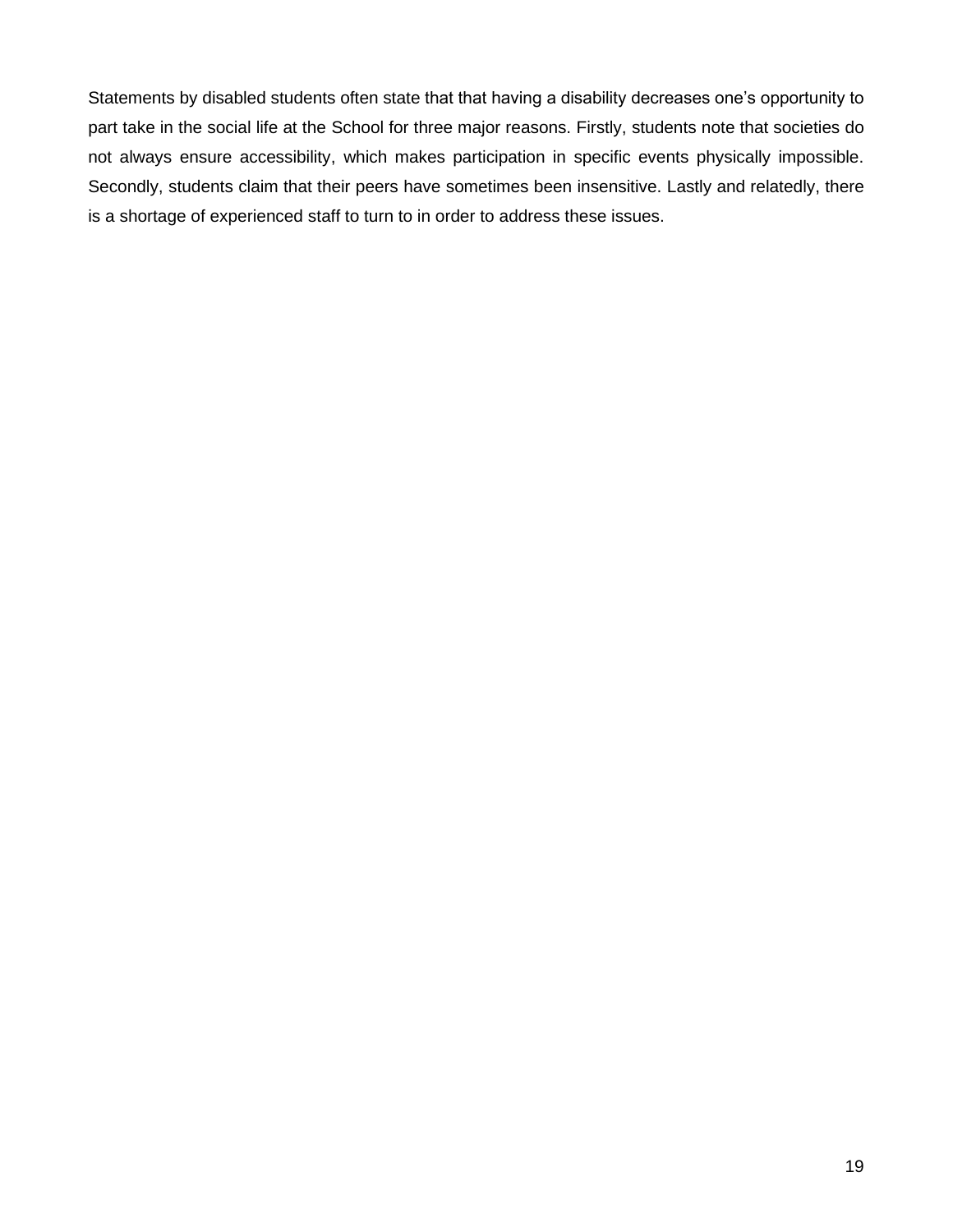## <span id="page-19-0"></span>**4 AFFECT TOWARDS THE SCHOOL: "They don't care about you"**

This section looks into the quality of the relationship between the school and the students as students themselves describe it. We found that for many students, the School is either unwilling or unable to protect and promote their interests. This lack of trust takes many forms, and is more common among undergraduate than postgraduate students. Below, we describe a continuum of distrust with two salient poles. *Soft distrust* characterises accounts wherein students simply report the feeling of not being heard, without making strong suppositions regarding the cause of this. *Hard distrust* encompasses negative moral evaluations and inferences wherein the School administration or relevant stakeholders are dishonest, misleading and care more about prestige and money than about "student satisfaction".

## <span id="page-19-1"></span>**4.1 Soft distrust**

Distrust begins with the feeling that major School stakeholders *do not listen to students*. The sense that student voices and concerns are not heard appears again and again in student accounts:

"LSE is making me feel tiny and insignificant, and my mental health is doing very poorly because of it. It is not up to the students to force themselves to feel heard and accepted by LSE, it is up to LSE to make its students feel heard and accepted."

"The team responsible for ensuring student satisfaction are completely out of touch with how students are feeling."

"Consistent evasion of student concerns."

Consistent with this sense of being unheard, some testimonies point to practical barriers to efficient communication between students and the School. These obstacles, however, are not necessarily connected to features of School organisations. For example, some students articulate an acerb critique of the Students' Union. While the SU is an independent body, they find that they cannot count on it to forward their concerns because key Students' Union members work for their own benefit rather on behalf of the student body.

"The Student's Union is not representative of anything close to popular opinion in LSE, and it seems to be surviving through a small clique of incumbents encouraging their younger friends of a similar political persuasion to run for posts when the time comes."

Other avenues for dialogue between the School are equally insufficient or deficient. For example, some students stress that they cannot rely on student representatives because while they usually relay student concerns, their impact is restricted.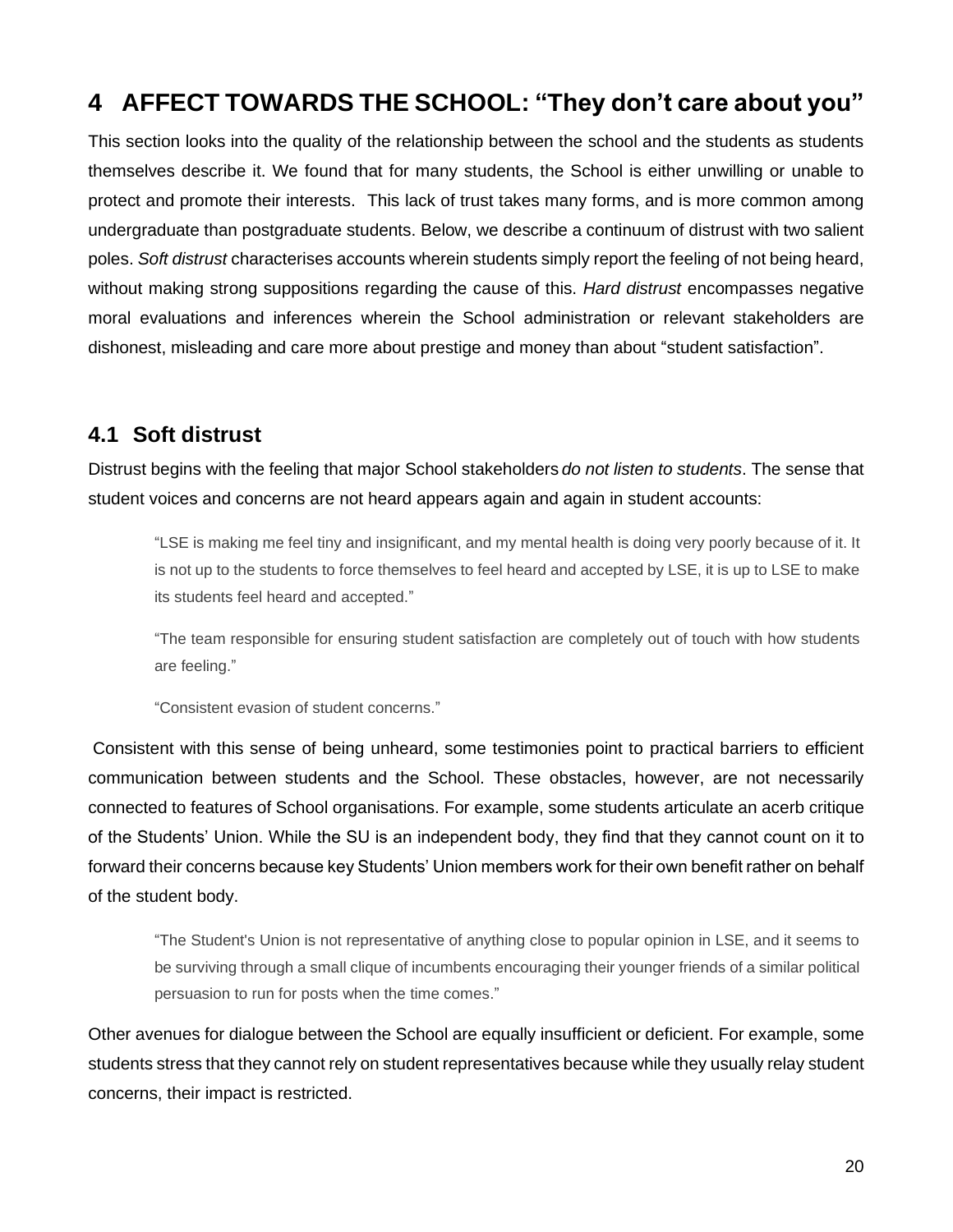"Listen to student representatives and take their feedback; those who represented were often ignored, or their insight did not impact departmental and school policies."

The above accounts stress how failing communications channels play into the feeling of not being heard. Many students, however, reach more pessimistic conclusions and point to more fundamental problems. "Overall, I have a strong impression that LSE is a student unfriendly institution", one student says. While the phrasing stands out, this quote captures a feeling that many students share.

## <span id="page-20-0"></span>**4.2 Hard distrust**

For many students, School stakeholders *do not listen* to students because they *do not care* about students. This feeling is often articulated in unequivocal and categorical ways

"The university as an institution comes across as caring very little for the student community. One can easily feel like they have no association to a university community."

"I would want the higher-ups to demonstrate that they actually care about their students."

"LSE is so clearly an institution in which little care or regard is given to students' well-being."

"LSE needs to show that they actually care about the students,"

The experience of not being heard, listened to, or cared about is often connected to negative inferences about the true goals and priorities of the institution. Specifically, students often claim that the pursuit of economic profits and reputational gains is what truly guide School policy, despite statements to the contrary:

"The administration could demonstrate actual care for students and staff above profits and reputation. This has been the most disappointing aspect of my experience at the LSE."

"They give the impression that they are only interested in money and brand as opposed to the university and its students."

"I often feel that students are taken for granted, that LSE's first priorities are financial"

In this kind of account, students further argue that the School operates like a "corporation" or a "business" that is run with a "commercial mindset" and that exploits students as nameless "clients" or "profit units" instead of treating them as "people" and members of a "community":

"I feel zero ties to LSE and the entire process has felt pathetically transactional: school fees for a degree."

"I do not feel a part of the university: I feel overlooked, ignored and that all they care about is our fees."

"LSE clearly not caring for students, seeing us as a cash cows"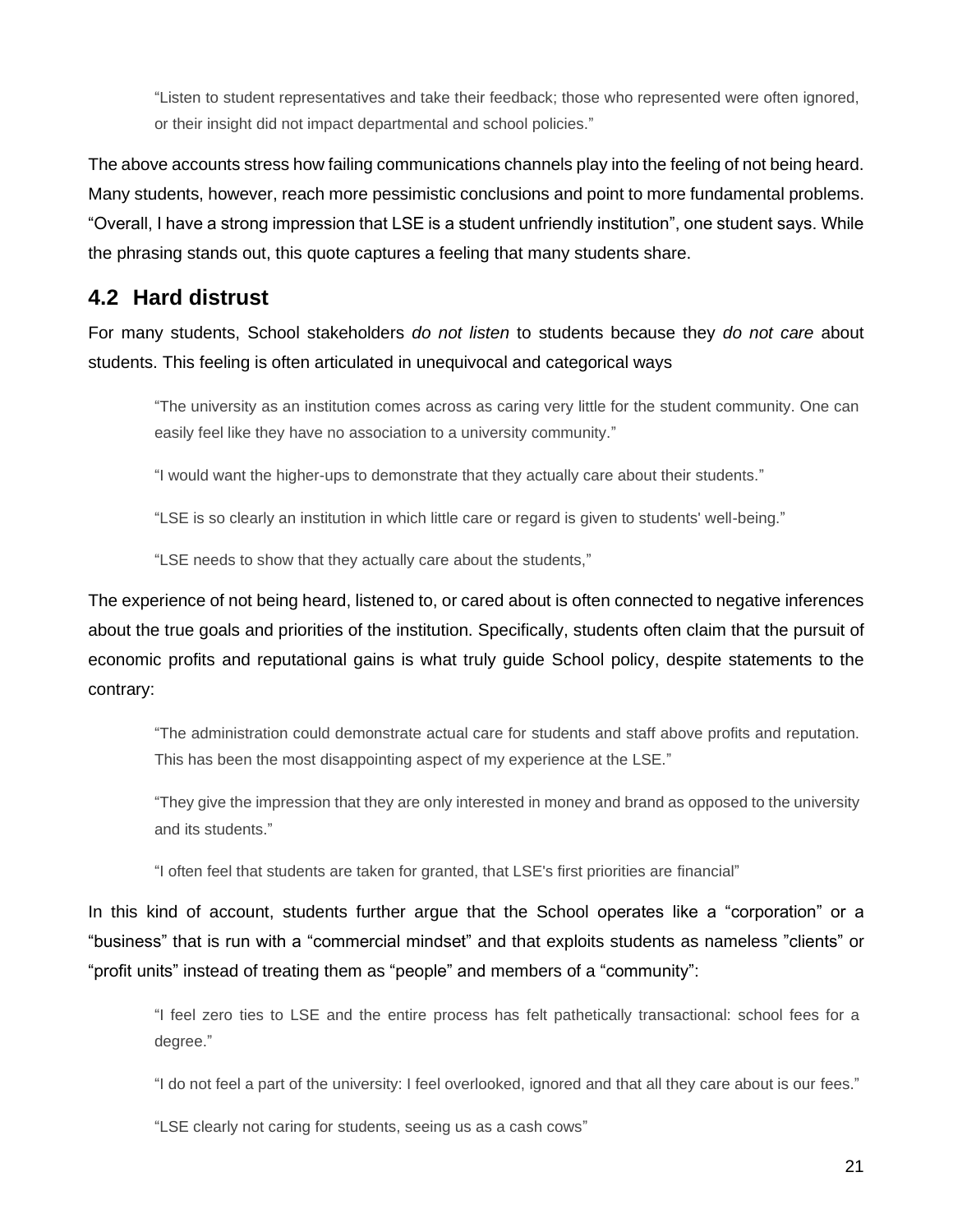For some students, the feeling of being financially exploited even takes a more extreme form. These contend that their education is "not worth the money it costs", say that they "lost money", question how fees are used, or even claim they were swindled.

"Has the LSE really put the £9250 to use this last year?"

"For me the experience I had does not satisfy the costs. […]I therefore feel a level of resentment."

"It feels like the school does not respect us as their students. Not much communication is being made and I don't know where my money went into."

For many students, along with the logic of economic profit comes the logic of prestige. In many instances, however, the exact ways in which the search of reputational gains harms students remains vague and unspecified:

"I sometimes get the impression that LSE is so focused on their reputation as an 'elite institution' […] It is possible to be an elite educational institution \*and\* to care for your students and to make processes that reflect that care!"

"I feel like the prestige of the school is privileged compared to the students' well-being."

"The school puts itself before its students in virtually every circumstance […]. The value of 'the LSE degree' is prioritised over the well-being of the students"

Many students interpret the School's focus on their career prospects and achievements as a sign of this quest for prestige. To be clear, students appreciate what their credentials contribute to their labour market value. Still, students express disappointment with being seen as future graduates boosting School statistics rather than learners:

"The utilitarian approach to higher education, which sacrifices the essence of academic teaching"

"It feels like a training ground for future investment bankers, not a university trying to impart knowledge so that its graduates will do some good to the world."

Last but not least, the ultimate form of distrust appears when students describe key School stakeholders as insincere or manipulative. In these student accounts, any rhetoric about student wellness and development is described as "performative" talk, "lies", "false promises", or "lip service".

"Don't lie about teaching, housing, Covid and in general... Students are not stupid."

"LSE do not (and will not) listen to us and our concerns, they swathe us in buzzwords of integrity/sensitivity/and do nothing in practice."

"Does not look like LSE actually cares about its students but only pretends to do so"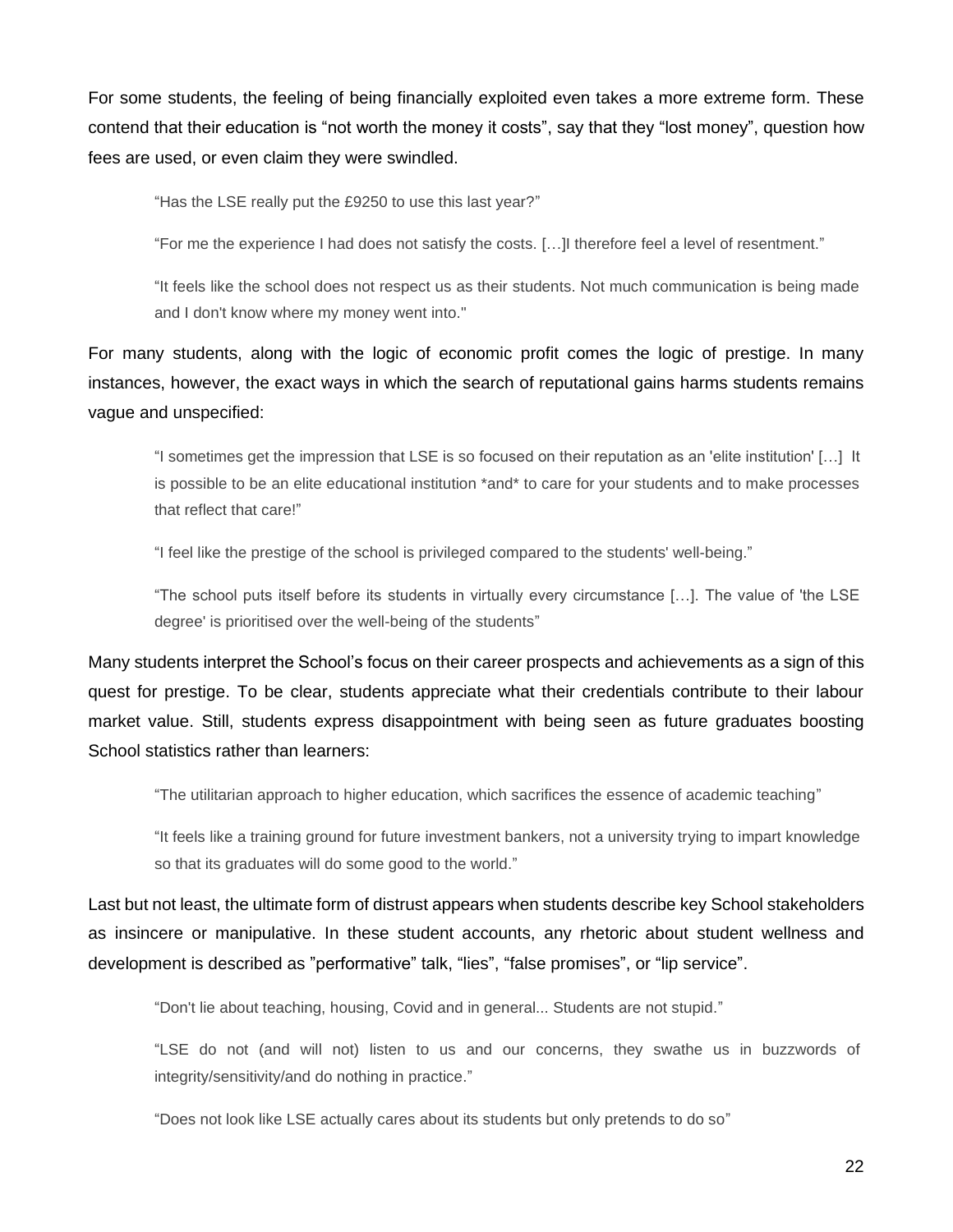In the same vein, students suspect that existing initiatives regarding mental health or inclusion reflect reputational purposes rather than genuine intentions:

"Most of the 'help' they give towards mental health, and towards poorer students is tokenistic at best, and represents no real substantive effort to improve students' wellbeing."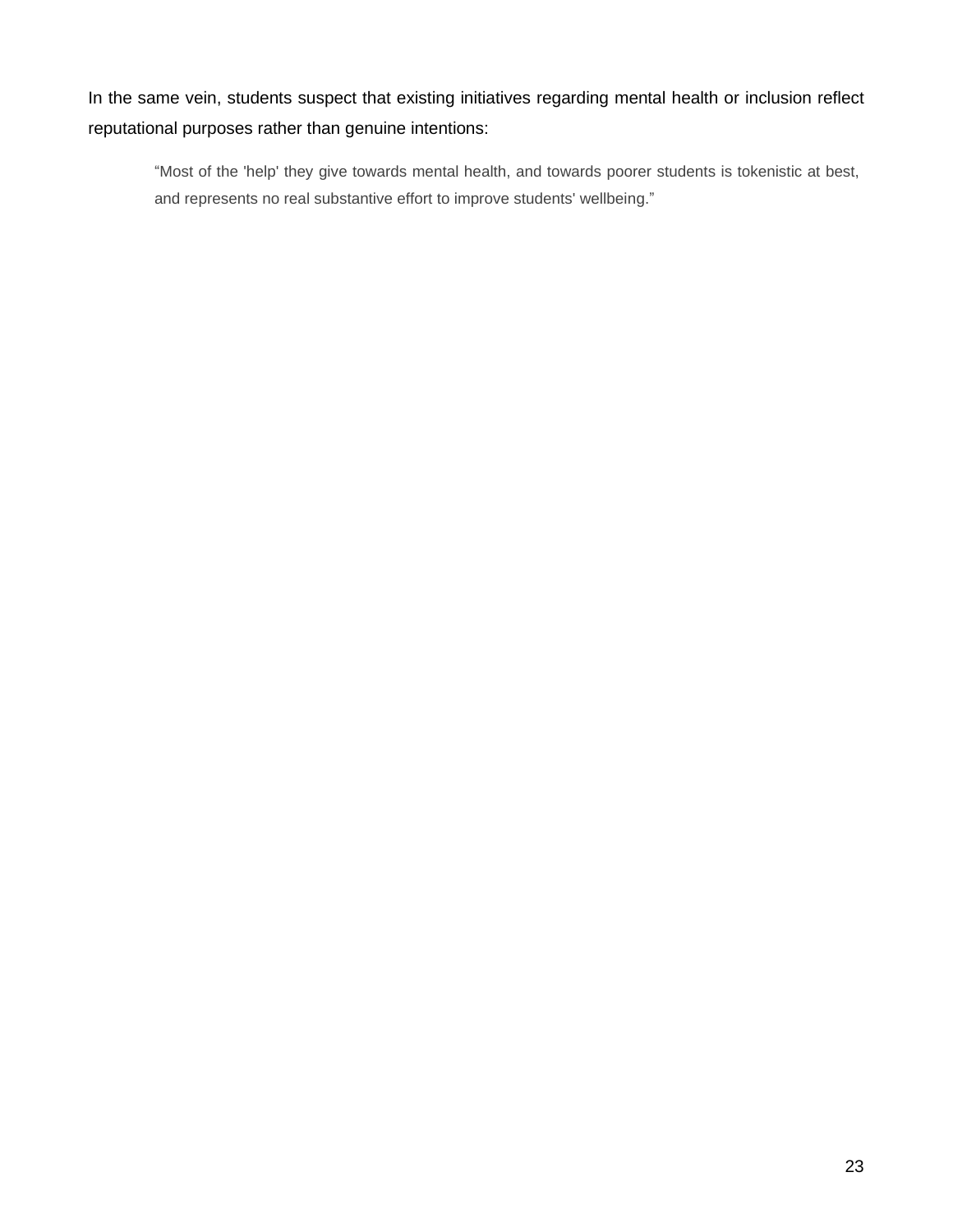## <span id="page-23-0"></span>**5 TEACHING AND LEARNING: "I learned a huge amount"**

Available statistics suggest that teaching is an area where the School excels: 82% of NSS respondents and 89.6% of PGT21 respondents reported that they were satisfied or very satisfied with the teaching on their course. While these statistics are very positive, they leave one key question unanswered: what exactly do students appreciate about their academic experiences at LSE? Answering this question is important to identify and promote good practices. In what follows, we first survey what students say about teaching to identify practices and skills that students deem essential to good teaching. We then survey what students themselves describe as the key gains and positive changes resulting from their training at the School.

## <span id="page-23-1"></span>**5.1 Teachers and teaching**

"Teaching, on the whole, is of an incredible standard; both in terms of the knowledge of the professors and how much they care about the students."

"The most positive thing about my programme is that every day I'm excited to learn because I know that my professors will show me something valuable."

In the survey, comments about teachers and teaching are often very positive, sometimes nuanced, and rarely unequivocally negative. Students usually express gratitude and admiration for their teachers, often in very strong terms. Less often, they point to failing teachers or poor teaching practices. In what follows, we take a close look at these comments to better understand what makes teaching good or bad in the eyes of students.

#### *5.1.1 What makes for appreciated teaching?*

#### *Being an expert*

"Excellent staff with great knowledge of their subject and keen to educate the next generation."

"The teaching and the teachers have been very good, I've benefited from the fact they are experts in the field."

Valued teachers are knowledgeable. The breadth and depth of their knowledge is both detectable in the lectures, course design, and their answers to student questions. Relatedly yet different, students also find that teachers at the School are "experts in their respective fields", or "world-class" researchers. Those students feel like they are learning from the 'best of the best'. Some students appreciate that researchers invite their own research into the classroom, as it, as one student expressed it "brings the course to life".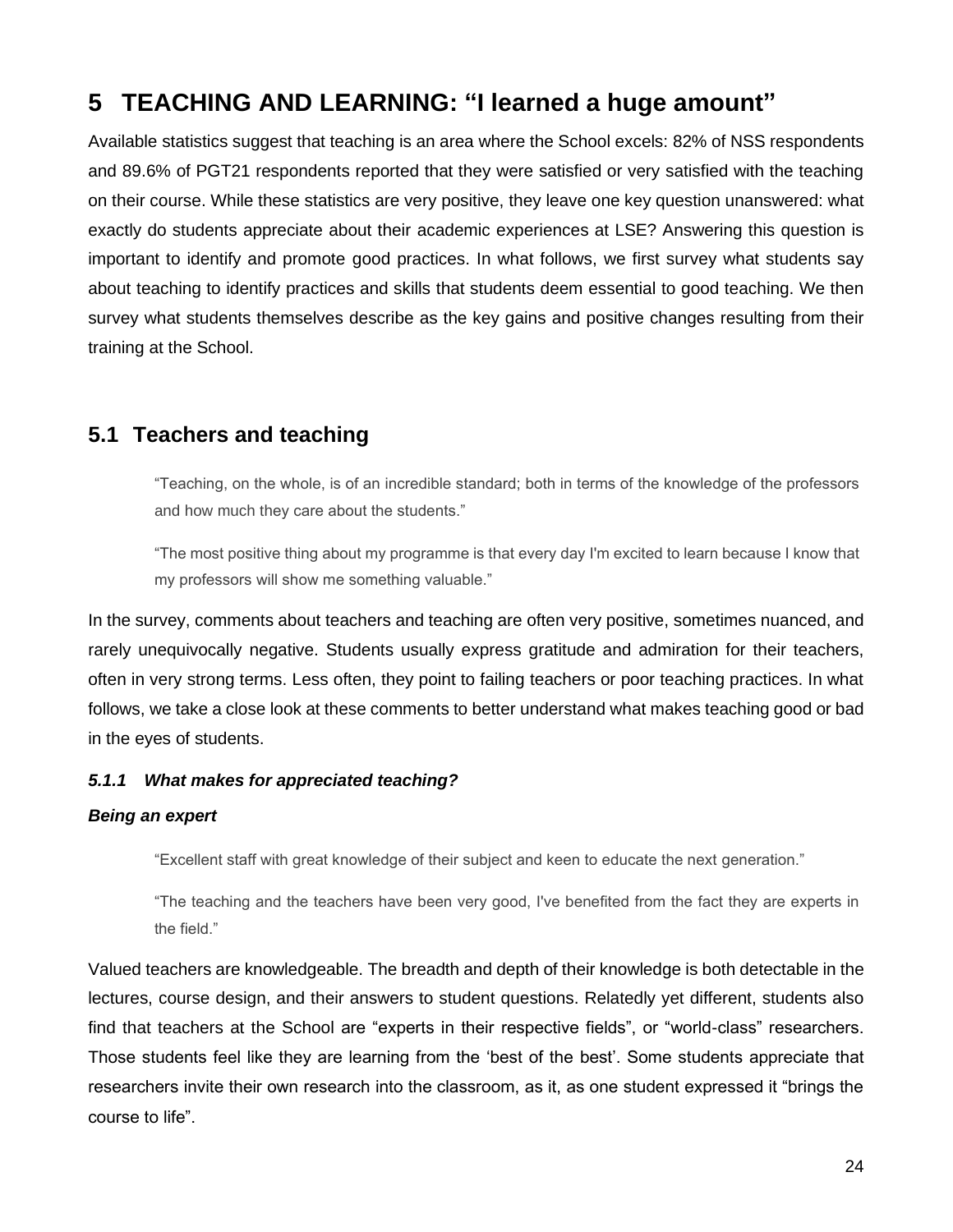#### *Proving approachable and caring*

"The teachers are extremely kind and caring, and are amazing as individuals but also as educators. They clearly care about their students and go above and beyond to reach out to them to make sure they are doing well."

Students appreciate teachers that are "approachable", "caring", and "supportive". Teachers who are described in these words make students feel welcome to ask questions, to request their help and to reach out to them via email. Further, they reach out to students to make sure they are getting on well in the course, provide advice on aspects of academic life beyond the course (such as future studies), and are attentive to students' wellbeing. Last but not least, they also provide deep and supportive feedback on students' assignments.

#### *Showing passion and enthusiasm*

"The professors teaching each course were very passionate and this encouraged me to do better and helped me stay focused and do better."

Appreciated teachers are passionate and enthusiastic about the content they teach, which motivates students. Students rarely specify what passion and enthusiasm mean in context, but these qualities are highly valued. Enthusiasm and passion do, nevertheless, appear to be related to another central characteristic of praised teachers: that they make the content interesting. An undergraduate student writes: "I have felt that all of my lecturers and class teachers really love their subject and teaching it, and it makes learning even the slightly more mundane subject matter enjoyable".

#### *Giving clear explanations*

"[redacted] is the clearest, most talented professor I have ever had on any subject, period. they made difficult things seem simple, fielded questions effortlessly, provided intuitions that no textbook ever does, and made […] I did not even do particularly well in the course, but I have rarely enjoyed learning as much as I enjoyed learning from [them]"

Teachers are also praised for being patient with students, and able to deliver complex ideas in a digestible manner. Clear explanations are particularly appreciated in relation to exams and assessments. These teachers are said to make the link clear between course material and the upcoming assessments on the course.

#### *Boosting peer-to-peer interaction*

"I always felt welcomed and invited to share my thoughts in seminar and in lecture, as the instructors did a fantastic job of creating a balanced atmosphere."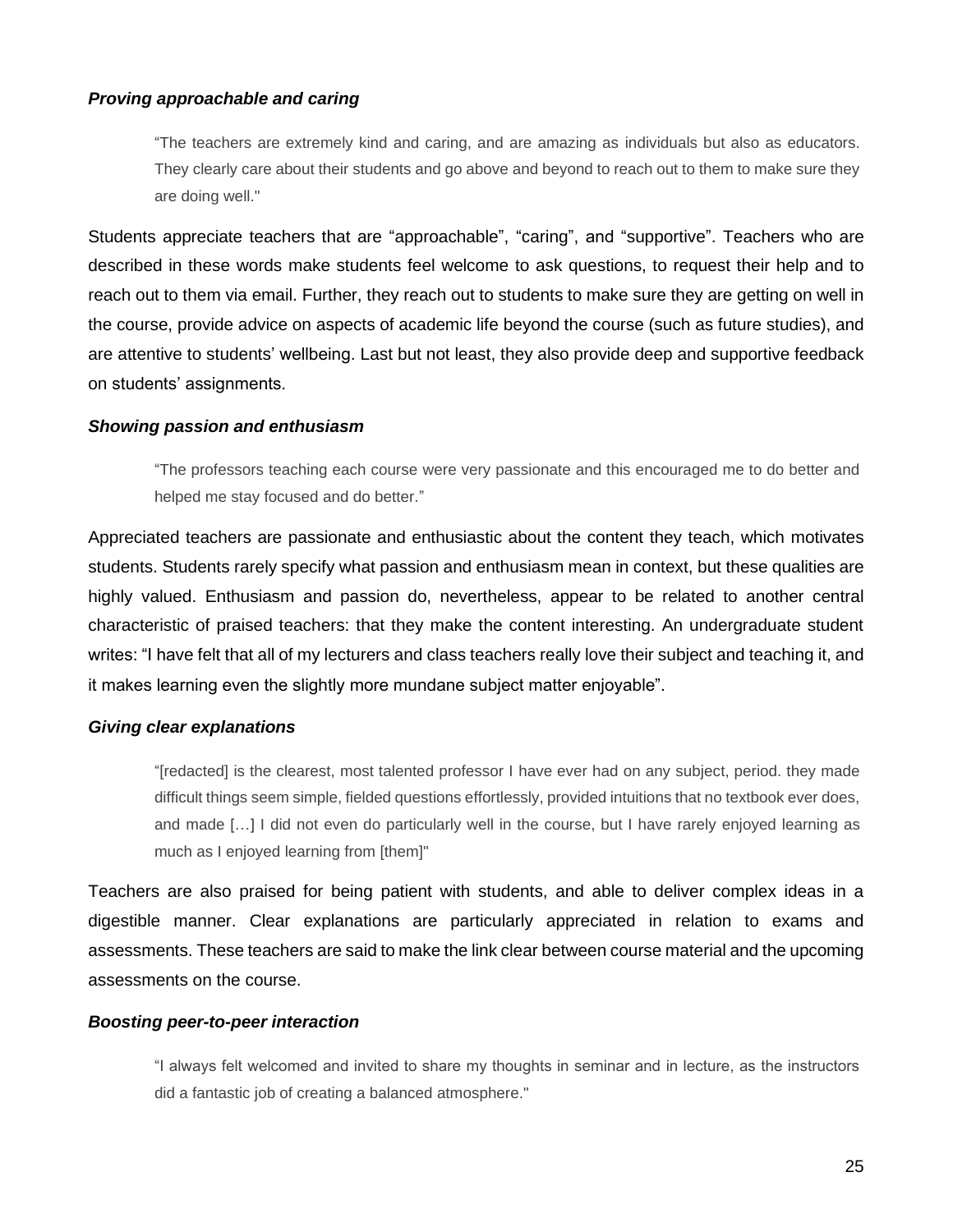"I really enjoyed the [class discussions]. A great opportunity for everyone to bounce ideas off one another and put the course content into action"

Students value teachers who encourage discussion, interaction, and other forms of exchange during classes and lectures. However, what teachers should do to foster these interactions is not clear, as some students like teachers who call on them to speak up when others clearly dislike teachers who "cold-call" them.

#### *Encouraging students to outdo themselves*

"my teachers are really great at encouraging you to go beyond the syllabus."

"great teachers pushing us to produce challenging and stimulating work."

Finally, students value teachers who are motivational and encourage them to produce their best work. Students praise those teacher who have encouraged them to "go beyond the syllabus" and to "think". The positive challenge (i.e., a challenge combined with the belief that one can persevere) is central to this characteristic of the praised teacher.

#### *5.1.2 What makes for disliked teaching?*

"Some teachers don't respond to, or take extremely long times to respond to emails, making it difficult to complete summative assessments."

"Some of scholars were very rude, passive aggressive and simply unpleasant. This part was very disappointing."

While positive comments prevail, students also mobilize the survey to criticise some teachers and teaching practices. What students dislike about teachers and teaching is often the inverted of what they appreciate: disliked teachers are not approachable, they do not explain things clearly, and are dismissive rather than encouraging and supportive of students. But we also find additional characteristics that students dislike.

#### *Using lifeless teaching techniques*

"I have had a few lecturers who spent much of the lectures reading off the slides which I found made it really hard to engage."

"I feel the teaching in most of the courses so far has been textbook style, I would prefer if the material was more up to date with current events and did not focus as much on textbooks."

Centrally, disliked teachers don't teach in a manner that facilitates learning. Characteristics of such poor teaching delivery include, but are not limited to, simply reading off slides, relying excessively on textbooks, filling class time with student presentations, or only covering solutions to problem sets without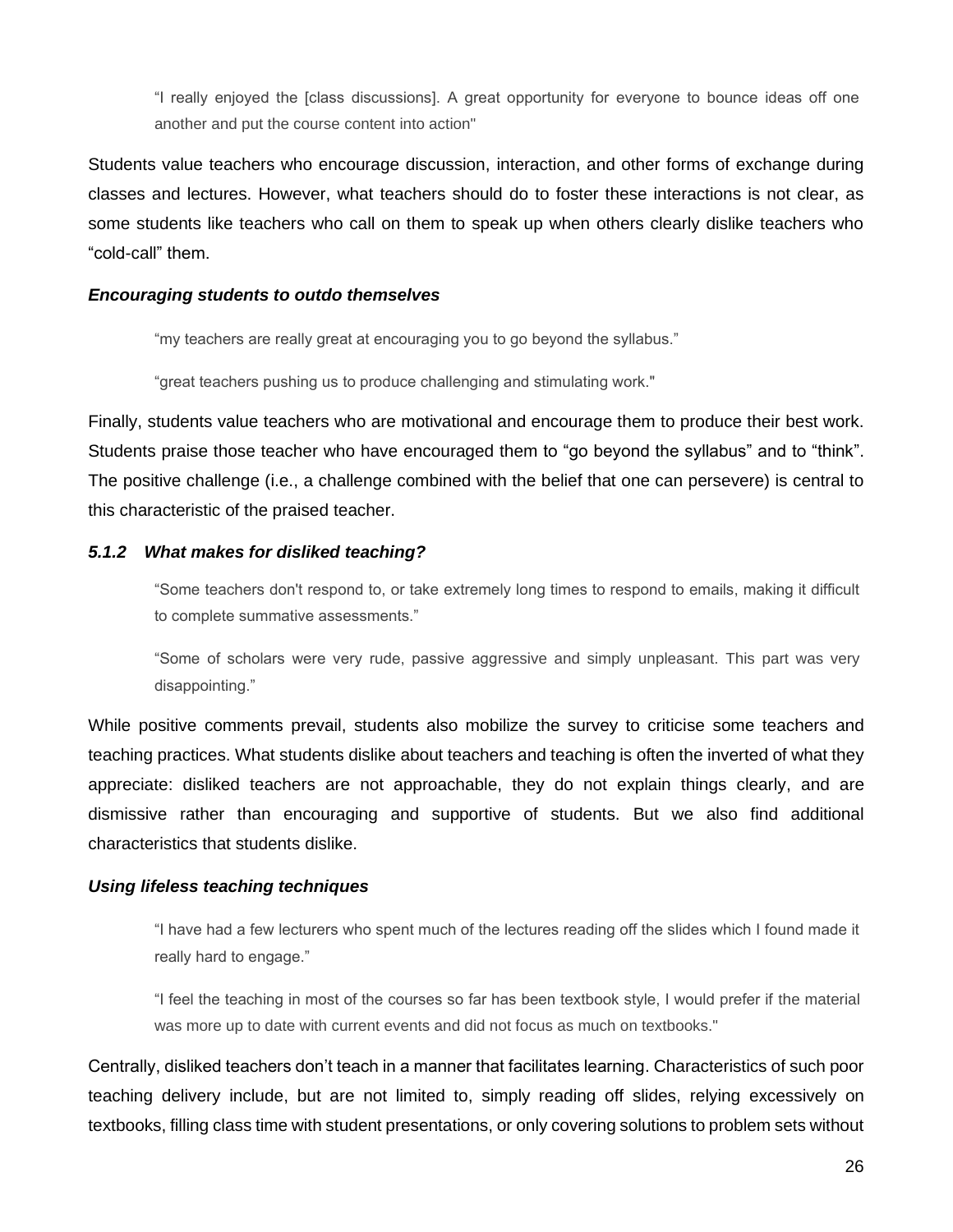deeper engagement. Some students argue that this is a result of teachers not having received actual pedagogical training.

#### *Covering too much too quickly*

Students also dislike teachers who "go through questions too quickly", who are "a bit too fast when explaining concepts", and whose classes and lectures feel "rushed" or "like a race to finish". Students are quick to link these problems to original flaws in course design, *i.e.* incorporating "too much material for the time [the module] was meant to run". Paradoxical though it may seem, this is a source of frustration both for less advanced students who feel "overburdened" by the quantity of information, and for more advanced students who feel that key topics are "glossed over" instead of being explored "in depth":

"It feels like an express degree. Most of my courses were about interesting and demanding but it all goes so fast that there is hardly any chance to go into in-depth discussions."

#### *Being inaccessible or unapproachable*

"The lecturer would never respond to emails and I understand as a supervisor they are not reachable which has given students anxiety. This is not to say they aren't a lovely and engaging person. However not satisfied by their teaching or lack of availability."

"Multiple staff members not replying to multiple emails. Directly caused me to not want to ask for help and potentially damaged grades. Completely disheartened by this"

Unsurprisingly, students also frown upon teachers who feel "unapproachable", unavailable or unresponsive. This involves teachers who dodge emails, miss office hours, or whose behaviour dissuades students from seeking their support. Often, awkward class interactions (e.g. being "coldcalled") feed into the feeling that a teacher is unapproachable. One student writes: "I asked a question once and I got a response which started with a 'dig' at me for not understanding, and the assumption made in the dig was incorrect. As a result I don't feel comfortable to ask questions".

Sometimes, however, barriers to access result from programme-level regulations or organisational constraints rather than from the teachers themselves. Students can find it frustrating when they can't turn to teacher s with questions regarding the exams after Lent term. Lack of interaction with teachers outside of term time is also a large source of disappointment for MSc students working on their dissertations during the summer months.

#### *Treating teaching as a side activity*

"Students are more than able to feel and understand when professors are not interested in teaching."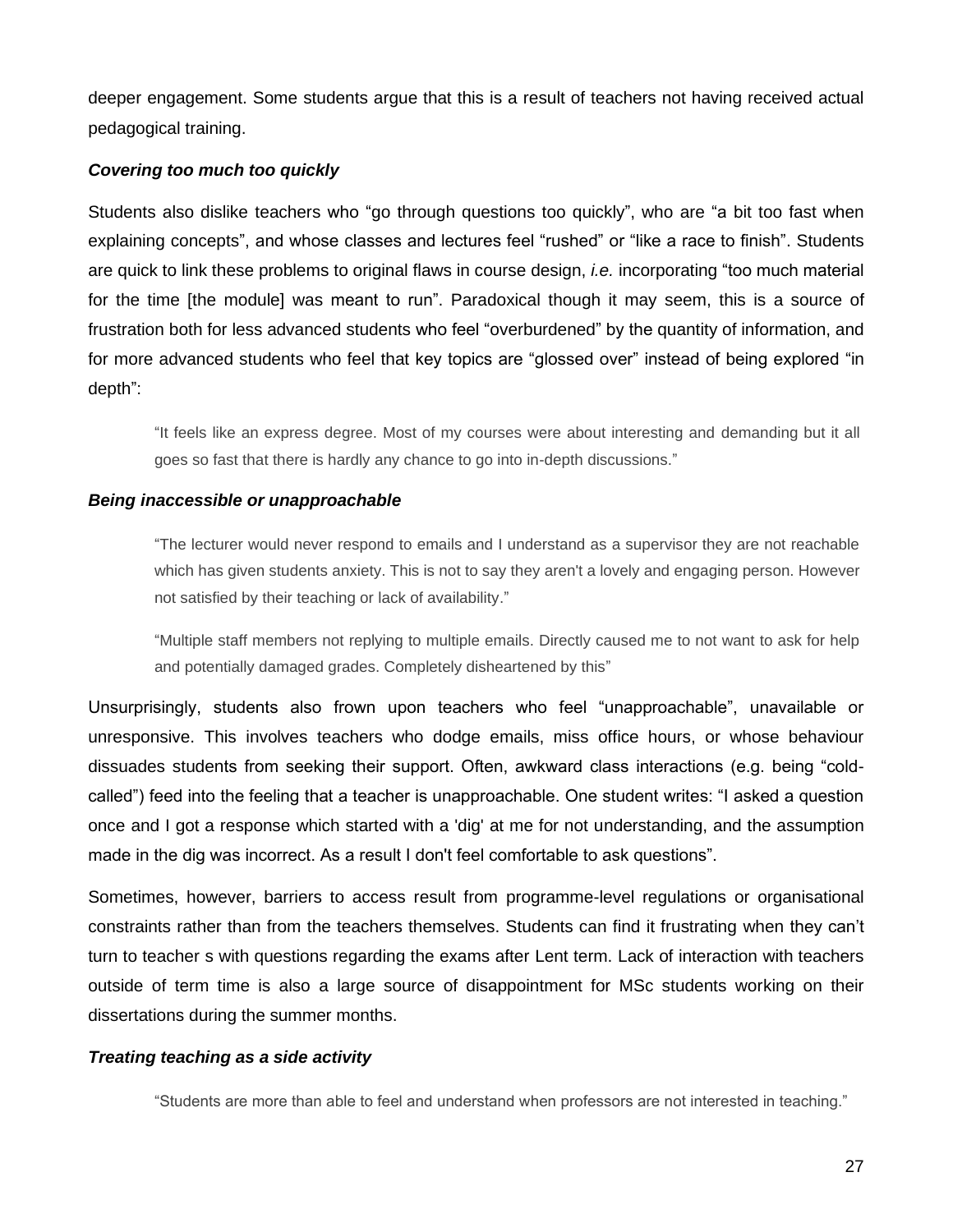Also, students dislike teachers who seem to treat teaching like a "side activity" to research or other academic duties. This makes students feel "distanced" and not prioritized by their teachers. One student writes: "Some of the professors seemed to be very distant with much more interest in their research than helping students". As such, this is related to another characteristic of the disliked teacher: that they don't seem to care about education at large, the course, or their students. In student narratives, these teachers don't update the material, don't speak enthusiastically in lectures, and don't encourage student participation or reflection.

#### *Shutting down pluralism*

"More variety of perspectives during discussions (even if they're a bit left field) without the preference of tutors towards one particular way of thinking."

Last but not least, another frequent source of discontent is the way some teachers (fail to) handle pluralism, contradiction and disagreement. Students complain about teachers who leave little room for intellectual divergences, trace a clear line between "right and wrong answers", and do not let them explore literatures, models or theories that steer away from the course perspective:

"Also, I did not feel like I refined my personal skills but rather learned what the professor wants to read/hear and applied this to receive good grades."

In the same vein, students complain about those instructors who refuse to integrate student feedback, even when a great number of students agree on areas of improvement. Here, students describe that instructors either ignore or reject suggestions and critiques, especially those regarding the excessive workload or the scope of assigned readings.

## <span id="page-27-0"></span>**5.2 Learning and personal growth**

"Academic engagement is exactly what I wanted in a university experience. I was challenged to grow and attribute who I am today to LSE."

In addition to their comments on teachers and teaching practices, students write a great deal about what their classes have contributed (or not) to their personal developments. Below we review the salient features of these comments.

#### *5.2.1 Positive learning outcomes*

#### *Learning "a lot" of "intellectually stimulating" things*

"Classes were fantastic. I learned so much and the teaching quality was phenomenal."

"I really enjoyed the content of the course."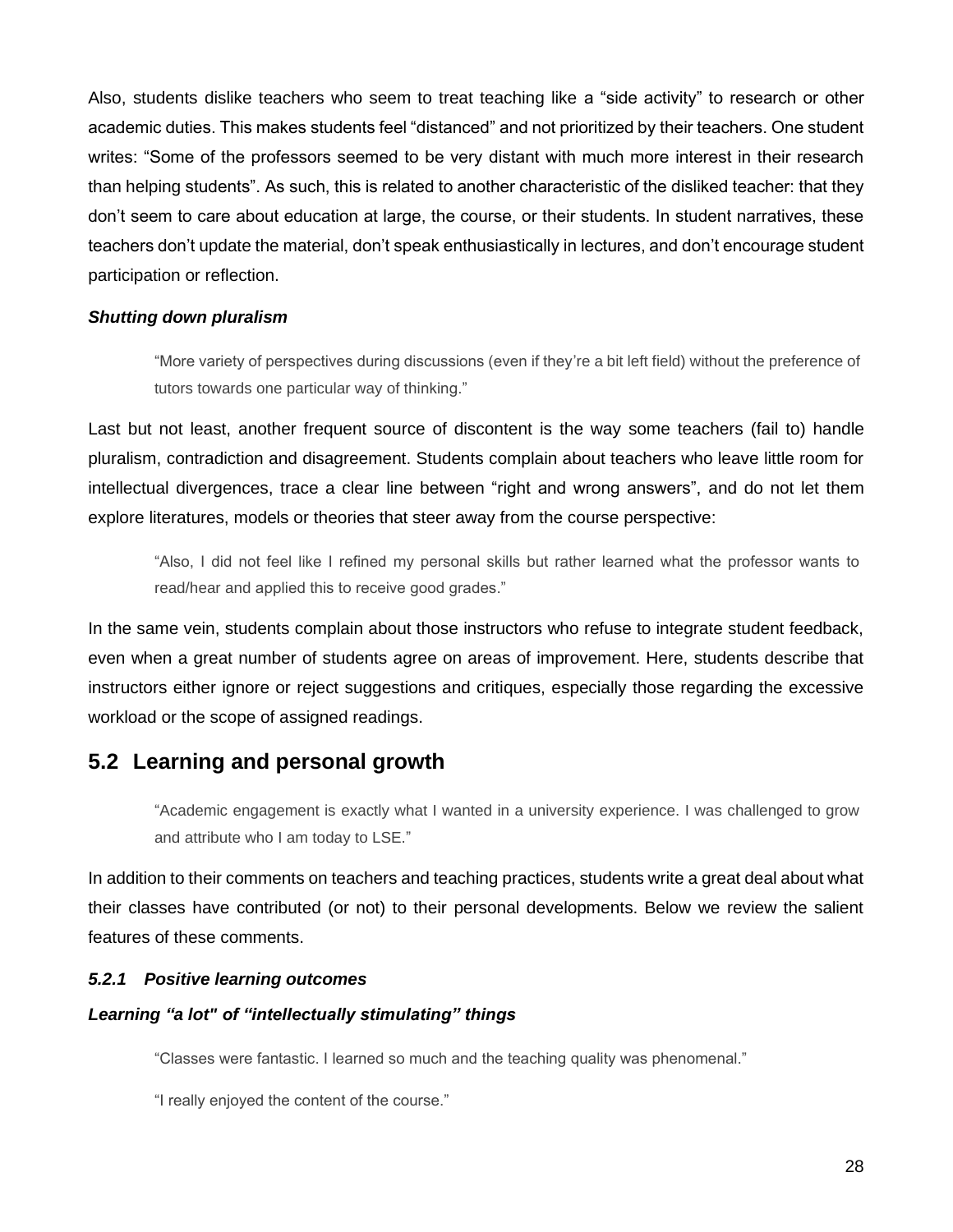Time and time again, students simply state, often with much enthusiasm and gratitude, that they learn "a lot" from attending LSE and that they have "loved" or "enjoyed" their studies. In these empathically positive accounts, students stress that the topics they learn are "interesting" and intellectually stimulating. Most don't specify what this intellectual stimulation consists of and write statements similar to that of this student: "The course is very intellectually stimulating" and this student: "My course was very interesting, and I really enjoyed many of the topics presented".

#### *Changing perspectives*

"The critical mind that embedded in all courses really helps to shape my worldview."

"Each course that I took challenged me but also opened up new ways of thinking and seeing the world. I think I will be a better equipped to understand the world's problems and help shape society for the better as a result."

Other students are more specific in their statements, and describe that their learning has shifted their perspectives or world view. Students express a lot of gratitude and appreciation for this outcome of their education. One student describes: "I was taught a whole new way of thinking. I have had my outlook expanded thanks to my lecturers". Another student states: "Certain modules have also been genuinely transformative".

#### *Being challenged*

"Very intellectually stimulating and has always provided a good challenge."

"Academically rigorous, and has definitely pushed me intellectually."

## A characteristic of appreciated learning at LSE is also that it provided a positive challenge which led to increased learning and a positive self-understanding. One student writes:

"The intellectual stimulation received on the course has been outstanding in places. I have been pushed to achieve my best work, and have observed tangible progress across three years".

This idea of a positive challenge relates to those praised teachers that encourage students to do their best work, as the following statement makes clear: "I enjoyed the classes and my teachers really pushed me to produce my best work". In other words, the challenging nature of learning at LSE can be positive, when it leads to progress, and is supported by a praised teacher.

#### *5.2.2 Missed learning opportunities*

While those students who laud their learning experiences tend to share similar views, there is more variation among those who describe what was unsatisfactory in their learning experiences. Below we review these debates.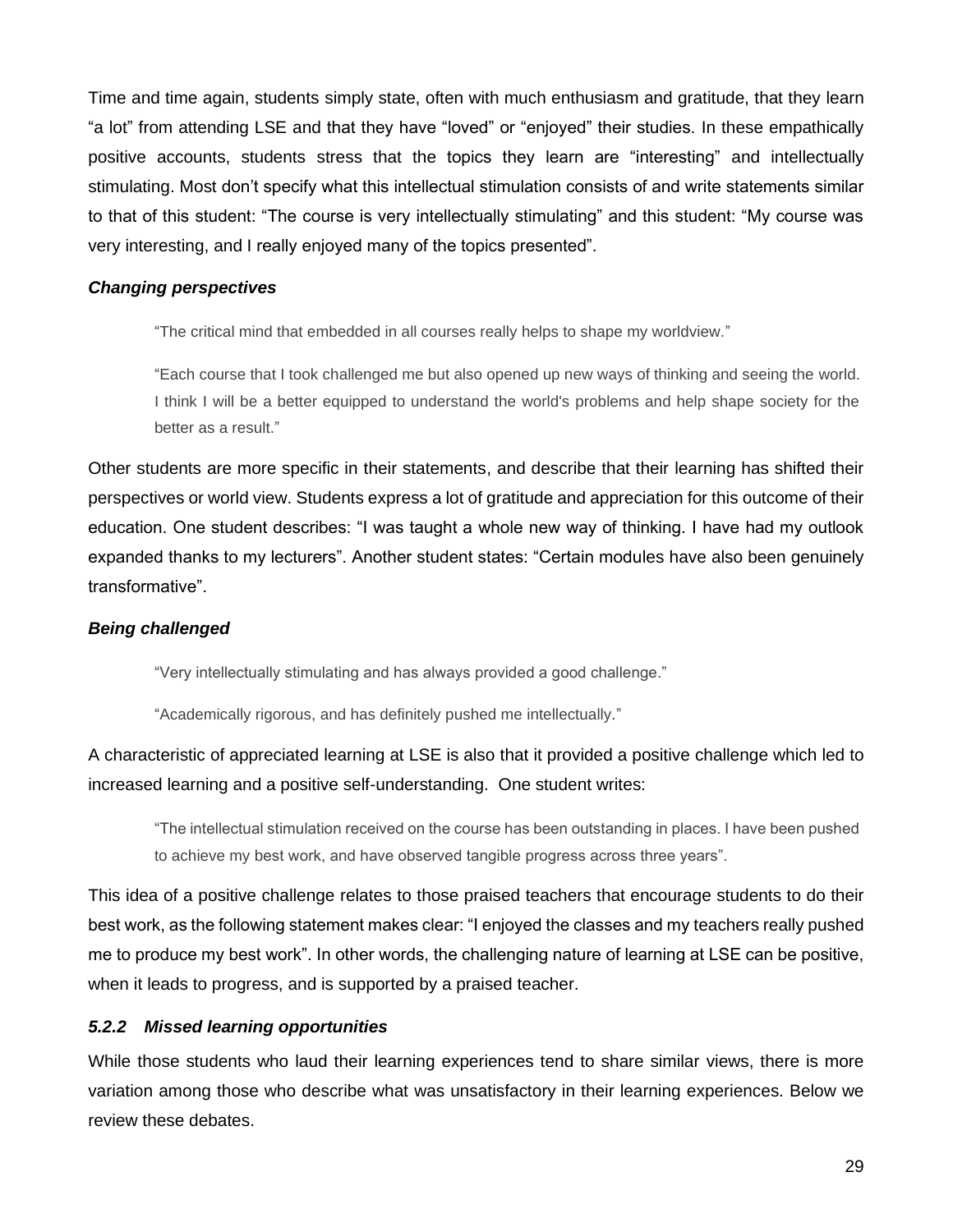#### *When the course is "too academic" or "too practical"*

"Felt like course material wasn't really applicable to the real world. Too theoretical."

Students disagree over whether courses are too theoretical or too practical. Some students find that analytical depth is lacking on their course. Sometimes, this is seen as the result of the breadth of the courses (this view is particularly prominent among postgraduate students), or of prioritizing practical applications. Other students, however, would appreciate more applied skills, such as programming languages (e.g., phyton or R) and Excel. It is therefore hard to conclude what changes students desire as a group.

#### *When the course is "too easy" or "too difficult"*

Some students disagree about whether the courses are too hard or too easy. Postgraduates state that courses are too easy more often than undergraduates do, and vice versa. A postgraduate student writes:

"Personally, I found my final undergraduate year far more challenging and interesting. I think that this program will not be sufficiently challenging if it continues to accept candidates with no background whatsoever in either the methods or the theory".

Having said that, this is not to suggest that undergraduate programmes should be made 'easier' and postgraduate programmes 'harder' as both views are present in both groups.

#### *When the workload impedes learning*

"Too much work. Students are always chasing after endless reading lists."

"LSE rewards work at the cost of everything else. Very often, the workload was far too much and the mental health support is a joke leading to a very negative situation."

## A number of students claim that the high workload has stalled rather than fostered their personal growth. One student writes:

"The LSE has not allowed me to explore myself and understand the things I enjoy (other than academia). There is simply not enough time to do so on top of the constant work and stress (for example, my department did not offer a reading week)".

As such, staying on top of the workload is seen as preventing further learning rather than constituting learning itself. It is worth noting that students holding these views differ in striking ways from those who stress that learning at the School has been "challenging but rewarding". What explain such divergent perceptions of the workload is an interesting question for future internal research.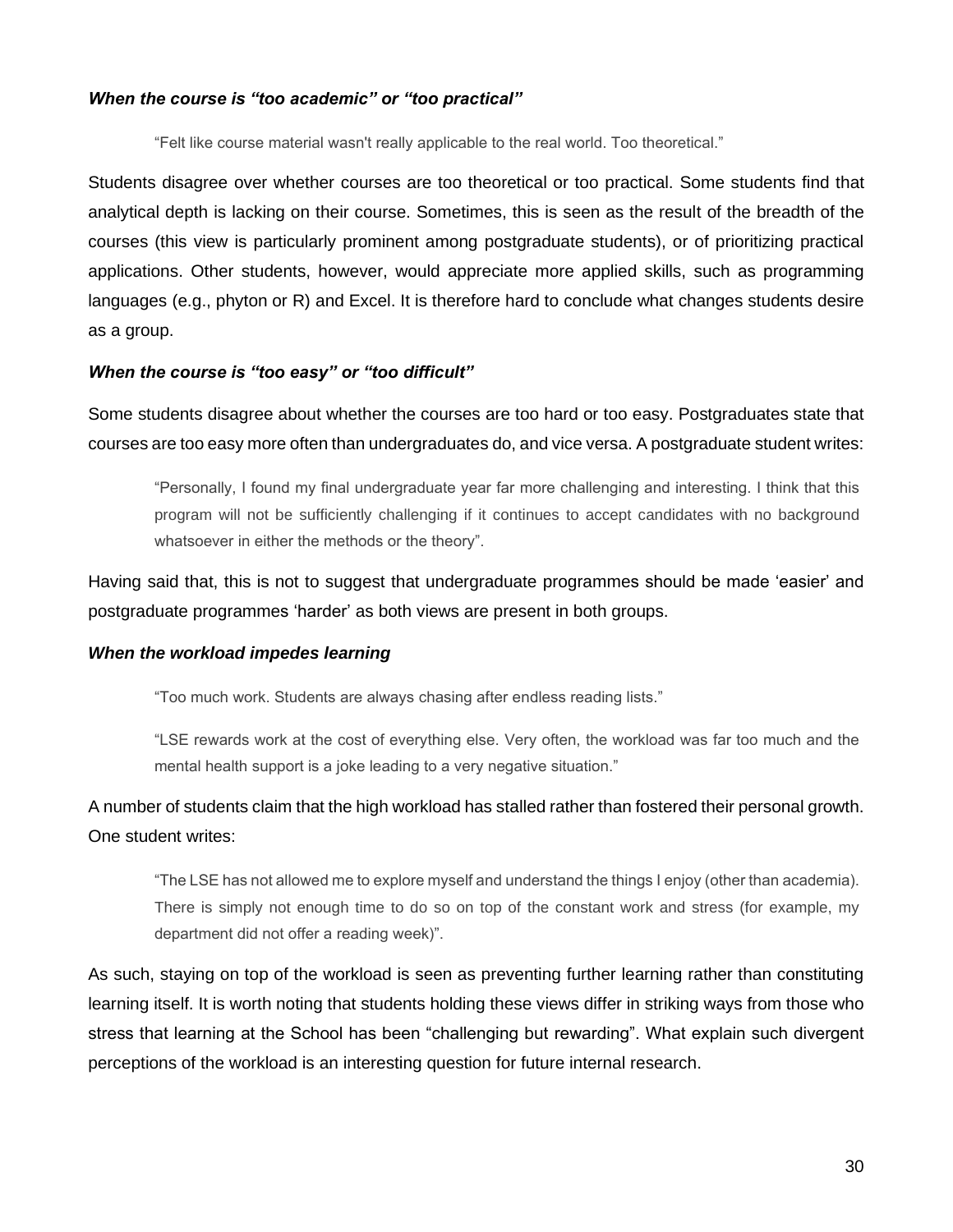## <span id="page-30-0"></span>**6 STUDENT PERSPECTIVES ON ASSESSMENT: "Exams aren't everything"**

How do students perceive the system of academic evaluation at LSE? Perhaps unsurprisingly, comments on grades, essays and examinations are usually motivated by frustration. Among hundreds of respondents who chose to discuss their assessment experiences, only a handful make unambiguously positive comments. Below we focus on how students perceive assessment formats, grading practices and feedback procedures.

### <span id="page-30-1"></span>**6.1 Assessment formats**

In what follows we describe how students perceive assessment activities. Most frustrations are related to written examinations. Postgraduate students express this to a lesser degree as they more often write essays.

#### *6.1.1 The weight of final exams*

First, students often find that exams take too much room in the assessment regime. Even when students do not articulate a proper critique of the exam format (further elaborated below), they tend to request a more diverse portfolio of assessment activities.

"Importance of exams to grades. Grading should incorporate more essays/projects/course work"

"Add different methods of assessment i.e. not have 100% of the mark determined by the summer exam."

#### *6.1.2 The reliability of final exams*

Second and relatedly, students challenge the relevance, the reliability and the validity of exams for assessing knowledge, skill or even effort. The main argument students make here is that exams evaluate "memorising and regurgitating" rather than research skills, creative thinking, and critical engagement with the course material. Relatedly, they stress that preparing for final exams reduces learning to a sequence of dull, tedious, and repetitive tasks:

"revision is just rewatching videos you previously watched and took notes of. Very poor indeed"

"it's a bit of a shame that exams are assessing how one learns a past paper by heart rather than how one understands a topic."

Overall, students view written examinations as obstacles to advanced learning, content mastery and intellectual growth: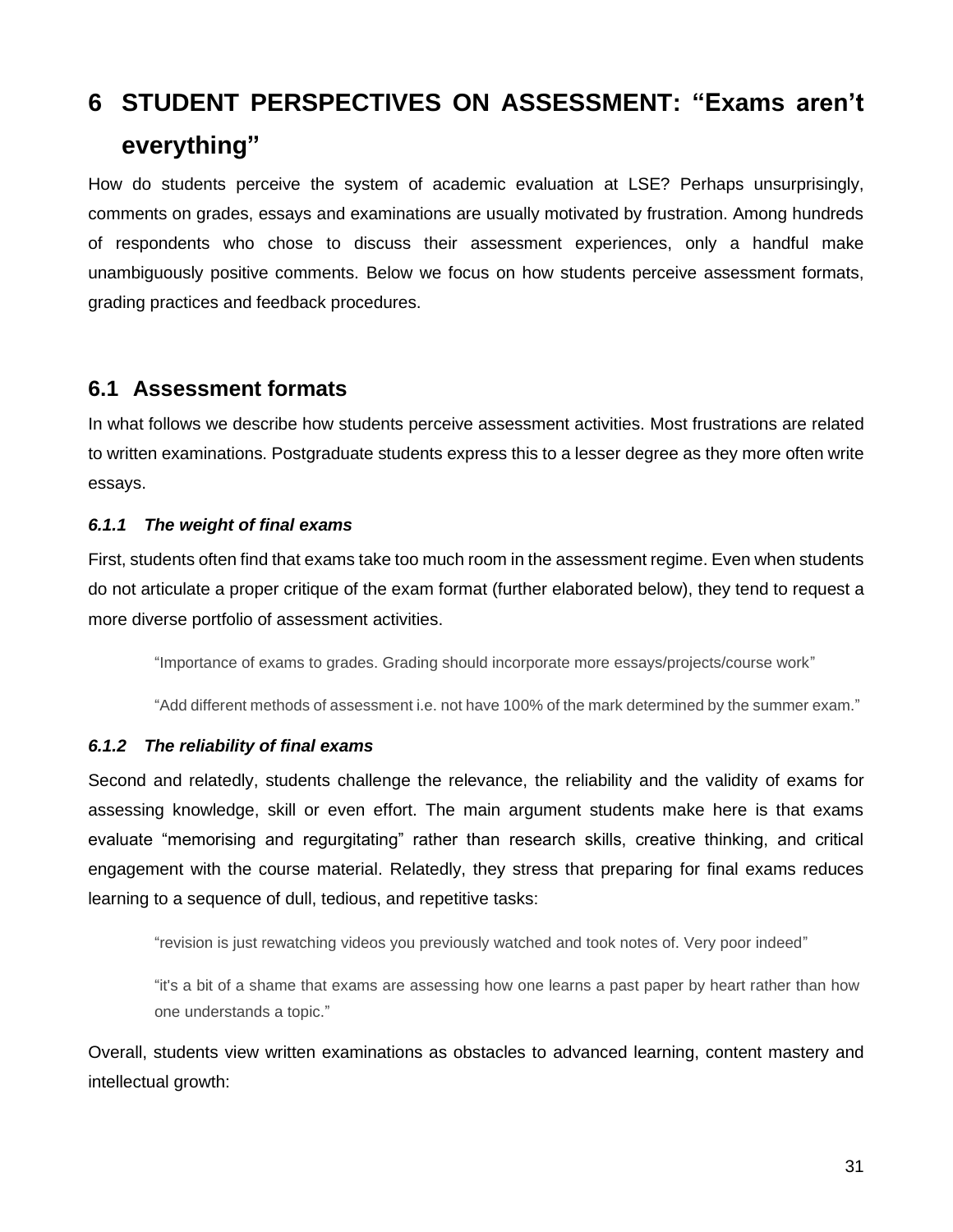"It sometimes felt like an A level education, we taught to prepare for the exam rather than learning as an intellectual pursuit. I wish I could have learnt more; I feel like I have so many unanswered thoughts and questions that I haven't been able to articulate due to a lack of framework to do so."

Last but not least, students often claim that exams are not reliable and valid measures of effort, because work provided on the exam day may not reflect the work ethics students deployed (or not) throughout the year:

"Continuous assessment does not count at all, which is unfair towards those who do the work consistently and timely."

Consistent with this series of critiques, undergraduate students tend to note what alternative assessment formats would have contributed to their learning. In particular, students compare the limitations of written examinations with the strengths of essays. In the main, essays are praised because they require additional research, critical thinking skills, and invite a more personal appropriation of the course topics:

"Introducing coursework (in the form of essays) would encourage students to think for themselves and evaluate the economic theories that they learn, rather than just accepting different models in order to do well in the exams."

"I also appreciated deeply the freedom provided to students in terms of their essay topics as I had the opportunity to dig deeper into the concepts and theories that attracted me."

On top of being more intellectually rewarding, students argue, essays are also more useful for memorization in the long run.

"Simply taking the time to memorise will not help to fully appreciate or even remember the materials after certain times whereas courseworks, through careful individual research, planning, writing out with sources will help to remember the materials more effectively."

#### *6.1.3 The scheduling of final exams*

The tight scheduling of summative assessments is another major source of discontent among students. Bluntly put, they often describe an infernal cycle wherein very short periods packed with summative assessments alternate with periods of dead calm. Students suggest that this arrangement is detrimental to their learning experience and their mental health. Many talk about the "pressure" or "the stress" resulting from the accumulation of deadlines:

"The assessments are arranged within a very specifically limited time (e.g. the submission for all of the essays are concentrated within one month), so the working pressure is extremely high. It might challenge the ability of time management and work under pressure for students, but it also brings negative effects on student's mental health"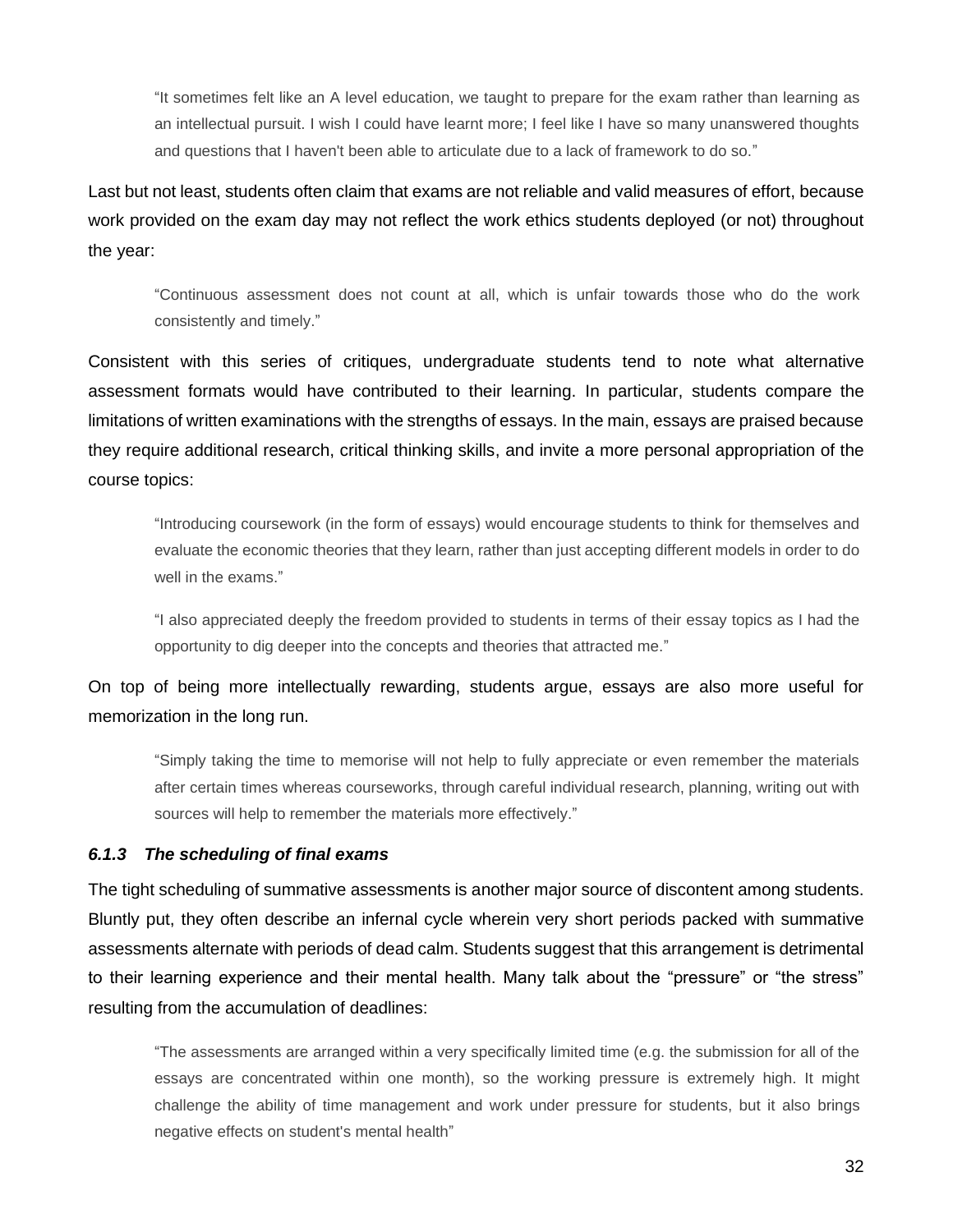"My mental health really took a toll when it came to multiple deadlines being set on the same day."

While this is true for all assessment formats, including essays, frustration with scheduling reaches a peak when students write about the adequately named *exam season*. Participants often used worrying language to describe student experiences with, and psychological state during, the exam season period:

"The last year and past two months of exams were traumatic for me"

"Students have exam stress and I even saw students crying during this period"

Even when the tone is less alarming, an overwhelming majority argues that summative assessments should be distributed more evenly across the year:

"Summative assignments better distributed throughout the year so not all deadlines are at once."

"Timing of deadlines (all seem to fall on the same dates rather than be spread out)."

A final point related to exam schedule appears in student accounts. Students often find that exam dates should be released earlier. Students looking for internships, planning for holidays or international students tell us about the practical challenges that arise from late exam dates:

"Exam time tables should be released much earlier in order to allow students to plan accordingly"

"Informing the exam schedule and dates well in advance. The exam schedule is always announced so last minute, for example summer exams schedule released end March... which makes it difficult for international students to plan."

#### *6.1.4 The feedback on final exams*

Students usually cannot access their exam scripts nor receive individual feedback on their exam performance. This policy is not well received and generates a vast number of negative comments, especially among undergraduate students. Students talk about finding themselves alone with a number, without further details or explanations. This is particularly frustrating, one student notes, considering the weight of exams in assessment:

"There is no feedback on exams at all. It is 100% of the grade and we see a grade without any feedback."

In many instances, students explain that this policy thwarts their efforts to learn from their mistakes. Numerical grades, they argue, reveal little or no information regarding their errors, omissions or misunderstanding. On the other hand, they often assume that exam scripts may contain helpful annotations to understand the logic behind their grade, and therefore the strengths and weaknesses of their work. This idea appears again and again in the data:

"at least the graded papers should be made available to students after they have been assessed"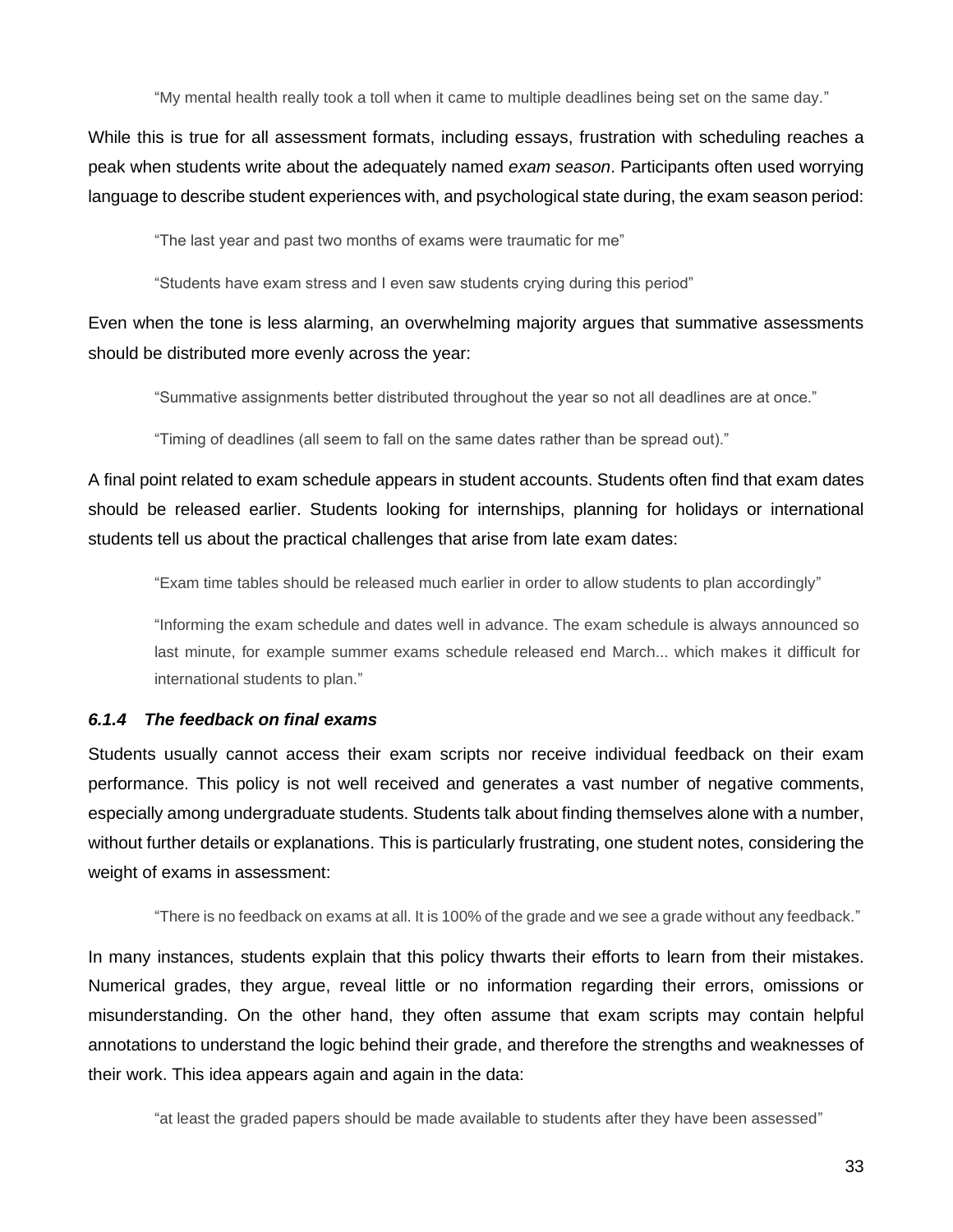"impossible to even see the exam papers marked, so cannot learn from mistakes."

"If we don't receive our final exams back, how are we supposed to learn from our mistakes."

The consequences of this policy can stretch beyond the domains of learning and academic performance. Sifting survey responses, we find instances where students spent much time and energy seeking feedback after a disappointing exam grade. These stubborn quests for feedback, however, are generally unsuccessful. As suggested in the two responses below, the psychological cost of these unsuccessful tribulations is even higher when grades are lower than expected:

"After disappointing first year exams, I sought feedback but didn't really have access to any. I tried reaching out to my academic advisor, because I felt really demolished, and still didn't really get any support. I was basically told that my grades were my grades and I was on my own."

"Academic support and feedback when it comes to exams, leaves much to be desired. I have a traumatic memory of getting an overall 2:2 for my first year and yet, the procedures at LSE made it so difficult to get any teacher give feedback on where I went wrong and how I could improve. [..] I felt absolutely lost and broken, and it went on to tear down my confidence in second and third year. I was only able to learn how to improve through reaching out to my friends. I would not wish this experience on anyone and hope LSE implements better feedback mechanisms for struggling students in future exams."

## <span id="page-33-0"></span>**6.2 Grades and grading**

In the following, we review student responses to grades and grading practices. What do my teachers expect? How do I get a high mark? These are important questions for students.

#### *6.2.1 The transparency of grading*

Survey responses reveal a broadly shared feeling of confusion about assessment criteria and faculty expectations:

"the constant feeling of being in the dark over how we will be assessed often leaves me anxious"

"LSE always seems to champion its motto of understanding the causes of things. However, for undergraduate students, the more applicable motto would be to understand how to pass exams"

More generally, students report receiving grades that were unexpectedly higher or lower than they had anticipated and describe a lingering doubt regarding what makes the difference between good work and very good work.

"every first-class grade feels like a fluke."

"Far more clarity and consistency on what constitutes a first class essay for each department."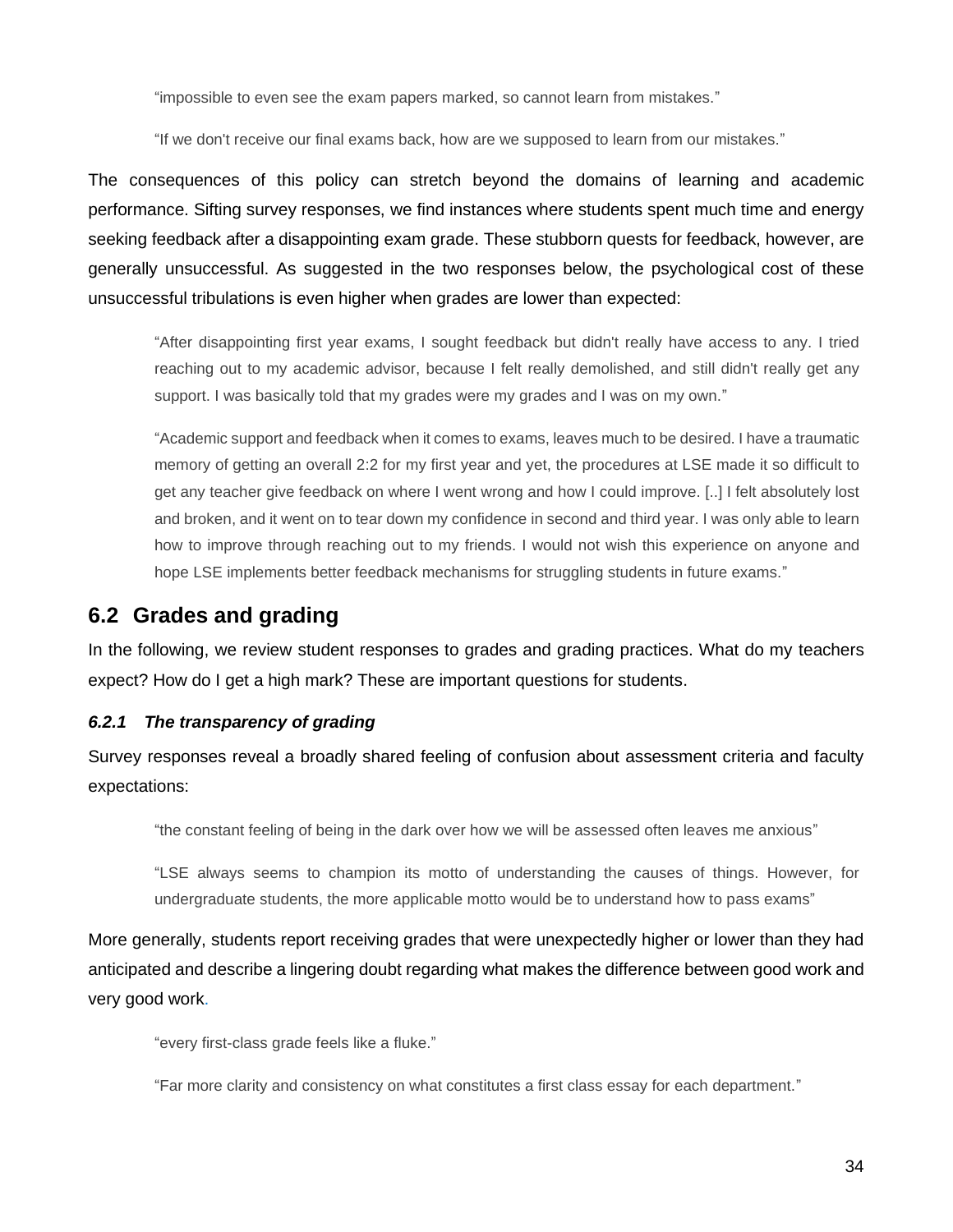With these unexplained variations comes the feeling that grading is *consistently inconsistent*. Put differently, students believe that sheer luck plays a significant role in determining grades. Accordingly, grades and grading decisions can neither be anticipated nor be understood *a posteriori* because they are inherently random. The following accounts illustrate this perspective:

"for one course I received a grade 17 points lower than that of a classmate while we had exactly the same results."

"The criteria for what the professors expected the students to write were also not laid out clearly, which often made one feel that, even though they had produced a fine piece of work, they were still playing the roulette"

Of course, not all confused students reach the conclusion that grade distribution boils down to luck. In many instances, students merely state that even after two or three years, marking criteria remains "vague", "ambiguous" and "unclear".

#### *6.2.2 The consistency of grading*

How can we make sense of the confusion around faculty expectations and assessment criteria? Students accounts can help us answer these questions.

A major source of confusion is the fact that teachers hold different views regarding what constitutes good work. While students appreciate that some variation among teachers is inevitable, they find these differences excessive. Accordingly, student accounts are populated with statements pointing to the "subjective" character of grading:

"Subjectivity in grading one teacher says one thing another says not so depends on teachers appreciation of style of writing."

"In my course, the deemed quality of an essay is extremely subjective. Different teachers have different preferences. This is complicated to deal with, especially when four different teachers for each respective module have different expectations regarding how an essay should be written."

When students elaborate on the subjective character of evaluations, they first note that differences between teachers relate to formal expectations and definitions of good writing:

"more cohesions about the essay writing styles preferred by the professors (e.g. one professor said that in the conclusion we should never add new information, another professor said that in the conclusion we shouldn't repeat ourselves, and that was contradictory and therefore confusing)"

"One professor, for example, expected one thing to be included in the introduction while another was completely fine with its absence"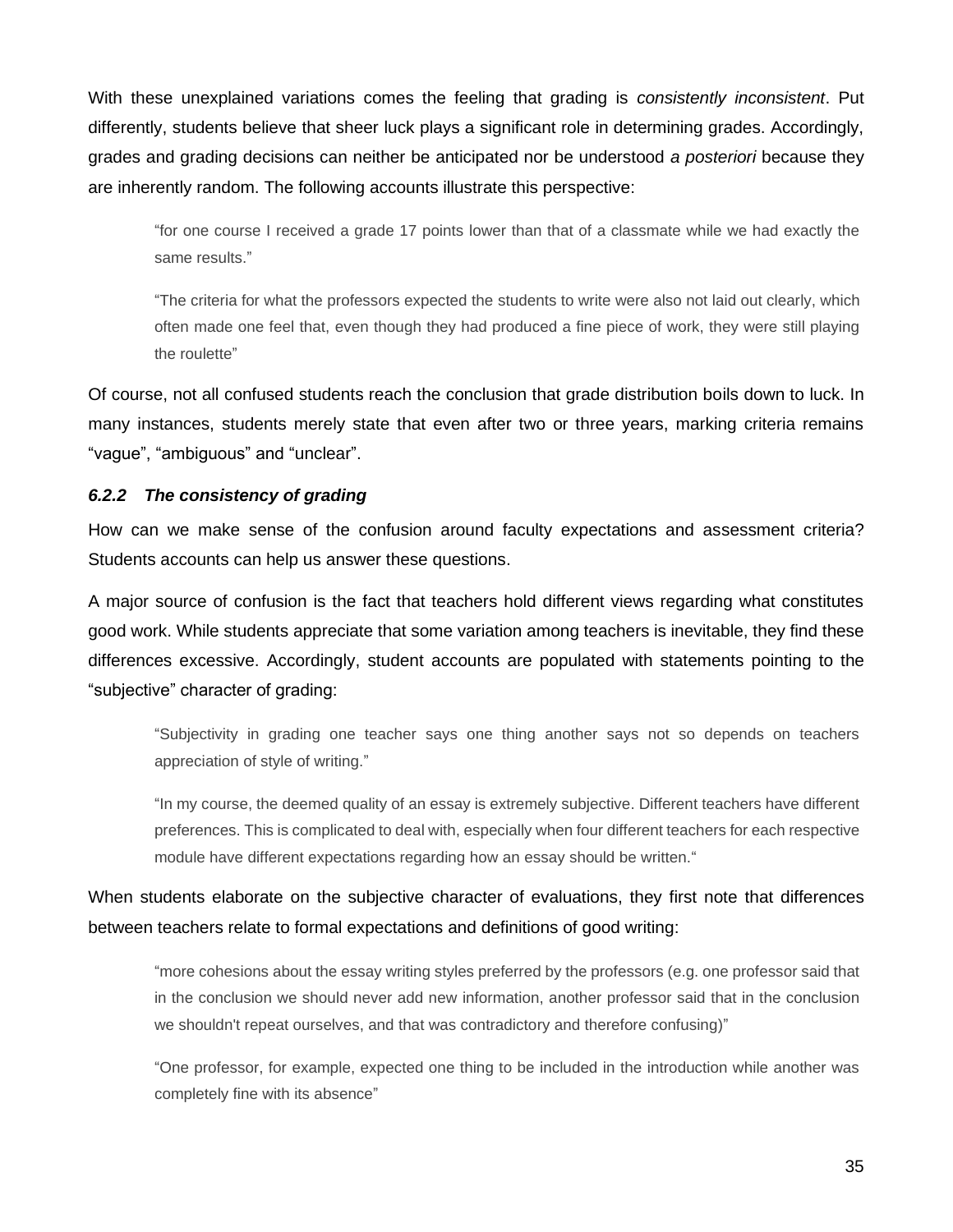Sometimes, however, students refer to deeper divergences regarding the kind of material or the level of detail they should deploy:

"The marking criteria are still not clear to me. For example, the quotation of EU treaties is appreciated by one marker as primary source, while criticised by another for being too technical."

"LSE IR courses have varied a lot in the Professors' understanding of IR and use of different methodologies in essay-writing and in their understanding of 'evidence'. This was reflected in a diverging and often confusing marking of essays and exams between different courses, which has been frustrating in terms of grading criteria."

This is especially frustrating for postgraduate students in the context of their dissertation. A number of them report receiving conflicting instructions and feedback regarding central features of their research dissertation project. Given the weight of the research dissertation in their training and their final degree classification, we understand their frustrations. For instance, one student describes how they received conflicting advice on the amount of empirical material required in a high-quality dissertation:

"Another example, [redacted] telling me I could conduct 5-6 interviews for my dissertation, and a development professor telling me this was 'glorified journalism.' These depts need to sync on guidelines moving forward because the disconnect is apparent to many students and has thrown dissertations off course." In a different vein, students also report baffling differences in how teachers use the grade scales:

"There is evidently inconsistency in marking across the department. I have received higher grades in some courses than others, despite the feedback being less positive"

In any case, the feeling that unanticipated rules and expectations may lurk behind each new faculty member appears to generate anxiety:

"there was no uniform approach and no uniform criteria and that proved stressful and confusing for students."

Further, for some students, systematic variations among teachers render feedback moot and prevents progress:

"the result was that I was adapting my writing to individual professors rather than trying to do what I had learnt to do best in writing my essays"

"Speaking of grading, there is no transparency. I could be writing in exactly the same style and get a ten-mark difference from various teachers giving feedback. Because of this, it is difficult to measure progress, and every first-class grade feels like a fluke."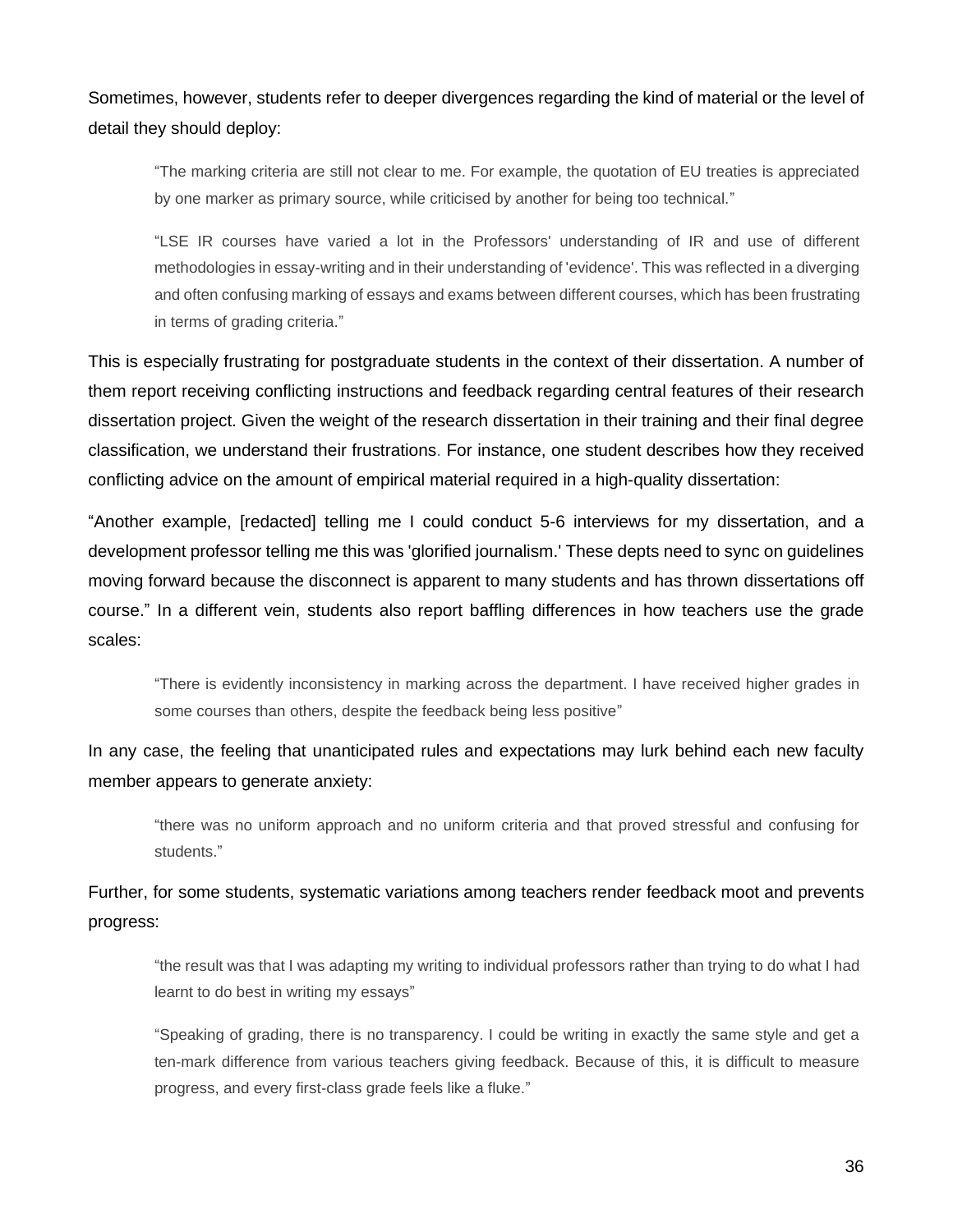Because of all this, both undergraduate and postgraduate students make suggestions for how to improve grading. First, many suggest that a system of checks and balances should limit the discretion of individual graders:

"The marking system is very unfair! There must exist bias between the two markers. They did not do cross-check! You have to control the markers!"

"Streamline grading and blind-double-grade every summative essay and exam so that single 'renegade' profs cannot distort results". Second, teachers should collaborate and work towards standardising their expectations and their grading practices:

"There should be greater consensus amongst the department on how to mark an essay and what is expected."

Third, if instructors are not willing or able to standardise their expectations, they should make their expectations explicit:

"At the very least, each teacher should effectively communicate with the students at the beginning of the academic year what he or she expect from us in an essay."

### <span id="page-36-0"></span>**6.3 Feedback procedures**

The question of feedback appears, either explicitly or implicitly, in many student accounts. We already mentioned frustration surrounding the sheer lack of feedback following summative exams. More generally, we can assume that the general confusion surrounding what determines grades is related to feedback. This section explores in detail feedback stories and grievances. These fall into four broad categories.

#### *6.3.1 Timeliness*

First, by far the most common reported complain concerns the timing of feedback. Survey responses abound with anecdotes on untimely feedback, sometimes presented as near horror stories:

"There was one essay, which I received no feedback for after 2 months, even though I sent an e-mail to the teacher."

"The pace of feedback in the programme was mostly terrible, with feedback typically taking several months to be returned, even for small assignments worth 10% of a module"

In many instances, students simply write that late feedback is "annoying", "frustrating" or "irritating" in and of itself. Yet another range of comments points to the impact of delayed feedback on learning and progress: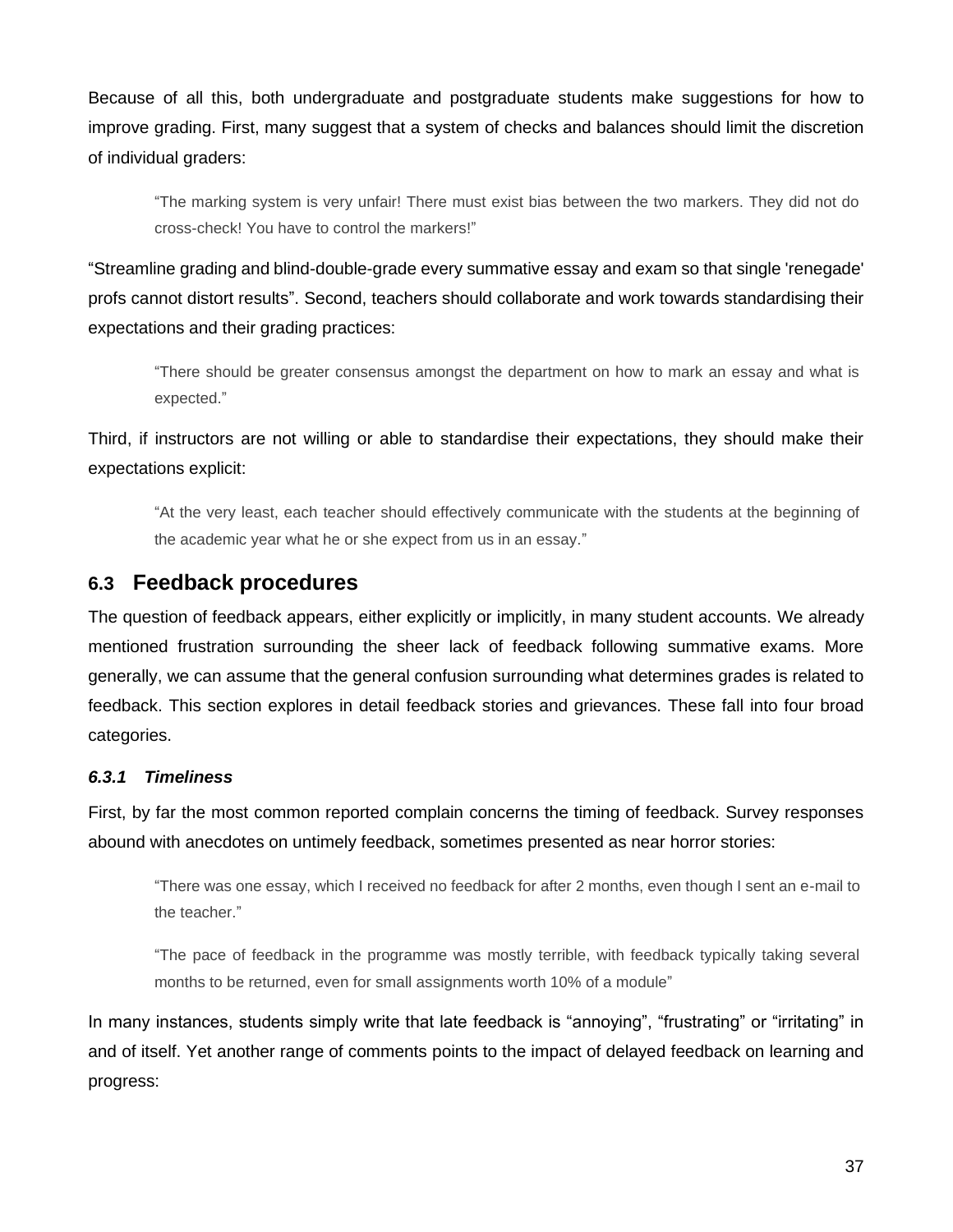"I had one instance where I received my worst grade on any paper I wrote two days before a final exam, and could not discuss it with anyone. It fosters a culture of anxiety."

"The feedback for the assignments comes too late to learn from. 10 weeks after submission, I hardly recall what I have written. I know timely feedback is very challenging for the department as a whole but it would add a lot of value in my opinion."

#### *6.3.2 Quantity*

Second, students take issue with the amount of feedback they receive. Many describe feedback as "minimal", "short", "limited", "superficial", "insufficient" or "lacking details". These adjectives are repeated *ad nauseam* throughout feedback stories. Although what they mean in context is sometimes ambiguous, students seem to take issue with the length of written or verbal feedback.

"Assignment feedbacks are better be more detailed and specific instead of 3 sentences' feedbacks for 1500 - 3000 words of essay."

"Only received two 10 min feedback sessions for extended essay- if this is supposed to take up to 1/8th of my course time to complete then that is woefully inadequate to learn the most from the experience"

This idea is articulated even more forcefully by postgraduate students. Often, they stress the gap between the length of their dissertation on the one hand, and the excessive concision of feedback of the other: "*Opportunity to get proper input on dissertation topic formulation and detailed feedback on the completed dissertation itself. Three sentences is not feedback*!"

#### *6.3.3 Quality*

Third, another range of accounts take issue with the quality and content of feedback. Here feedback is described as "poor", "unhelpful, "useless", "opaque", "confusing" "not constructive", or "not clear". Feedback is deemed unclear when it cannot explain how a grade was assigned or how to get a high grade:

"The feedback is opaque and confusing. show exactly how marks are given / taken away. it […] should be easier to see exactly what has gone wrong and hasn't."

"Asking students to achieve 'Exemplary skill' but not being able to define that other than 'We just know when we read them' is a complete mockery of the system and the academic rigour that is expected of students."

Still, students tell us little about the actual feedback practices that they have in mind when they formulate these critiques. Likewise, positive feedback stories express gratitude without pointing to specific pedagogical strategies:

"Brilliant feedback from academics."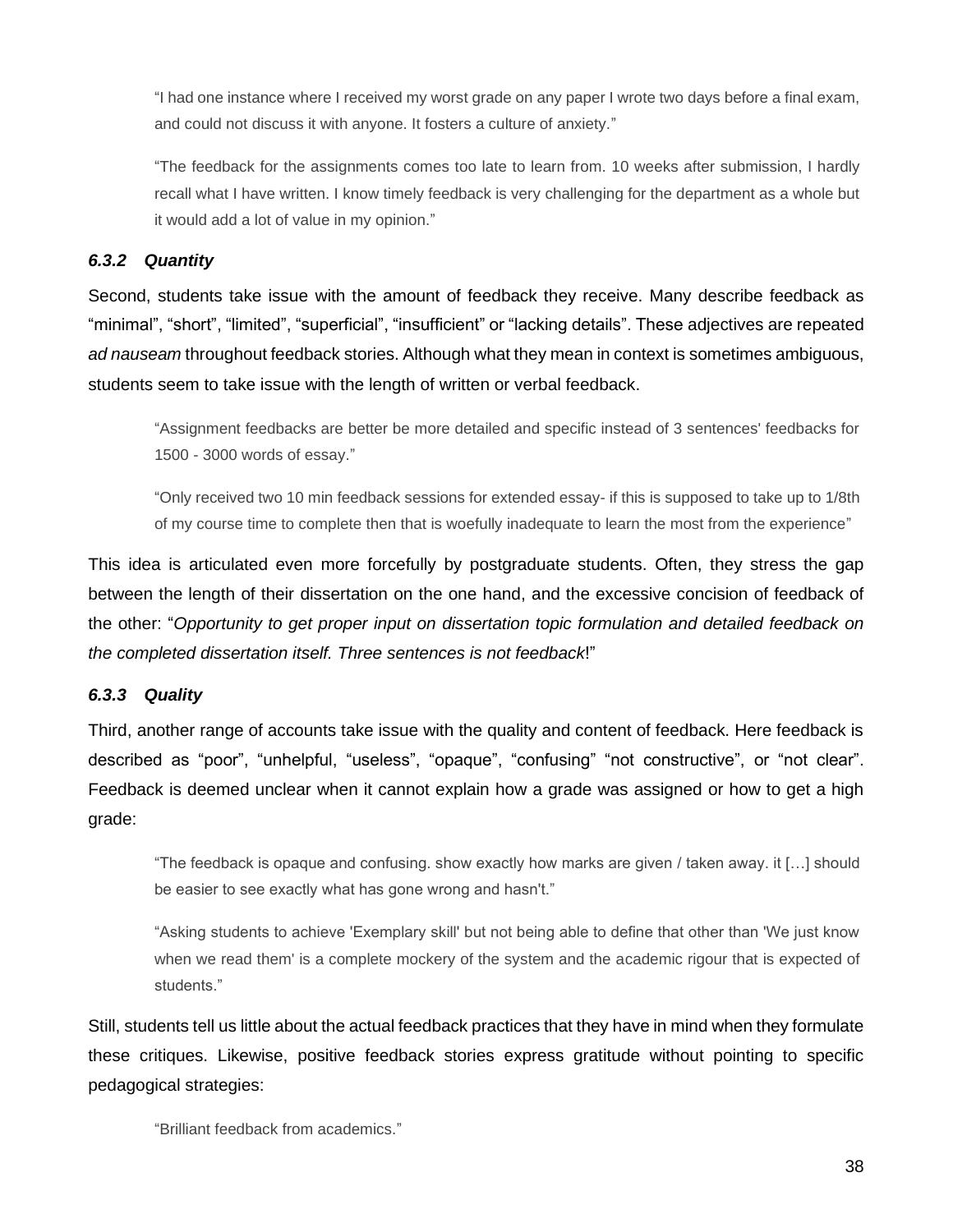"We do not write as many essays as compared to our chums at Oxbridge, but we do receive very detailed feedback on these (formative) essays"

#### *6.3.4 Frequency*

Fourth, students often wish they were given more opportunities to receive feedback. More frequent reviews of their strength and weaknesses would both reassure them and help them orient their efforts:

"Feedback on problem sets should be regular rather than a select few every term. This would make it easier to know how to improve."

"More opportunities to hand in work and receive feedback. In some modules I only receive feedback 3 times a term."

It is worth noting that complains about the low frequency of feedback resonate with frustration regarding the weight of exams and the advantages of continuous assessment. Often, students explain that more regular feedback opportunities would alleviate the anxiety related to final exams:

"Part of the issue is that the formative/summative system means there are very few opportunities to practice your writing before major assessments."

"I feel I did do not as well in my assessments as I hoped to and was completely surprised and disappointed with my grades. If there had been perhaps more opportunities to write, share work and receive feedback more frequently I would have been able to know my strengths and weaknesses better."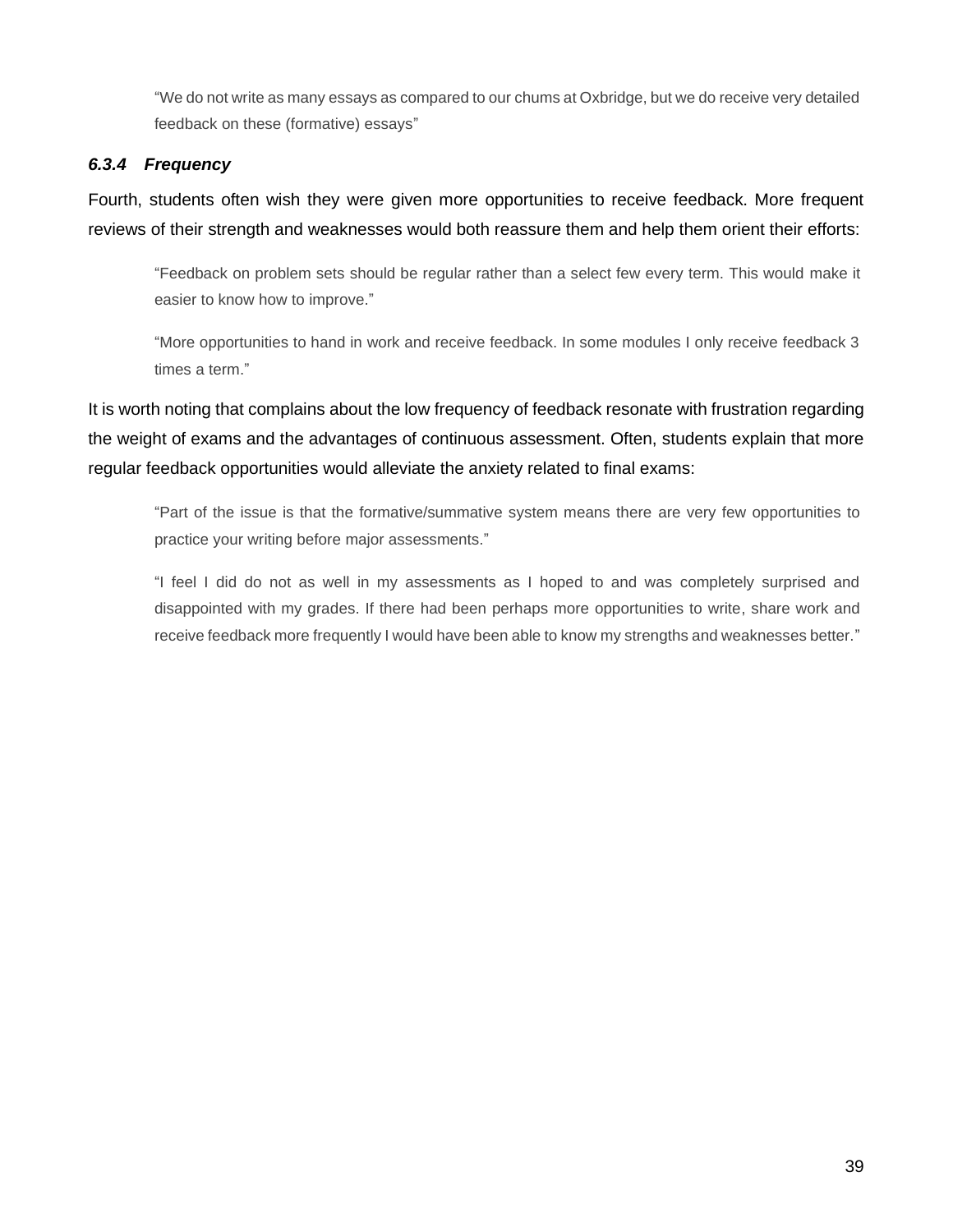## <span id="page-39-0"></span>**7 INCLUSION AND DIVERSITY: CONSIDERATIONS FOR THE LSE 2030 AGENDA**

This section concentrates on those student comments that relate to the LSE 2030 objectives. One of the central characteristics of this agenda is the commitment to being and becoming an institution that is global and international in both expertise, content, and focus. Further, the strategy stipulates that the LSE community is and should continue to be diverse and inclusive. Student accounts tell us about what they experience as flaws in this regard. In this section, these statements are investigated to identify possible barriers to LSE reaching its 2030 objectives.

## <span id="page-39-1"></span>**7.1 Barriers to inclusion for disadvantaged groups**

#### *7.1.1 International students*

"I think for one-year master's students who come from different countries would benefit from an introduction course on how the marking system works, what is expected in essays and exams, etc."

"I wish there was more help provided to non-UK students who are not used to the quotation system or the anglo-saxon academic way of writing an essay for example, as I found out it takes quite a lot of time throughout the year to figure out what is expected from us."

International students often report on the specific academic and social challenges they faced upon arriving at LSE. In the surveys, they convey that they lacked the support that was needed to transition from one educational setting to another. Some examples of what is missing include information on what is expected from an academic essay at LSE, support when adjusting into a new culture and lifestyle, and more thorough consideration for the long-distance travel that is (in many cases) needed to partake in the education.

Among postgraduate students, international students also discuss a lack of basic orientation in relation to career counselling, in which basic information on the expected timeline for job searching in the UK was often left undisclosed, and left students that wished to settle in the UK after graduation in the dark.

To overcome such challenges, one student suggests that some key information could be provided in tutorials and videos, to help orient international students to the academic context of the UK generally and LSE specifically.

#### *7.1.2 BAME students*

"Approach to non-English/non-White students, as many of my colleagues (including myself) experienced different treatment compared to our English/White colleagues. It was especially visible regarding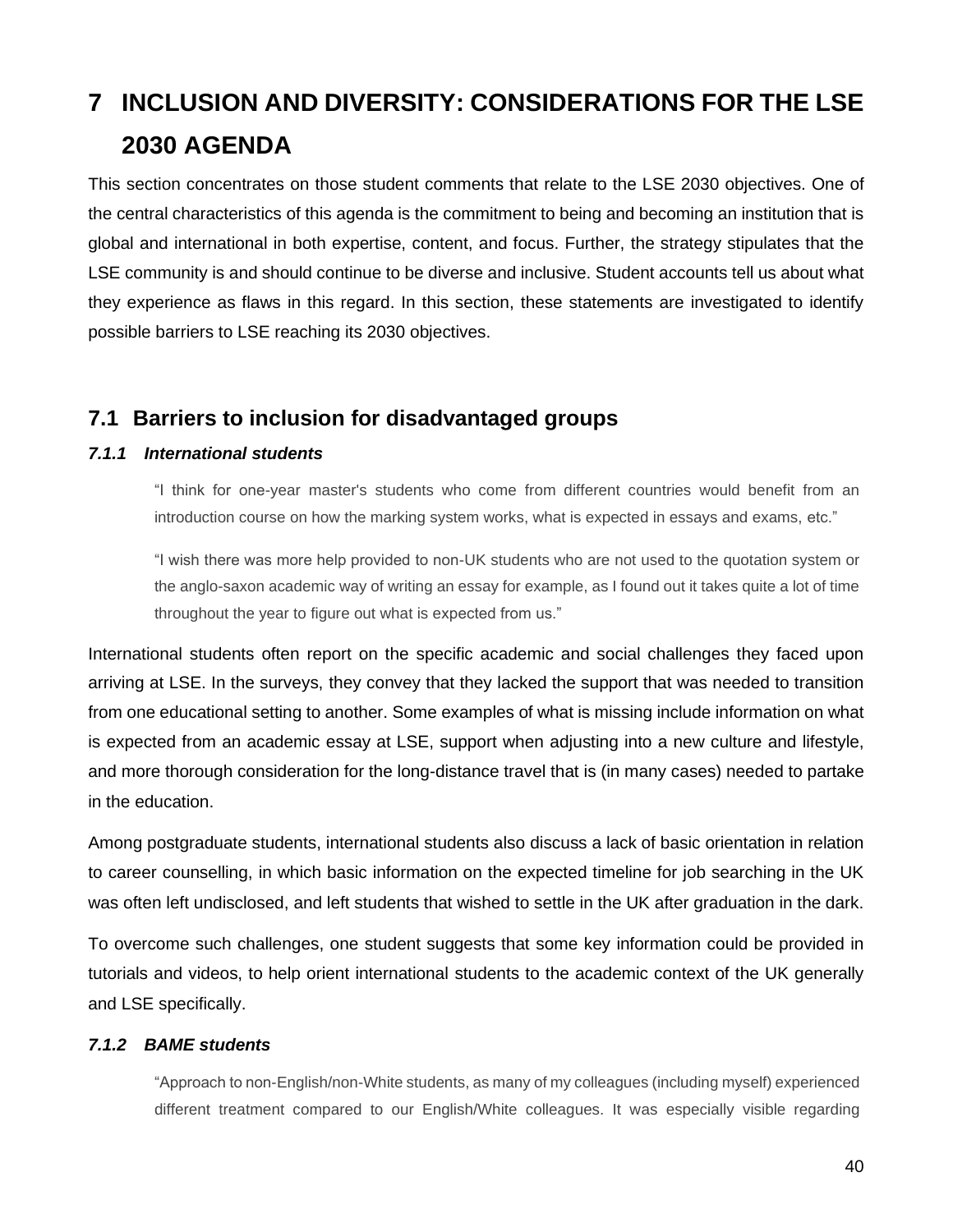dissertation advice on the topics challenging Westerncentric narratives. It was very unpleasant and unexpected, bearing in mind that we paid a lot of money to study at LSE."

Students of colour identify some central academic challenges as compared to their white peers. These include, but are not limited to, facing racism in lectures, consultancies, and in peer-to-peer interactions. Further, the attainment gap between white students and students of colour causes frustration and is deemed unfair.

#### *7.1.3 Working-class students*

"Provide state school students with advice on Spring Weeks and Summer Internships and the support is not there."

Students who are working-class or first-generation students also identify barriers to making the most of their education. A reoccurring theme here is that students from state schools feel like they miss the knowledge or skills that students from private schools have, and benefit from at LSE. Such knowledge includes a distinct language use (which one student called a "secret language" of private schools) and how to secure work opportunities. A number of students request more guidance from the School for students who lack private connections with relevant experience to consult on navigating course choice, job opportunities and the like.

#### *7.1.4 Disabled students*

"Lacking disability support (I tried multiple avenues multiple times for different supports to no avail - I feel unsupported), inappropriate counsellors, no clear method of reporting inappropriate behaviour of peers"

"All of the social aspects of uni have been lacking for me at LSE. There isn't much on offer for disabled students as accessibility is not a priority for most societies."

Disabled students step forward in the survey and contend that their needs have not been tended to in their education at LSE. Most often, dissatisfaction comes from the School's assessment policy, which chronically ill or disabled students find unfair and exclusionary. The accessibility of School activities and student organised efforts such as societies are also brought up here and are seen as severely impeding the possibility to participate in the School's community.

#### *7.1.5 Precarious workers*

"I was also disturbed by reports of the poor treatment of Blacks staff in security and cleaning positions. This impacts the feeling of 'community' on campus."

"Treat cleaners with respect and provide hazard pay. It would definitely make me feel more of a part of a community who care about each other."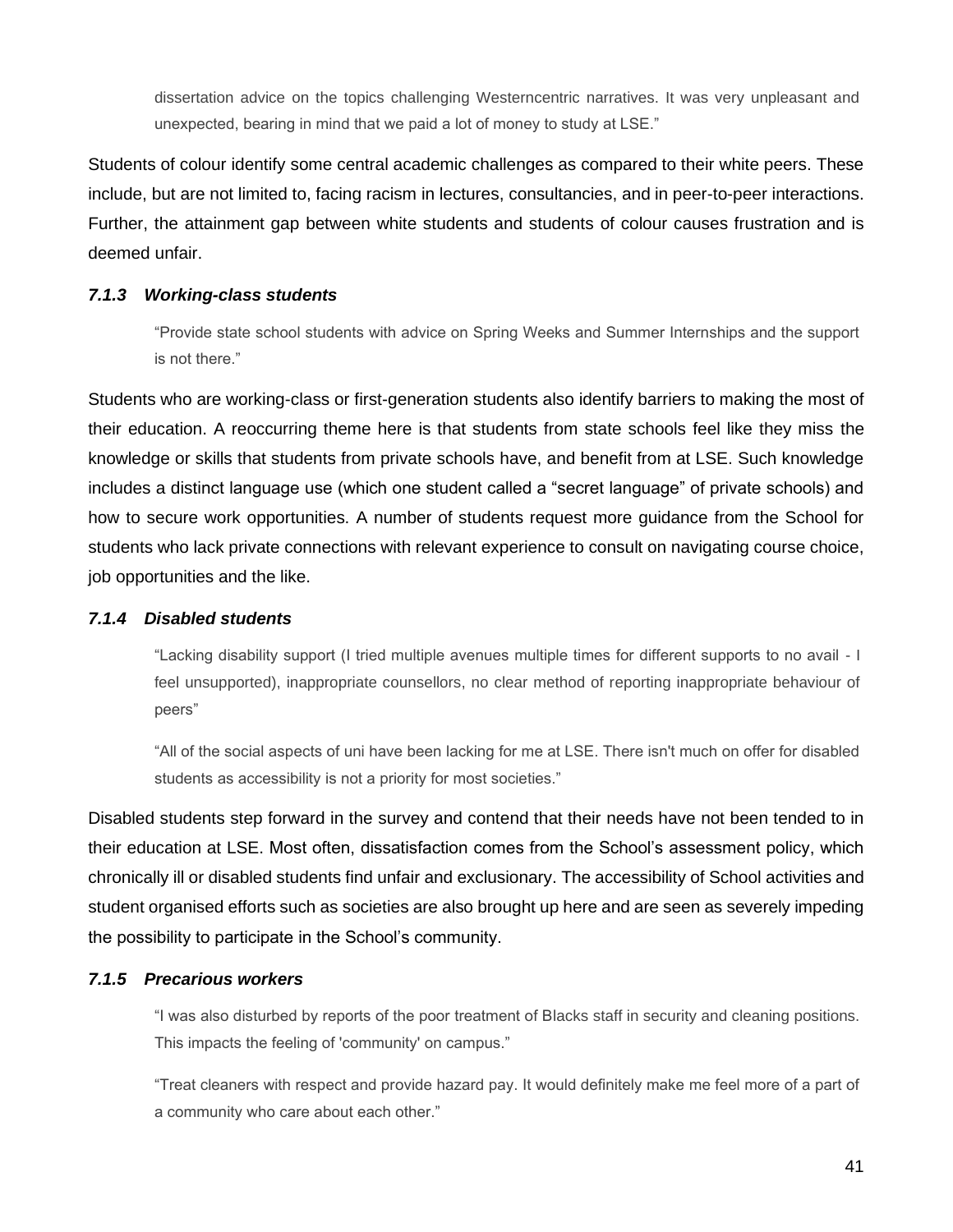In the data, some mentions are made of the political endorsements that LSE makes outside of the classroom. These include, centrally, that LSE fails to ensure inclusivity through not paying the cleaning staff fair wages and providing good working conditions. As the students quoted above express, this issue is seen as connected to racial inequality, and as a lack of care that affects students, and not only the cleaners themselves.

### <span id="page-41-0"></span>**7.2 Debates around diversity on campus**

#### *7.2.1 Diversity in the student body*

"Students that I have come across with during my undergraduate learning are very diverse and I learned a lot of things through the conversation with them."

"Perhaps it would be interesting to see more people from diverse social classes, rather than an extremely privileged and elite group of people."

Students value diversity. The students that praise the School's diversity make several claims as to how this has supported their education. They argue that a diverse cohort or student body lends itself well to discussions in which many different perspectives are shared. In response to the question about what has been positive about their education, one student responded: *"*Diverse backgrounds leading to interesting points of views being discussed." Similarly, another student argued: "I feel like I'm getting a good education and I'm able to learn a lot, especially from the rich cultural diversity at LSE". When looked at in closer detail, the data conveys a sense that students learn from the mere being of a diverse student body. What is learned is often not specified, but it is without a doubt appreciated by students. Postgraduates mention this to a bit of a larger extent than undergraduate students, which is perhaps no surprise as the postgraduate student profile is more international.

However, others express that the School is not diverse enough, or not diverse in enough ways. Several students do not identify in which way, or what kind of diversity they are referring to in their statements, while some specify that they are talking about diversity in terms of racial or ethnic background, national identity or socio-economic class.

On the theme of diversity, some students also mention that while the student body is diverse, little or no interaction occurs between different "cliques" (as one student called it). Some of the identities that form different "cliques" are, according to students, for example class, educational background (whether one attended a private or state school), nationality, region, or origin. One student writes:

"Unlike at other universities, LSE has specifically lacked attempts to integrate the disparate ethnic, cultural, and academic backgrounds of its entire student body. This has been complained about from before I arrived at LSE to the time I graduate, and will doubtlessly continue long after I leave. This is a great shame, as a change in this highly negative experience would make LSE one of the most sought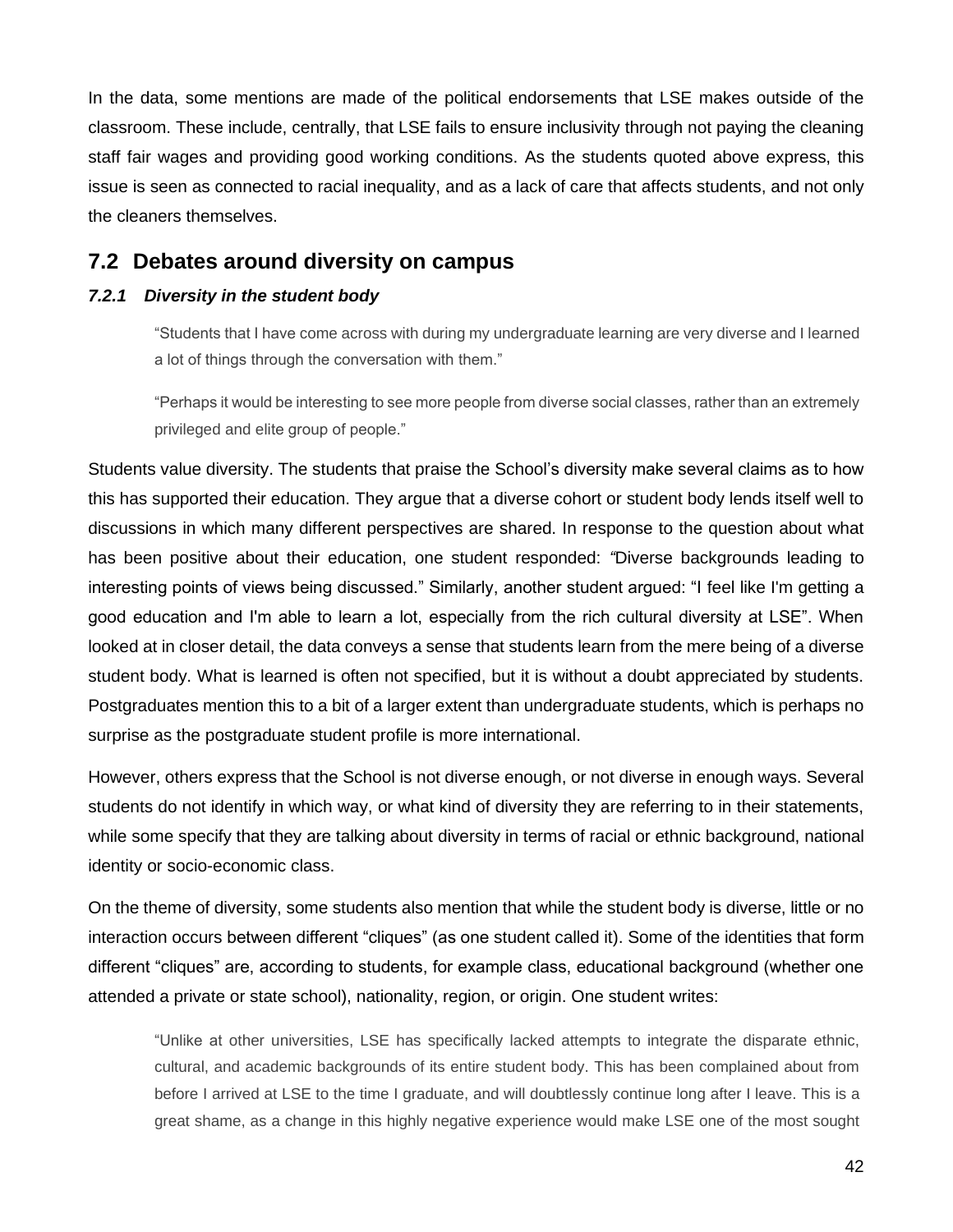after experiences in the world given the rich human capital that flows through its lecture theatres and classrooms."

As such, students express that this "clique-centric atmosphere" (as one student phrased it) leads to missed opportunities to make friends, and the learning that can happen when one encounters someone with a different experience and background.

#### *7.2.2 Diversity in the curriculum*

"Reading lists for many courses […], focus on the work of white, old, male authors. Despite raising concerns about unsuitable authors on the [redacted] course, this was ignored by the teaching staff."

"These [redacted] classes taught more prejudice than progress, which is simply not the point in a development degree."

Some students portray the curriculum at LSE as Eurocentric. The support provided for this view is manifold. Centrally, it is contended that reading lists overwhelmingly featured white, male authors from Europe and the English-speaking world. Many students find that this focus is unsuitable for a social science degree and call for change. This is coupled with an experienced lack of courses on race and ethnicity, which students interpret as a great failure on behalf of the School.

Other students have had similar experiences, but phrase them differently. They argue that geographical areas (especially "Asia" and "Africa") are missing from the curriculum. As these geographical areas are never located within the so-called Global North, these statements are important to consider. These students complain because it does not properly prepare them for working in their home countries and regions, or because it's not the global education they expected.

#### *7.2.3 Diversity among faculty members*

"Inclusiveness for minorities in teaching staff and course content written by minorities telling their own narrative. Less Eurocentric articles and more global south authors"

"As mentioned previously, the lack of black African teachers, especially when it came to courses focusing on African issues and race was a bit disappointing."

"The vast majority of the teaching staff have been white despite LSE being a university that prides itself on diversity."

Among students who write about diversity issues, the lack of staff of colour, and especially black staff often comes up. Students motivate these calls for a larger number of BAME faculty by saying that these professors possess expertise on parts of the world beyond of the so-called global north, and could thereby diversify and decolonise the curriculum. In another vein, students call for more BAME faculty because it is the fair way to distribute faculty positions at LSE.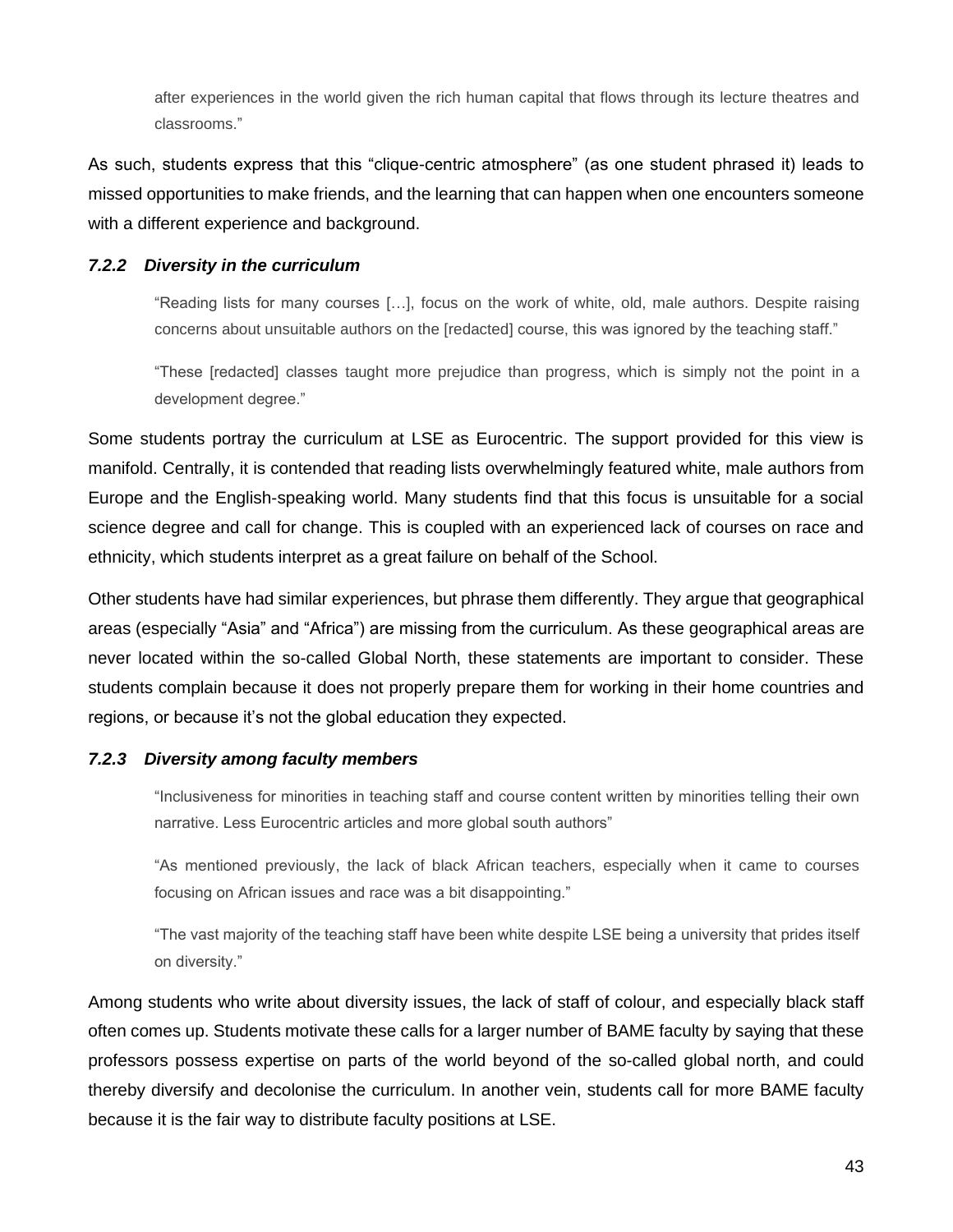## <span id="page-43-0"></span>**8 WHERE DO WE GO FROM HERE?**

While making clearly defined policy recommendations is beyond the scope of this report, below we put forth three broad areas for consideration.

## <span id="page-43-1"></span>**8.1 Improving school communications**

While some problems raised in student accounts have deeper causes, others may at least in part related to communication shortcomings. For example, students express sternly that the School did not adopt a no-detriment policy, and therefore failed to support them during the pandemic. However, the school did instate a no-disadvantage policy and a student support package. Since only a handful of students mention this, it is worth asking if they were even aware of this, and if so, what motivated the large grievance for the lack of a no-detriment policy specifically. LSE could learn from such a query.

## <span id="page-43-2"></span>**8.2 Refining internal assessment**

Perhaps our main contribution here is to make visible problems and concerns that are not otherwise captured by the NSS or internal surveys. These involve, chiefly, inequality on campus, distrust towards the institution, and frustrations with social life. Future internal surveys should be designed to assess the prevalence of these patterns and how they relate to student characteristics.

We specifically recommend three additions to existing survey modules. First, surveys should involve some measure of students' socioeconomic status. Working-class students do voice specific concerns in their comments; a statistical mapping of their experiences is therefore needed to elaborate a comprehensive diversity and inclusion policy. Second, a distrust scale should be introduced to evaluate more precisely how confident students are that the School is willing or able to what is best for them. Third, the areas of social participation and sense of inclusion deserve close attention. For each of the three themes, many survey scales have been tested and validated in education research and beyond.

More generally, future surveys should explore both attitudes (how students feel) and behaviours (what students do). For example, given what they tell us about their struggle to manage the workload and how this impedes on their social life, detailed information on the time-use patterns of LSE students could be extremely valuable.

## <span id="page-43-3"></span>**8.3 Assessing student recommendations**

\* This section has been written in collaboration with Sahar Asif, Graduate Intern and LSE alumna.

While students are neither qualified teachers nor administrators, many specific ideas emerge from their lived experiences and deserve consideration. At the very least, some of these suggestions could be reviewed and experimented with in some departments.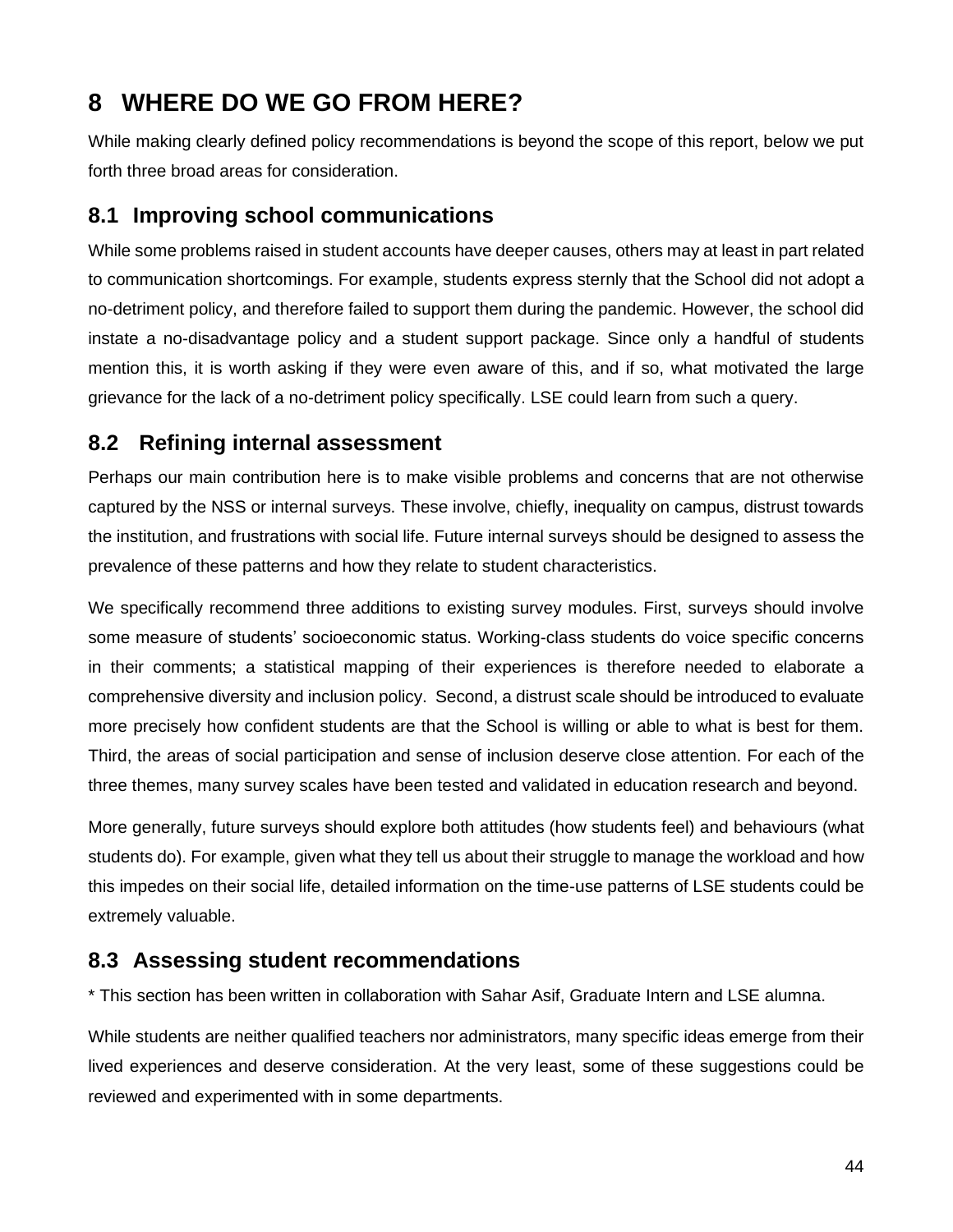For example, students make three series of straightforward recommendations to improve assessment activities at the School. First, many students suggest that expanding the portfolio of assessment activities would broaden their skillset and enhance their learning. Second, students almost unanimously claim that distributing summative assessments more evenly throughout the year would alleviate assessment anxiety. Finally, many students imagine how a standalone introduction to study skills could help them understand otherwise obscure academic expectations. They envision a course walking them through all sides of academic work, from revision strategies, research, essay writing, designing presentation slides, navigating plagiarism, to reading academic texts. While such efforts exist at the School (for example, via LSE Life and the "Prepare to learn at LSE" module) students usually do not report using them in the surveys. Understanding why and adjusting practices accordingly could greatly benefit students in reaching their academic goals, could help close inequality gaps and could increase student wellbeing.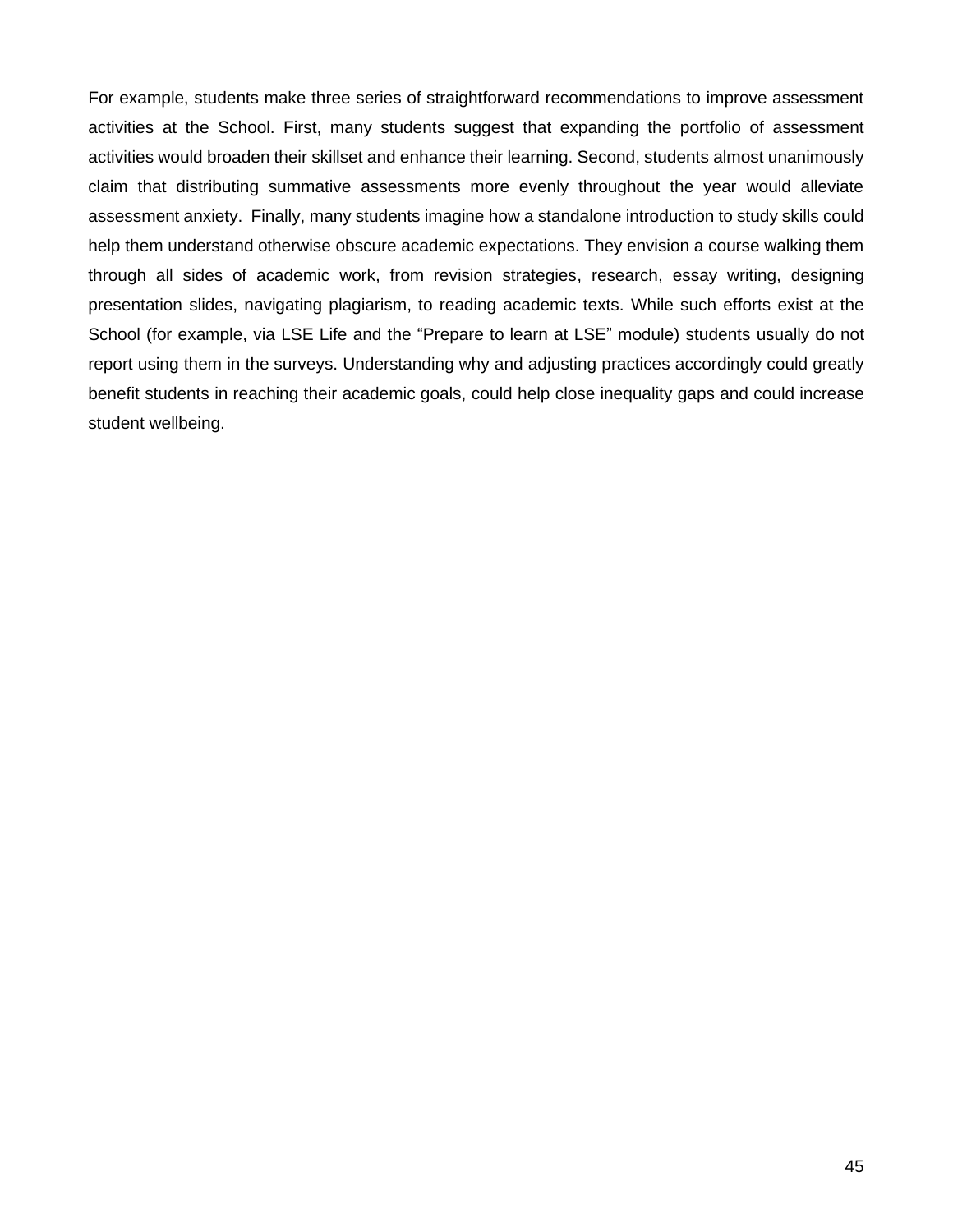## <span id="page-45-0"></span>**APPENDIX A – REPORT HIGHLIGHTS**

#### **The Pandemic: "It has not exactly been a 'fun' year"**

- Online and hybrid teaching solutions as implemented during 2020/21 are seen as lower-quality substitute to in-person teaching and learning by students.
- Many students found LSE's assessment policy during COVID-19 disappointing, unreasonably harsh and difficult to navigate and find proper information about.
- Careful consideration of student comments reveals unintended consequences of LSE's COVID-19 strategy, such as stress caused by 24-hour and open book exams.
- Great student satisfaction with LSE's efforts to keep the campus open and provide in-person teaching where possible.
- Increases in mental health difficulties such as stress and anxiety, and mixed experiences of LSE's efforts to mitigate such.
- Calls for fee reductions appear again and again in the data.

#### **Social climate and social life: an "epidemic of loneliness"?**

- Students broadly share the feeling that the School lacks a "community feel". This may well be the most largely shared feeling among students in our entire dataset.
- Students explain this lack of community and poor sense of belonging by referencing several causes. These involve: 1) competitiveness, 2) a corporate and career-focused student body and environment, 3) a lack of interactive events, 4) a lack of social space on campus, and 5) the highly demanding workload.
- Students belonging to minority groups face additional obstacles to social integration. These include financial barriers, limited accessibility of societies and events, interactions identified as classist, racist, sexist, homophobic.

#### **Affect towards the School: "they don't care about you"**

- Many students believe key School stakeholders are either not willing or able to do what is best for them. These students feel unheard and/or disregarded.
- This lack of confidence varies in form and intensity. What we call *hard distrust* encompasses the belief that the School's management is manipulative and/or insincere. What we call *soft distrust* encompasses the belief that the School's management simply does not listen to students' requests and experiences, or that the proper channels for interaction are missing.

#### **Teaching and Learning: "I learned a huge amount"**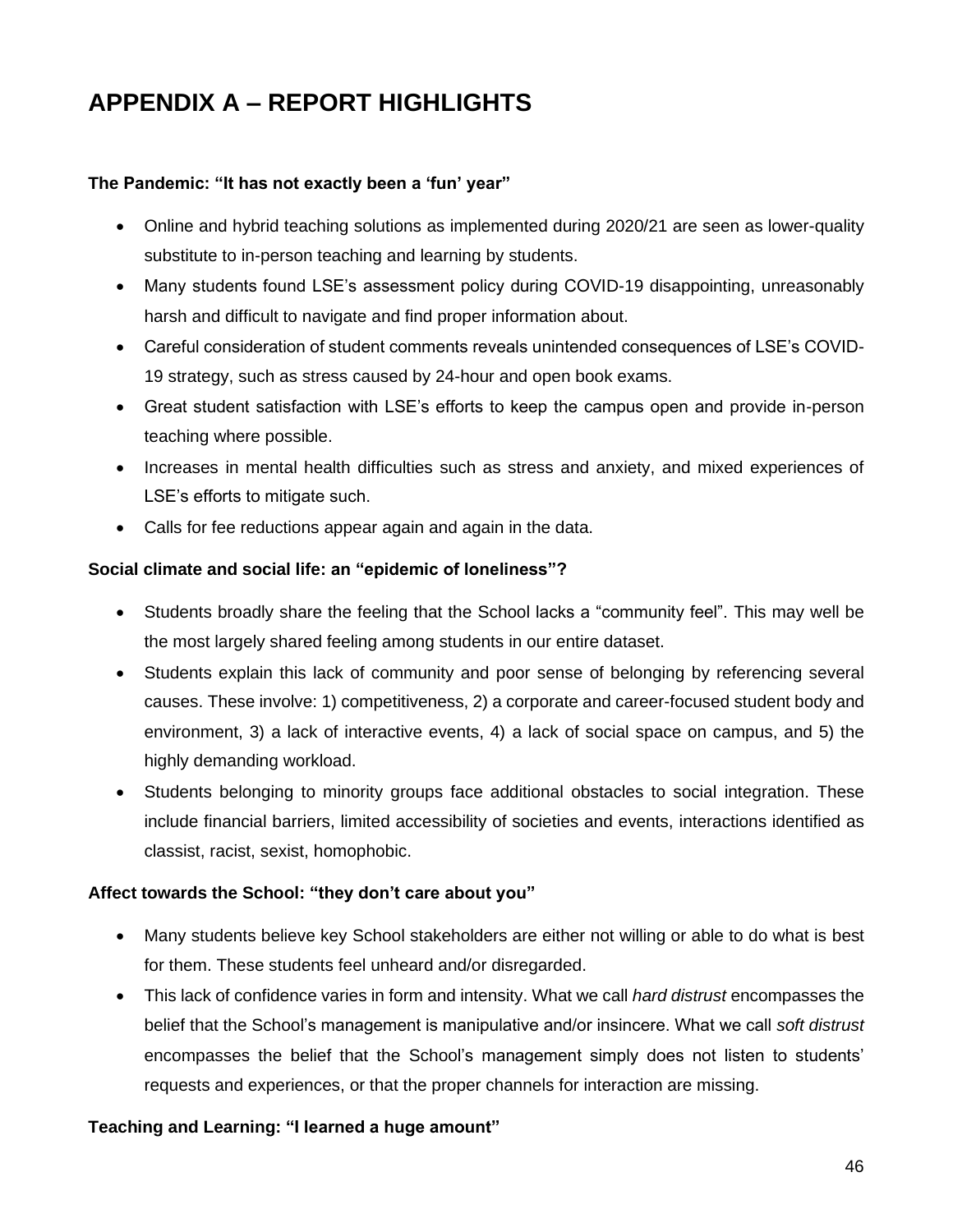- Comments on teaching and learning are overwhelmingly positive.
- Students appreciate when teachers are knowledgeable, approachable, caring, passionate and enthusiastic, give clear explanations, boosting class discussions and support and motivate students to achieve their best work.
- Students dislike when teachers utilise lifeless teaching techniques (e.g., reading slides out loud), neglect their teaching role, are unapproachable and inaccessible, and shut down debates or pluralism.
- Many students feel like they have learned a lot, had their world views expanded, have been positively challenged and grown as a result of their education at the LSE.
- Some students find that the curriculum has been either too academic or too practical, too hard or too easy, or that the workload has been so heavy it has impeded learning.

#### **Student perspectives on assessments: "exams aren't everything"**

- Students who write about assessment, grades and feedback were generally motivated by frustrations.
- Students take issue with the weight of a small number of exams on their final grades, with the reliability of exams as tools to stimulate and/or assess learning, and describe the scheduling of examinations as an undue source of stress. Accordingly, students often call for more variety in assessment activities.
- Students find that academic expectations and grading practices are opaque and vary too much from one teacher to the next.
- Students who write about grades and assessment generally find feedback untimely, limited, unclear, or scarce.

#### **Inclusion and Diversity: Considerations for the LSE2030 Agenda**

- Students who are working-class, of colour, or disabled describe failing support services or unwelcoming experiences with peers and staff that negatively impacted their academic experience.
- Students concerned with inclusion express concern regarding the working conditions, pay and general treatment reserved for the cleaning staff on campus.
- Whether the student body is diverse enough is debated in the data. Students mostly stress how diversity has broadened their horizons and enhanced their learning. Yet many argue that the student body could and should be more diverse or find that student networks are fragmented along ethnic and racial lines.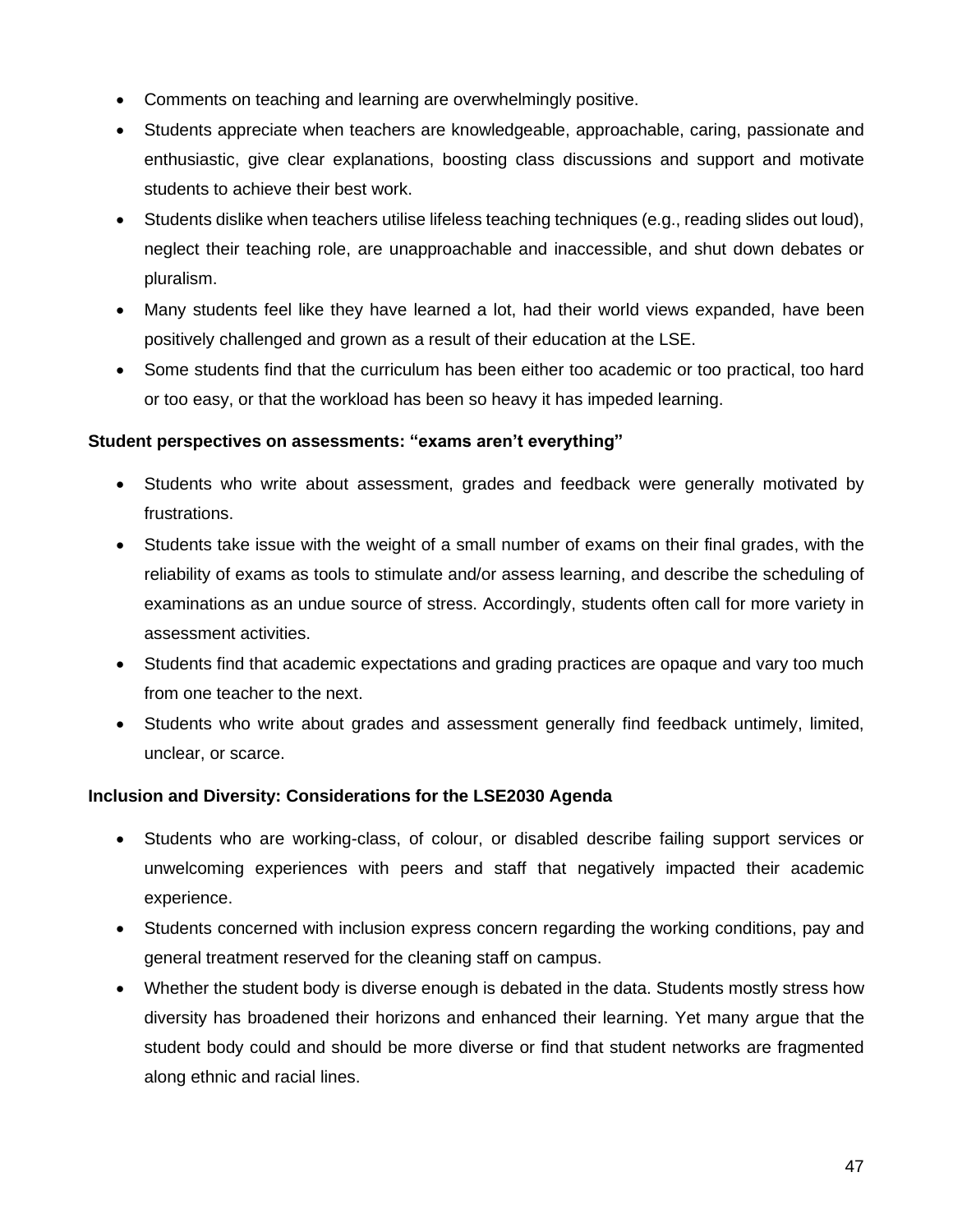- Some students find that the curriculum has not been decolonized, as many of the geographical areas focused on lie in the Global North, readings tend to be written by white and male scholars, and course on key topics such as race are missing from certain programmes.
- Students concerned with diversity also note the underrepresentation of black academic staff. They view this both as an injustice and as an impediment to what is taught at the LSE.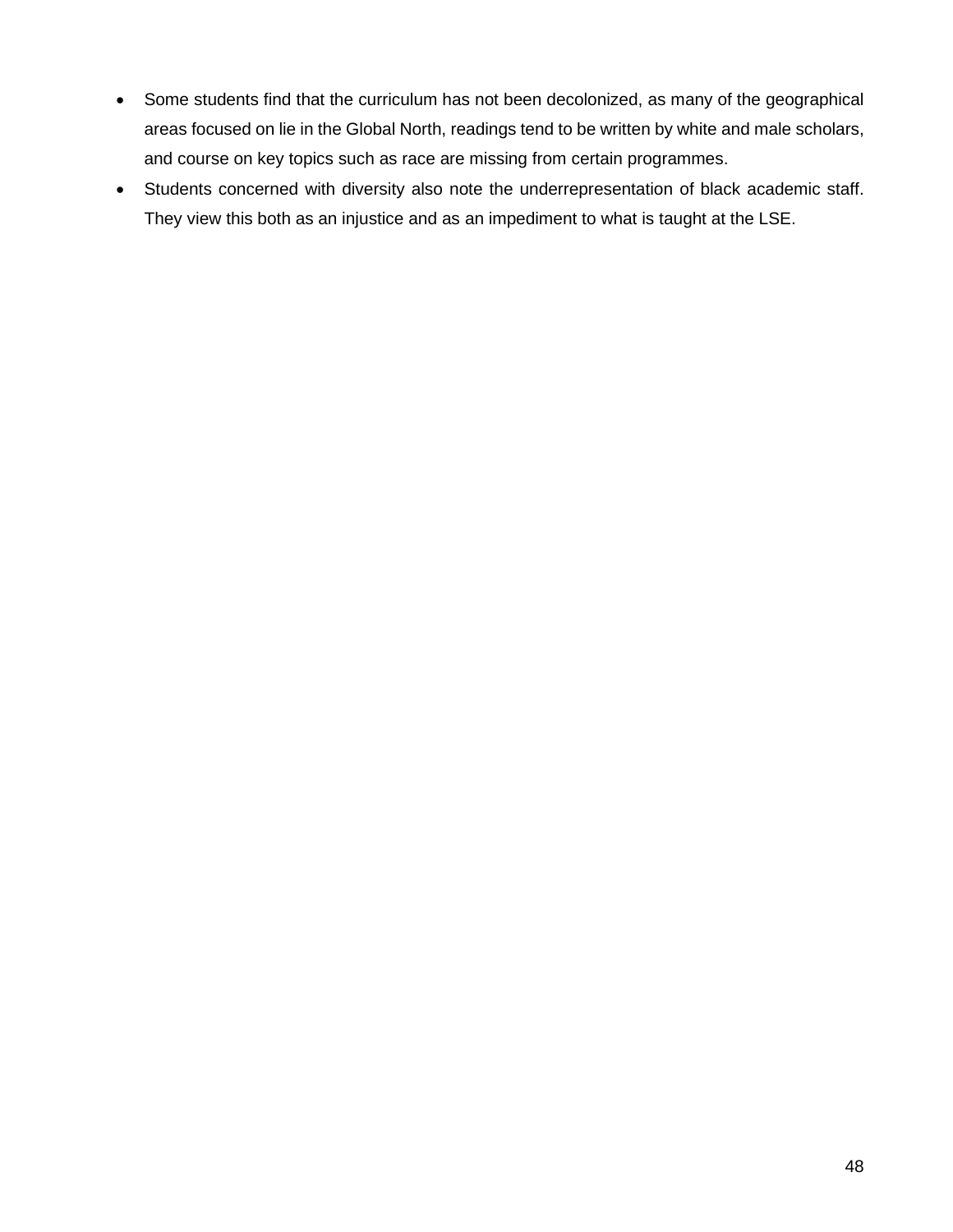## <span id="page-48-0"></span>**APPENDIX B – METHODS**

### <span id="page-48-1"></span>**The Data**

*The three surveys*. Our report analyses 8598 open text comments retrieved from in three surveys. These are: the National Student Survey ( $n=1161$ ), LSE undergraduate internal survey ( $n = 1381$ ) and LSE taught postgraduate internal survey (n=2660). LSE undergraduate internal survey covered both year 1 (n=747), Year 2 (n=614) and Year 3 students (n=20). The undergraduate survey and the NSS were administered in February-April 2021. and the taught postgraduate survey was administered in June-July 2021. Participation rates for all surveys oscillate between 35 and 40%. All surveys were administered online and feature the same open-ended questions enabling students to make suggestions and comments regarding their experiences (table 1). Merged together into a single database, these written accounts cover a large population ( $n = 5202$ ).

*The open text comments*. With these open-ended questions, students were afforded the opportunity to choose the topics and the language of their answers. But what did they do with this opportunity? What do their written answers look like? Below we describe in greater detail the ways students engaged with open-ended questions and what this means for what we can learn from their responses. We find seven recurring characteristics worth mentioning to contextualise findings:

- 1. Levels of engagement with the open-ended questions were high, especially among postgraduate students (table 3). In each survey, a majority of participants responded to at least one open question.
- 2. Answers are often short or very short. In fact, the overwhelming majority of comments counts less than 200 words. See table 4 below for further details.
- 3. Many survey responses are unintelligible, either because they only contain symbols, because of their brevity (a handful or words) or because of errors in syntax, spelling or grammar.
- 4. Many survey responses are unclear because of vague words and phrases that could mean many different things. For instance, many students report that their classes were "intellectually stimulating". Beyond conveying a general sense of enthusiasm, however, these words tell us little about student learning.
- 5. Students often describe specific staff members, modules or situated incidents. In a handful of cases, students even name staff members to call for sanctions or promotion. How comments of this kind should be interpreted (i.e. whether they indicate a larger pattern) is often unclear.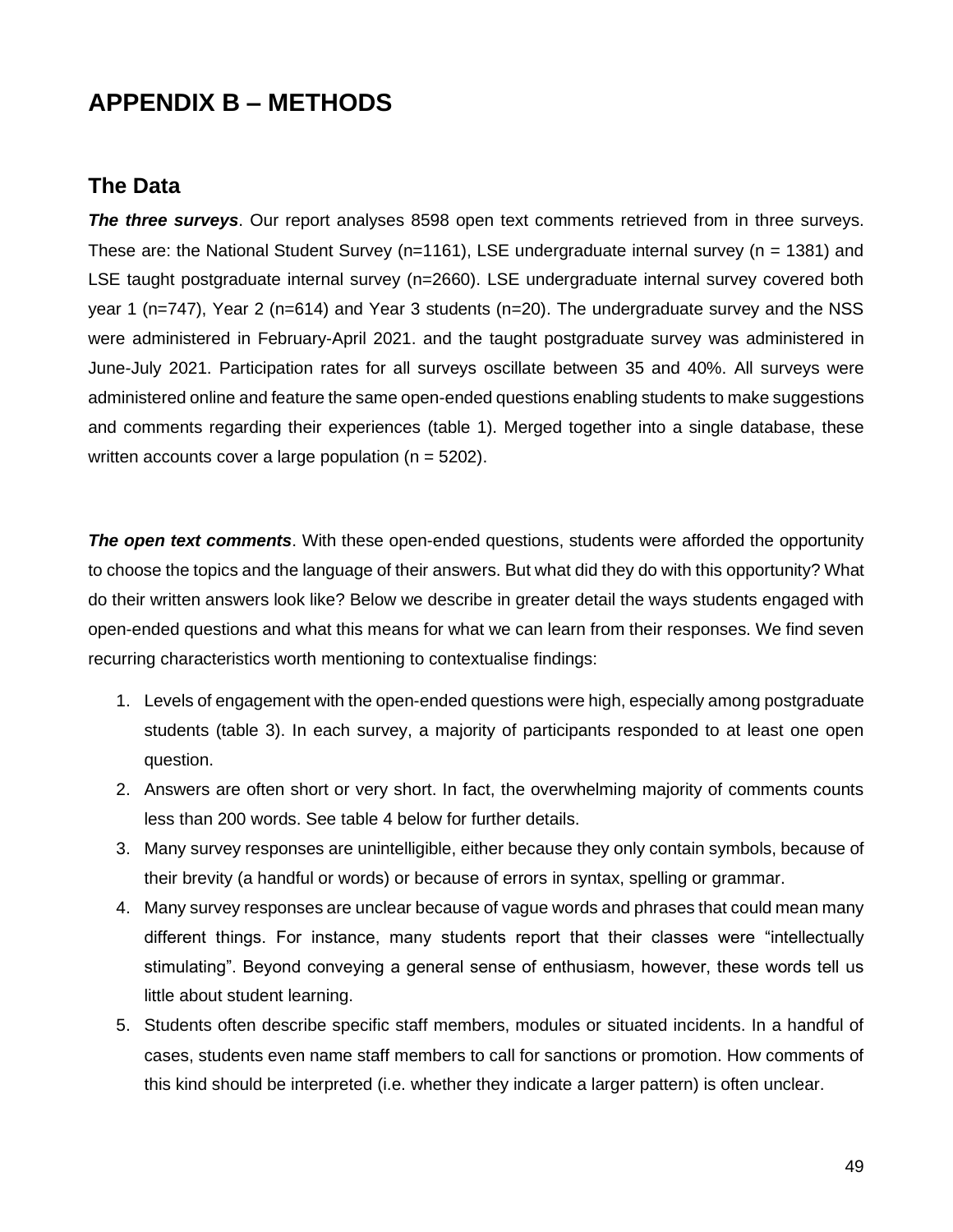- 6. It seems reasonable to assume that the scope and wording of close-ended questions influence how students answer open-end questions. Very often, those words and phrases that students used again and again in their writing are borrowed from the surveys themselves (e.g., "intellectually stimulating", "intellectually challenging", "community").
- 7. Finally, student accounts report both lived experiences and interpretations, inferences or speculations about the scope, origins and consequences of things. Whether these inferences are accurate is both not relevant for our purposes in this report and beyond the scope of what the data can tell us.

## <span id="page-49-0"></span>**The research**

*Objectives*. Our primary objective was to document student experiences as students themselves describe them. Because we aimed to assess the quality of student experiences, we focused on the identification of good practices, sources of concerns and grievances, and general areas of improvement.

*Approach*. Single comments were often coded against multiple themes and we chose an inductive approach to coding and categorising data. Simply put, this means that all themes were created, refined and revised as we progressed through student accounts. Compared to an approach wherein codes are designed *a priori*, an inductive strategy allows for capturing themes that were not anticipated by the researchers.

*Procedures*. We adopted several working practices to ensure the validity and reliability of findings. First, our approach involved two coding cycles. In plain terms, this means that we visited each student accounts several times to ensure all major patterns, themes and nuances were captured in the coding scheme. Second, all research operations were subject to collective review and validation. In particular**,**  individual coding work was reviewed by other team members to ensure intercoder reliability.

|                          | <b>NSS21</b> | <b>UG21</b> | <b>PGT21</b> |
|--------------------------|--------------|-------------|--------------|
| Positive experiences     | 535/1161     | 674/1381    | 1456/2660    |
|                          | 46%          | 49%         | 55%          |
| Negative experiences     | 551/1161     | 694/1381    | 1525/2660    |
|                          | 47.5%        | 50%         | 57%          |
| Main area of improvement | 692/1161     | 855/1381    | 1616/2660    |
|                          | 60%          | 62%         | 61%          |
| At least one item        | 922/1161     | 962/1381    | 2635/2660    |
|                          | 79.5%        | 70%         | 99%          |

#### *Table 3 Number of responses and response rates for each item*